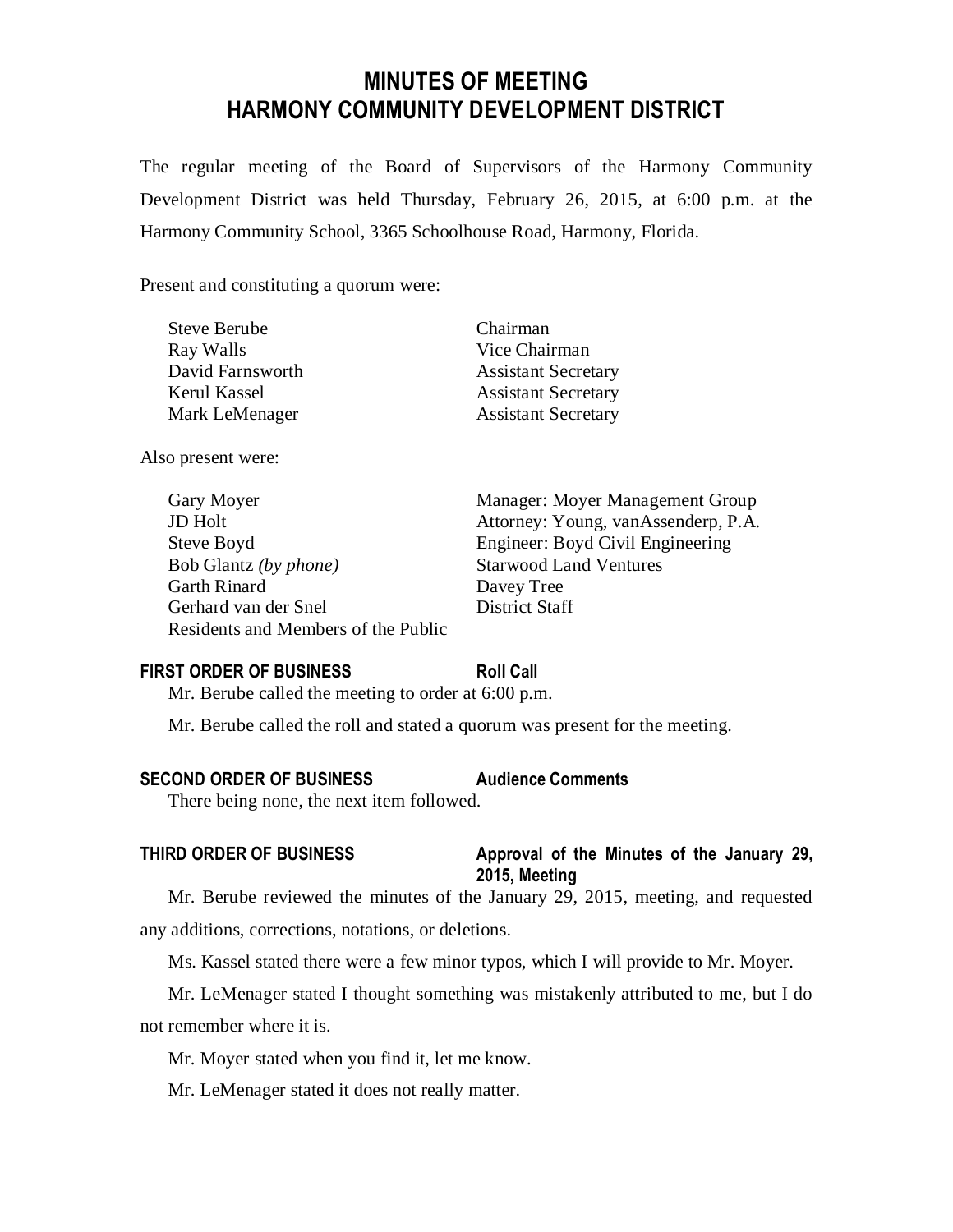On MOTION by Mr. Walls, seconded by Mr. LeMenager, with all in favor, unanimous approval was given to the minutes of the January 29, 2015, meeting, as amended.

# **FOURTH ORDER OF BUSINESS Subcontractor Reports**

# **A. Aquatic Weed Control**

# **i. Bio-Tech Consulting Monthly Highlight Report**

Mr. Berube stated the aquatic highlight report was emailed to everyone late this afternoon. Everything looks routine on maintenance activities.

Mr. Berube stated I have a question for the engineer on the hydrology of the ponds. We had an opportunity lately to see what is in our pond when they emptied the large one. I understand that the ponds are all connected, not necessarily every pond connected to every other one.

Mr. Boyd stated not every pond is connected to every other pond.

Mr. Berube stated ponds need to have an outflow structure and outflow, and we have those.

Mr. Boyd stated right.

Mr. Berube stated I brought some pictures, if anyone is interested. The key is, as the ponds rise and they get too full, the excess water goes out the outfall. There are three different levels on the outfall. There is usually always water draining and there is another outfall. When it is really full, the water goes up the big grates at the top and heads for lower land or Buck Lake, as the case may be. The inflow and outflow structures into the pond are somewhat below the water level, somewhere down the wall of the pond. I have a picture of a large concrete pipe. There is also a vegetation line that is somewhat higher than the inflow and outflow structures.

Mr. Boyd stated correct.

Mr. Berube stated the vegetation growth into those pipes is a non-issue because the sun never gets there and allows it to grow.

Mr. Boyd stated right.

Mr. Berube stated any treatment that we do of vegetation in the ponds has nothing to do with water inflow and outflow into and out of those ponds. Is that a fair statement?

Mr. Boyd responded yes.

Mr. Berube stated the concrete structures are always going to stay open.

Mr. Boyd stated that is correct.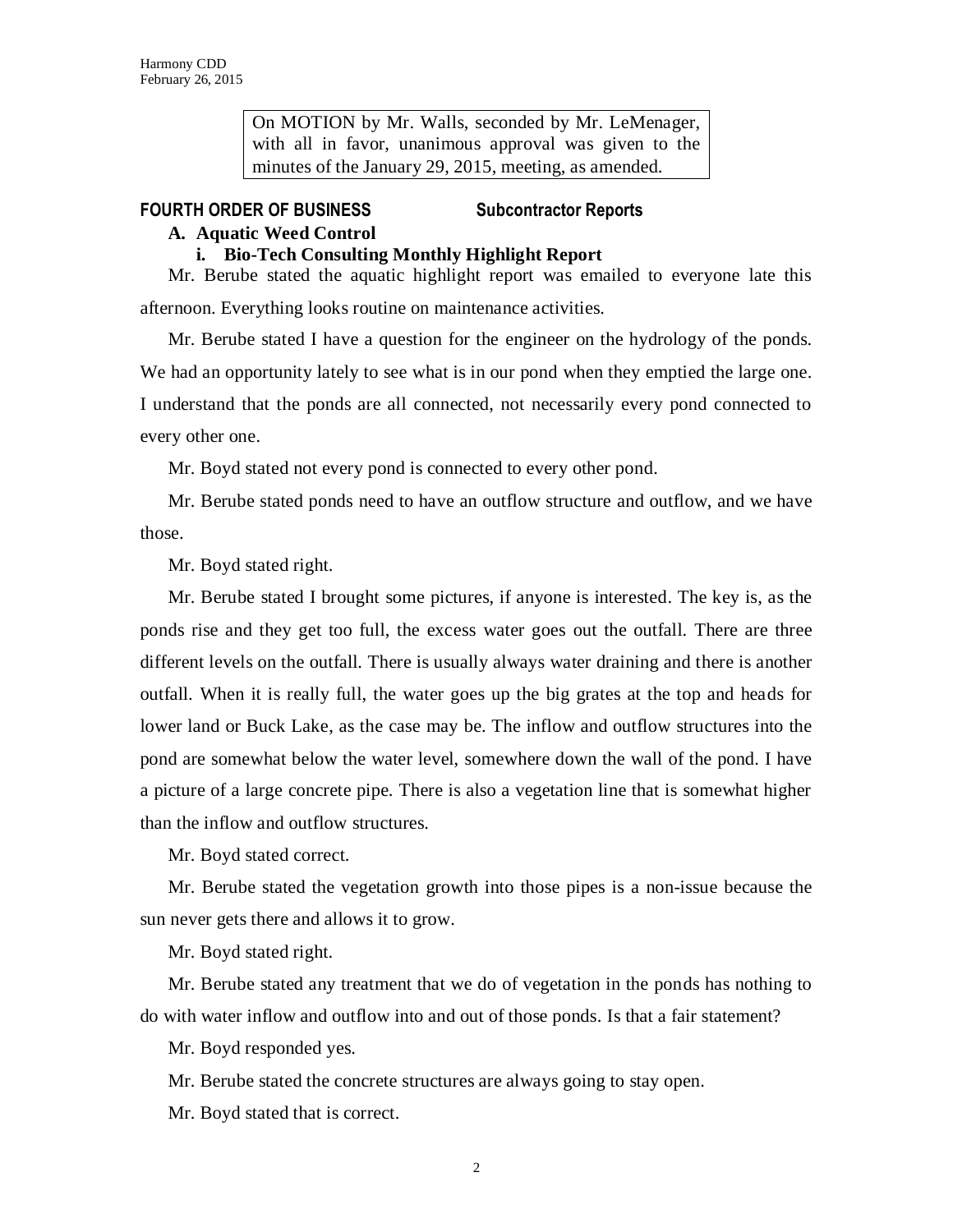Mr. Berube stated the weed growth, if there is any, that we are trying to control is above where the water is going out.

Mr. Boyd stated I do not see any potential problem with weed growth clogging the pipes in the ponds.

Mr. Berube stated you might be right.

Mr. Moyer stated unless it is something like hydrilla.

Mr. Boyd stated absolutely. If you get hydrilla in your ponds, it will grow pretty quickly. Fortunately, the main way hydrilla spreads is by boats. I do not see it being a concern in your drainage ponds.

Mr. Berube stated when they emptied that pond, they let a lot of things come to light. The outflow structures are mainly concrete grates. They are out in the open. When these ponds get angry and want to exhaust water, I suspect that the flow of water out will blow any weeds or leaves.

Mr. Boyd stated the only maintenance required is on the outside perimeter. Over time, the vegetative growth can build up and the brush can build up to the point where when the water comes out of that structure and is trying to make its way to the adjacent wetland or lake, it has a hard time because the vegetation has built up around the outside. That is the only vegetative maintenance that needs to be looked at.

Mr. Berube stated my point is that we are paying Bio-Tech to maintain the ponds because it is our job to maintain the ponds for flood control. That is the purpose of the ponds. We pay Bio-Tech about \$18,000 per year for aesthetic maintenance to keep the weed growth down.

Mr. Boyd stated they also provide algae control, which is a different issue. Algae will turn your water green and cause a skim. I would not call it weed growth.

Mr. Berube stated fair enough. It is still for aesthetics.

Mr. Boyd stated yes.

Mr. Berube stated we have 34 ponds, 10 of which are in residential areas, and 24 belong to someone else, namely the developer. I am just asking the Board to give some consideration. This contract with Bio-Tech is going to be up for renewal in October. I brought this up before. The purpose of the ponds is to have water in and out. It is not affected by virtually anything that Bio-Tech does.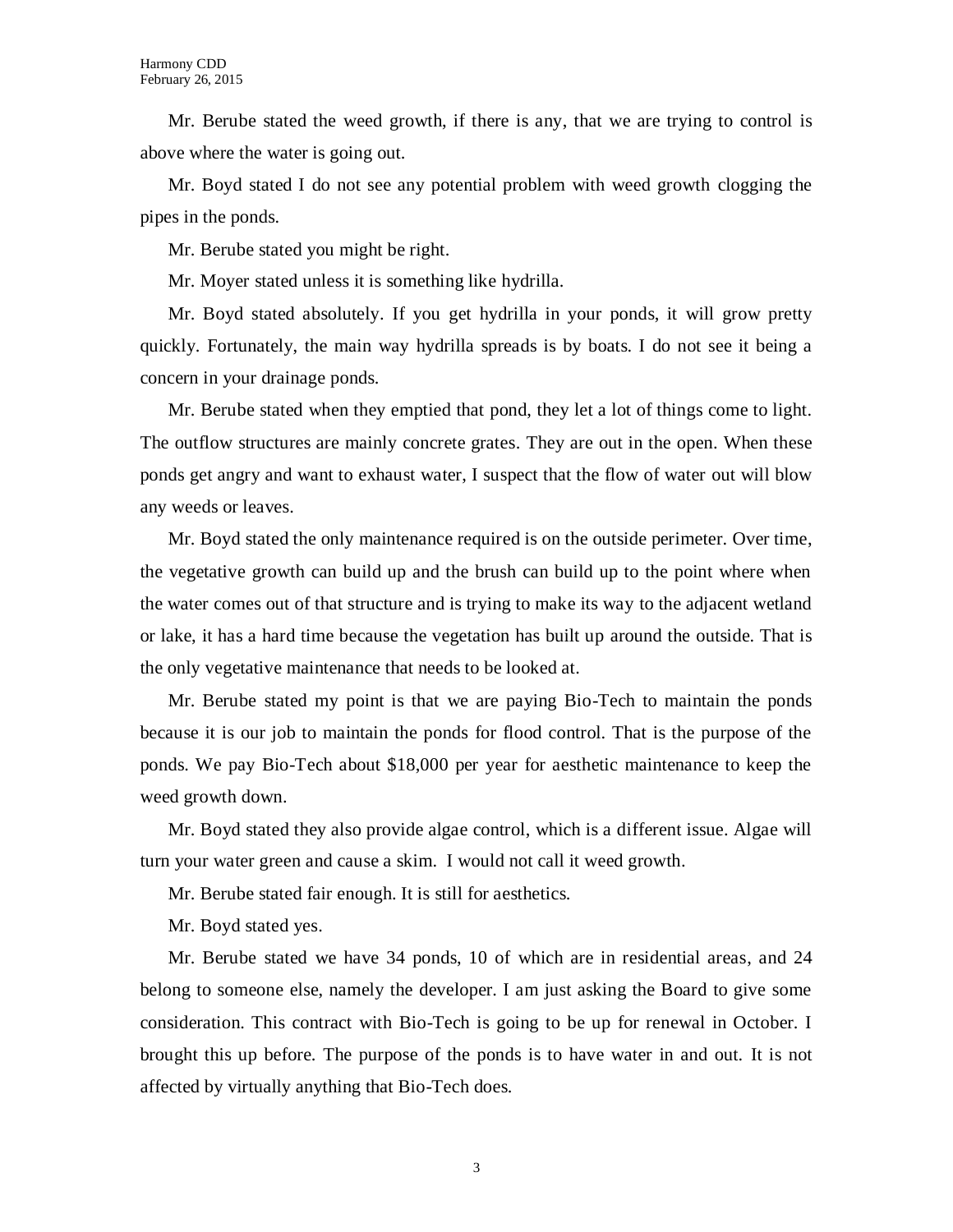Mr. LeMenager stated I recall Tropical Storm Fay and constant rain for 72 hours. I like the fact that the pond system worked well. Yes, it does cost some money, but it is not a bad idea to have professionals looking at it and making sure that we are keeping the ponds in good condition because we will have an event like Tropical Storm Fay again.

Mr. Berube stated having said that, the real area where this could potentially be a problem, if nothing was done to the pond, would largely be on those outfalls and making sure that the vegetation around those is kept clear so water can easily flow away.

Mr. Boyd stated yes, from a water flow standpoint. The only thing that I caution you about is, if you do not maintain them and you get algae blooms that explode, it is harder to get them under control and eliminate them after that has happened than it is to keep it from happening. It will turn into a large algae mat, which you will not tolerate and will do something about from an aesthetic standpoint. If a pond goes unmaintained for a long period of time, it is possible to get a thick layer of algae, which is a semi-solid on the surface of the lake. If it ever got that bad, then the potential for that to clog the orifices on the outfall structures is a problem. That is a very severe problem. The problem is, if you are not doing routine maintenance, it is harder to keep algae blooms from happening. That is not to say that you could not address it before it got bad.

Mr. Berube stated what I wanted was your viewpoint. When the pond was drained, you could see what was going on. I was always concerned with how far the vegetation was getting down toward the inflows and outflows. We had a good view. There was not a lot of silt on the bottom. The pond was very clean when they drained it. We will address it at a future meeting after everyone has some time to think about it. We bring this issue up every so often. We are meeting here at the school to save \$125 per month on a meeting room fee, yet we are spending \$18,000 annually for aquatics. I want to be sure that we are spending the \$18,000 where it needs to be spent.

Mr. LeMenager stated keep cause and effect into account. The reason it was so clean was because we had Bio-Tech inspecting and maintaining them carefully for all of these years.

Ms. Kassel asked Mr. Moyer, do you have any CDDs that do not manage their ponds?

Mr. Moyer responded no. Every one of them has a similar contract. Some are more intensive, depending on the type of aquatics. I mentioned hydrilla. That is a very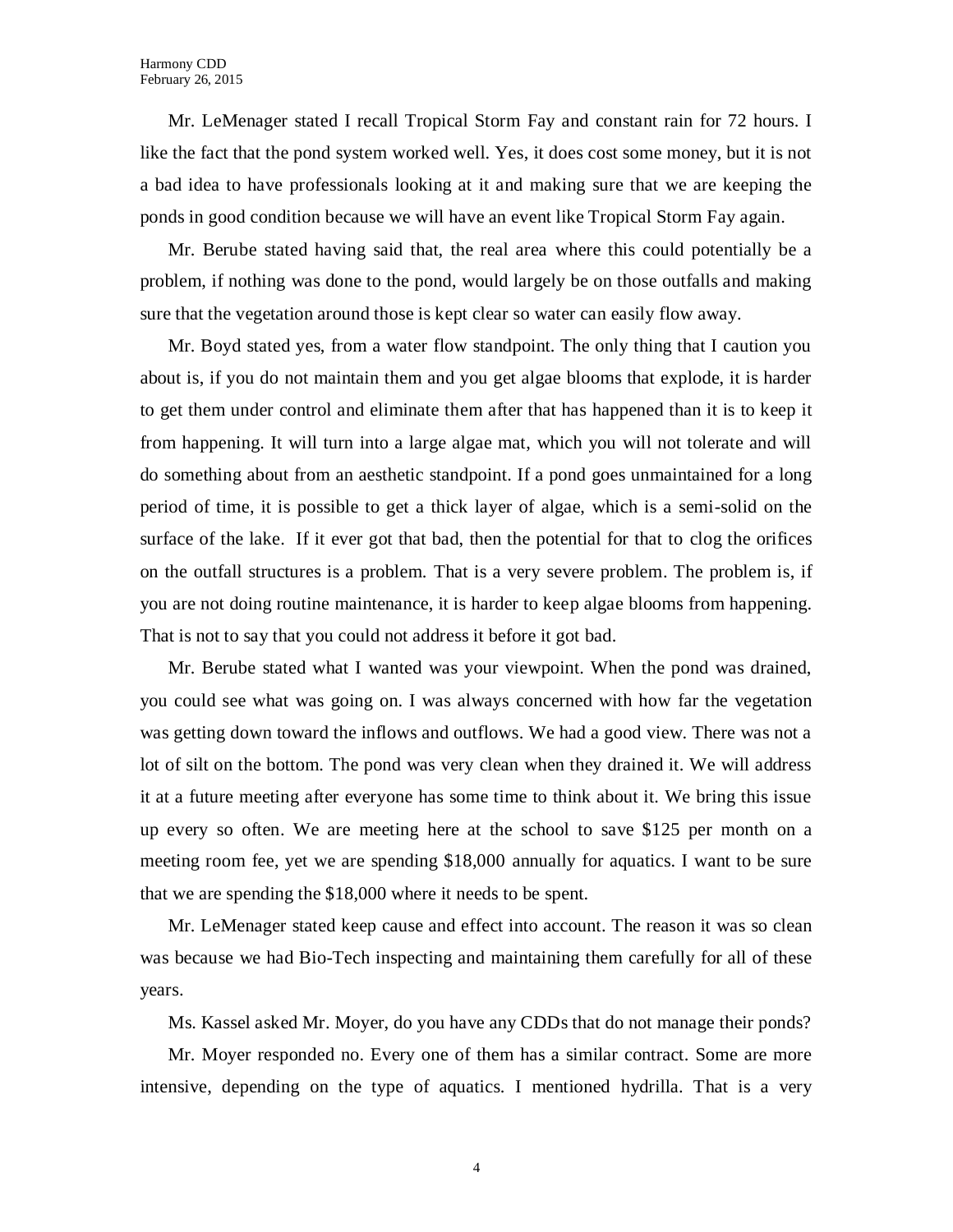expensive treatment. You have to get on top of it quickly before it gets very invasive. They all have some level of aquatic maintenance.

Mr. Berube stated it comes down to a matter of making the decision where you spend your money and how you react to any potential issues. We can continue just the way we are. I just want to make sure that we are getting the best value.

Mr. Walls stated from an aesthetic perspective, it is good for us to decide what we want the ponds that we own to look like. We need to evaluate the ponds that we do not own because a lot of the work that is done is aesthetic work. Why are we maintaining the look of the ponds that we do not own? We should have inspections of those ponds on a regular basis since they are part of the entire system, but not necessarily have monthly treatments.

Mr. Berube stated we are doing monthly treatments on the golf course ponds and quarterly treatment on the residential ponds.

Mr. Walls stated I think that we need to evaluate that.

Mr. Moyer stated back to Ms. Kassel's question, in a lot of cases, the Districts maintain these ponds because the residents who overlook these ponds do not want aquatics or algae in these ponds. It is driven in large part by the population that lives within the District. Harmony is different because you are all more environmentally sensitive, and it is not as necessary to have perfectly maintained pond edges.

Mr. Berube stated as we look forward, there are a bunch of new neighborhoods coming on Board, and there is a batch of new ponds, which if we maintain at the current state, is going to expand the contract and end up being something more expensive, which is another thing that we have to deal with. Right now the ratio is 24/10: 24 non-CDDowned ponds, and 10 CDD-owned ponds. We are going to gain more CDD-maintained ponds. I just wanted to start the discussion as we approach the time to change the contract, which is October. We will have further discussion down the road as we see what is happening.

Mr. LeMenager asked are there four more ponds?

Mr. Berube responded there are at least four. There may be more. Whatever the case, the number of ponds is going to increase.

Mr. LeMenager stated four neighborhoods are coming online, so there will not be too many new ponds.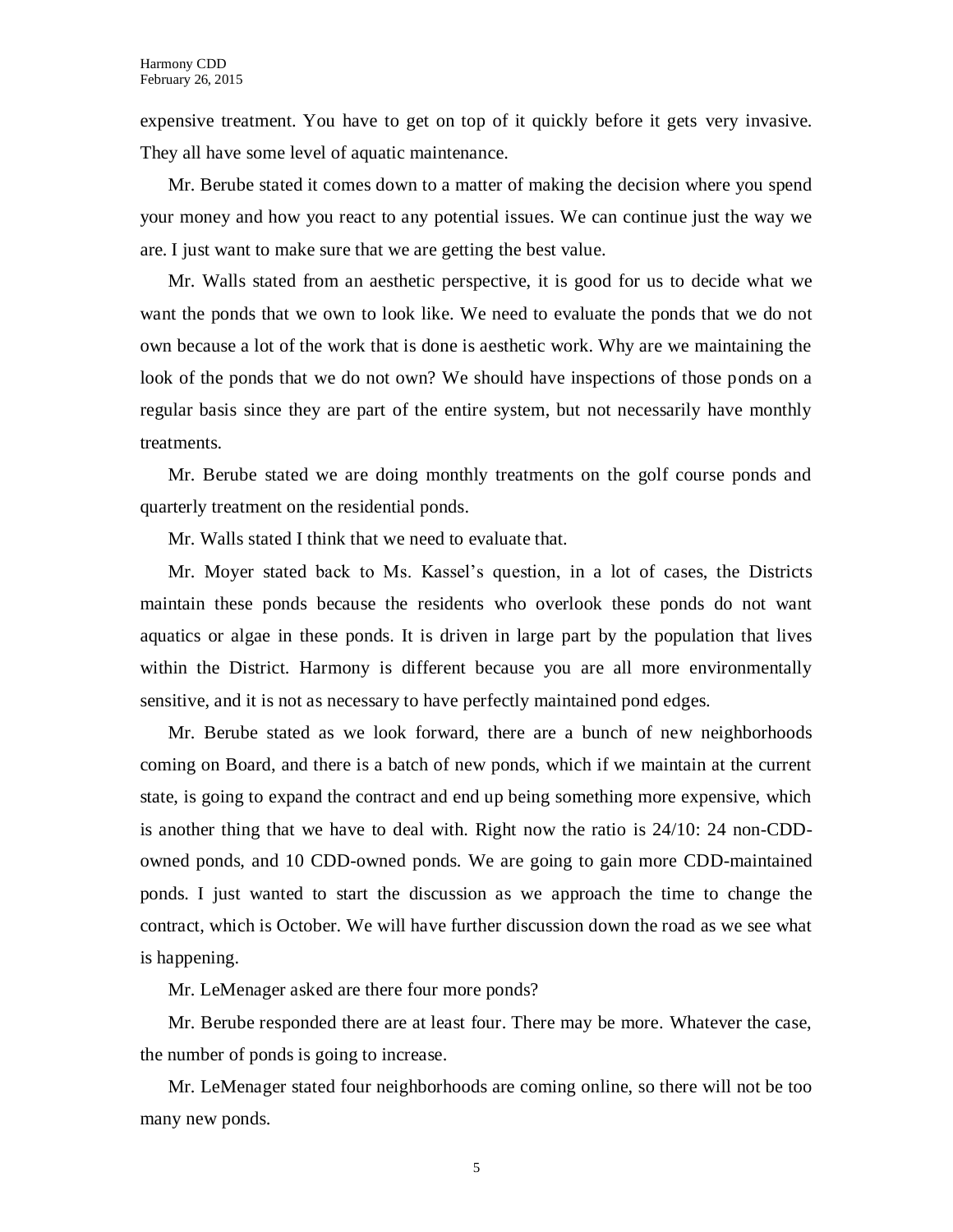Mr. Berube stated one will be pretty big in the middle of neighborhood O. We need to give this some thought.

### **B. Landscaping**

### **i. Davey Tree Monthly Highlight Report**

The monthly landscape maintenance report is contained in the agenda package and is available for public review in the District Office during normal business hours.

Mr. Rinard stated you have my summary for the month. I will give you some highlights and bring you up to speed. We mentioned that the mulch will be completed this week, and we are on schedule. We have one remaining park area to do, and that will be taken care of tomorrow. Weekly mowing cycles begin in about two weeks. It is hard to believe that we are approaching spring. With the exception of last week's temperatures, I think we are moving in that direction. As a result of last week's temperatures, we did see some frost out on the property and you will see some effects. We did make note of some discoloration that was a result of some weed control over on Schoolhouse Road. There are signs of recovery. It has slowed because of the weather, but as the temperatures warm and we have turf fertilizations scheduled for March, that will push the recovery along quicker. The annuals are scheduled for rotation in April. Depending on what the weather does, we may want to move this up. We will have to see how the weather does whether or not there is a drastic change. We are showing some 80-degree weather in the forecast next week. It looks like there is a minor front behind it that will cool things off. I think spring for the most part is approaching.

Mr. LeMenager started you mentioned mulch. Have you coordinated with the developer in terms of what they are doing in the new landscaping to make sure that they are using the same mulch we do? Is that happening at all?

Mr. Rinard responded from my understanding of what I saw from the landscape plans and drawings, that mulch was specified. I do not know whether or not that is currently happening. I am not aware of that.

Mr. LeMenager stated they were supposed to use the same stuff that we do.

Mr. Rinard stated yes.

Mr. Berube stated it did not happen. We just received plain, old, red-brown mulch in all the new areas that REW put in.

Mr. LeMenager stated someone needs to inform the developer that they used the wrong mulch.

6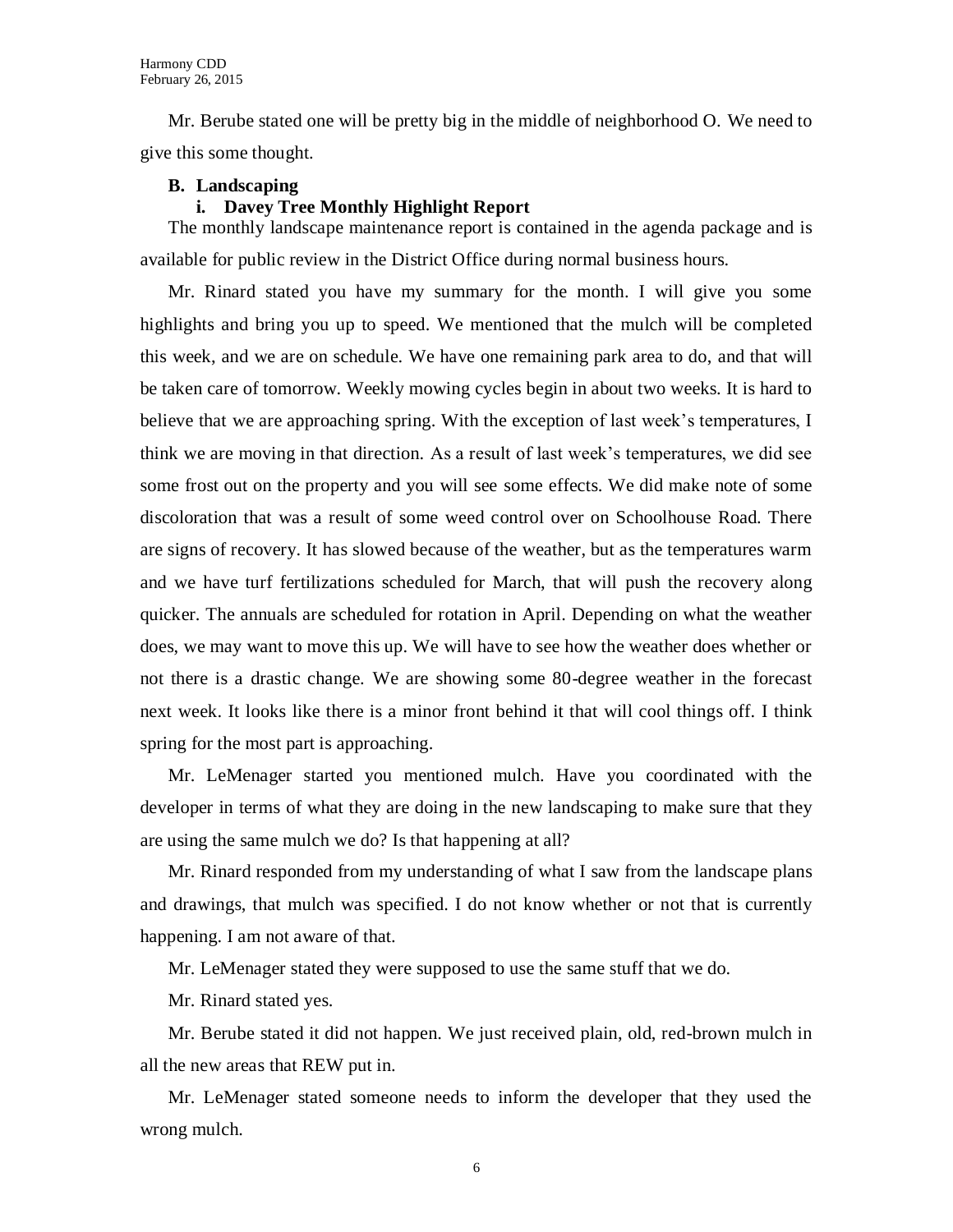Mr. Berube stated he is hearing you now. We had a meeting last month when we discussed landscaping and Davey Tree. We had some fairly strong commentary. Almost immediately after that meeting, Mr. Rinard, Mr. van der Snel, Mr. Jon Rukkila, and I got together and had a heart-to-heart talk. At the time, they were down to three or four guys on property plus Mr. Rukkila. We received a commitment the following week to have a minimum of six guys on property. Since then, there has generally been seven or eight guys plus Mr. Rukkila working on the property. The response was quick. There were a number of issues that led to them getting to where they were. There has been no resistance. There have been additional people and trucks. You have probably seen guys all over the place getting caught up. I appreciate the quick response. From looking around, we are back to where we need to be, and Mr. van der Snel has been on top of that as well. We are seeing things happening.

Mr. van der Snel stated definitely.

### **ii. Contract Renewal and Consideration of Fencing**

Mr. Berube stated as an extension of that, Davey Tree had to clean up and move their storage area out near the garden. They were required by the developer to put up a fence, which cost them \$6,500.

Mr. Rinard stated right now it is \$6,500. There are going to be some added costs to prepare the ground and make it 100% usable.

Mr. Berube stated this was not part of their plan, but they had to pay for it. They asked for some temperance from us, not for us to pay for it, but to give them the ability to spread it over several additional years, which our contract does not allow for at this point. I will allow Mr. Rinard state how he would like to recover some of his fence costs over a period of time. It sounds like a reasonably fair deal for us.

Mr. Rinard stated yes, that is the case. We have agreed, with the new footprint of our maintenance yard and staging area, to assume the costs of putting up new fencing, screening it, and paying additional costs for preparing the ground because it is very soft in order to use 100% of that area. Relative to our meeting last month, I want the Board and the community to know that we are very much committed to Harmony. Yes, there are times where we had our ups and downs, but we try as best as possible. We are certainly not sitting on our laurels. Certain things happen and there are certain timelines when sometimes it takes longer to put some things and pieces into place. We are committed to being your landscape contractor not just for two or three years but for a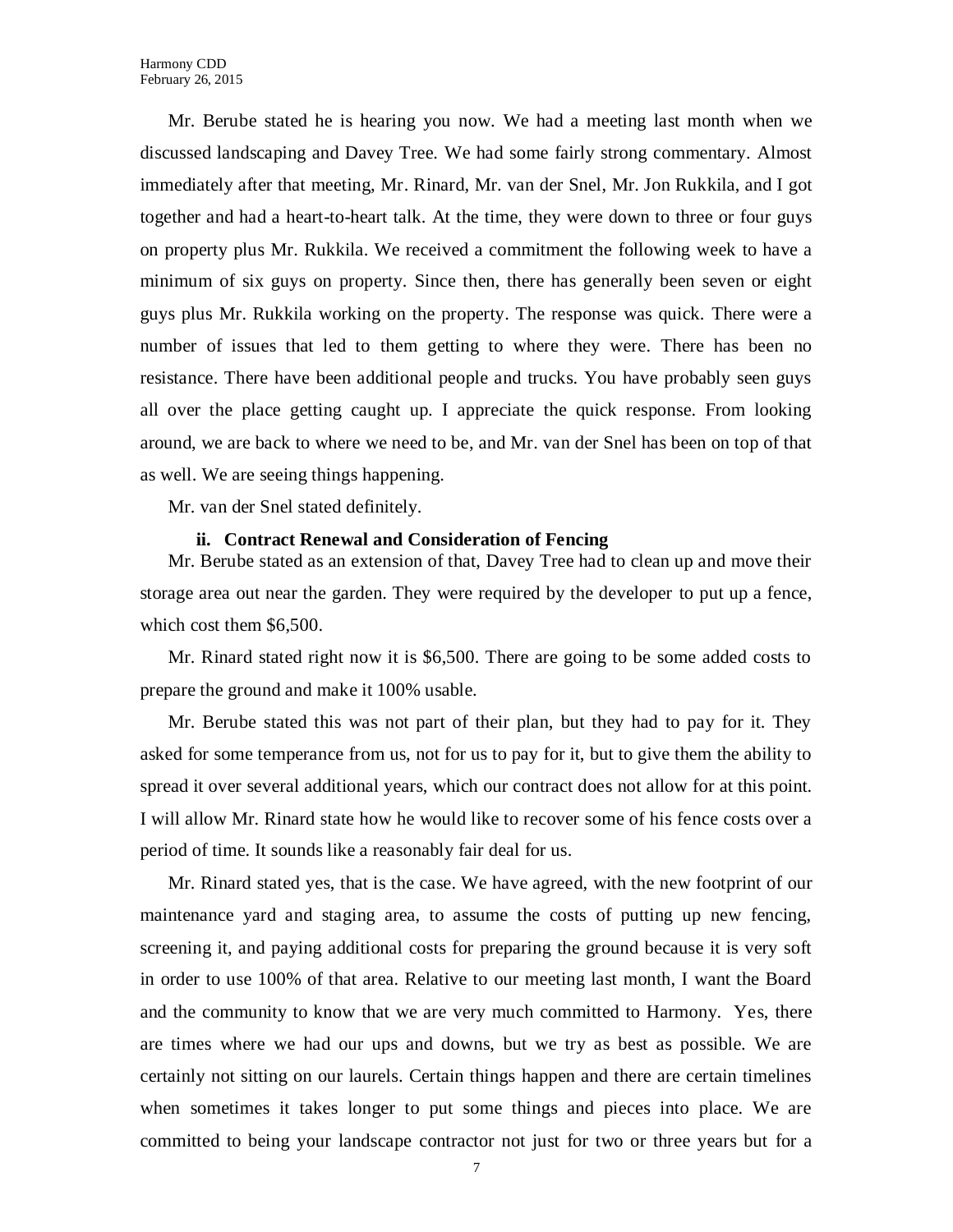long time, similar to what we have enjoyed over the years in Celebration for 14+ years. We want to be able to say the same thing here with Harmony. As such, in talking about the costs, since our current contract is up for renewal in October, I am faced with a choice. What I am asking for is consideration of the following. In year four, which is the second year of the one-year renewal, meaning this upcoming October under the current agreement, we have a 2% scheduled increase. We would like for the Board to consider the possibility of approving that now, which would allow us to spread our costs out at least through that year, for the fence costs that we are incurring today. What we are further offering is if the Board would consider going an additional one, two, or even three years out, we will hold the pricing flat for those one, two, or three additional years.

Mr. Berube stated in real numbers, that is \$8,000 to \$9,000 a year. Our risk is virtually none because the contract was written to give us a 30-day out for any reason.

Mr. LeMenager stated he wants 2% now and to hold that price steady for the next three and a half years.

Mr. Berube stated yes.

Mr. LeMenager stated sold.

Mr. Walls stated I am okay with that.

Mr. Farnsworth stated yes.

Ms. Kassel stated I agree.

Mr. LeMenager asked do you need a motion or do we need to provide something in writing?

Mr. Berube responded we have to modify the contract.

On MOTION by Mr. Walls, seconded by Mr. LeMenager, with all in favor, unanimous approval was given to the Davey Tree contract renewal with a 2% increase effective October 1, 2015, upon renewal of the contract, and zero increase for renewals for up to the next three years, as discussed.

### **iii. Landscaping Enhancements and Improvements**

Mr. Rinard stated I have one other item, which came up this afternoon and is what we are working on with Mr. van der Snel. I do not have anything formal for you. What I am going to ask for is for some improvements in the Town Square. Basically, we are reducing the flag pole annual bed area. The original contract provided for 1,600 units per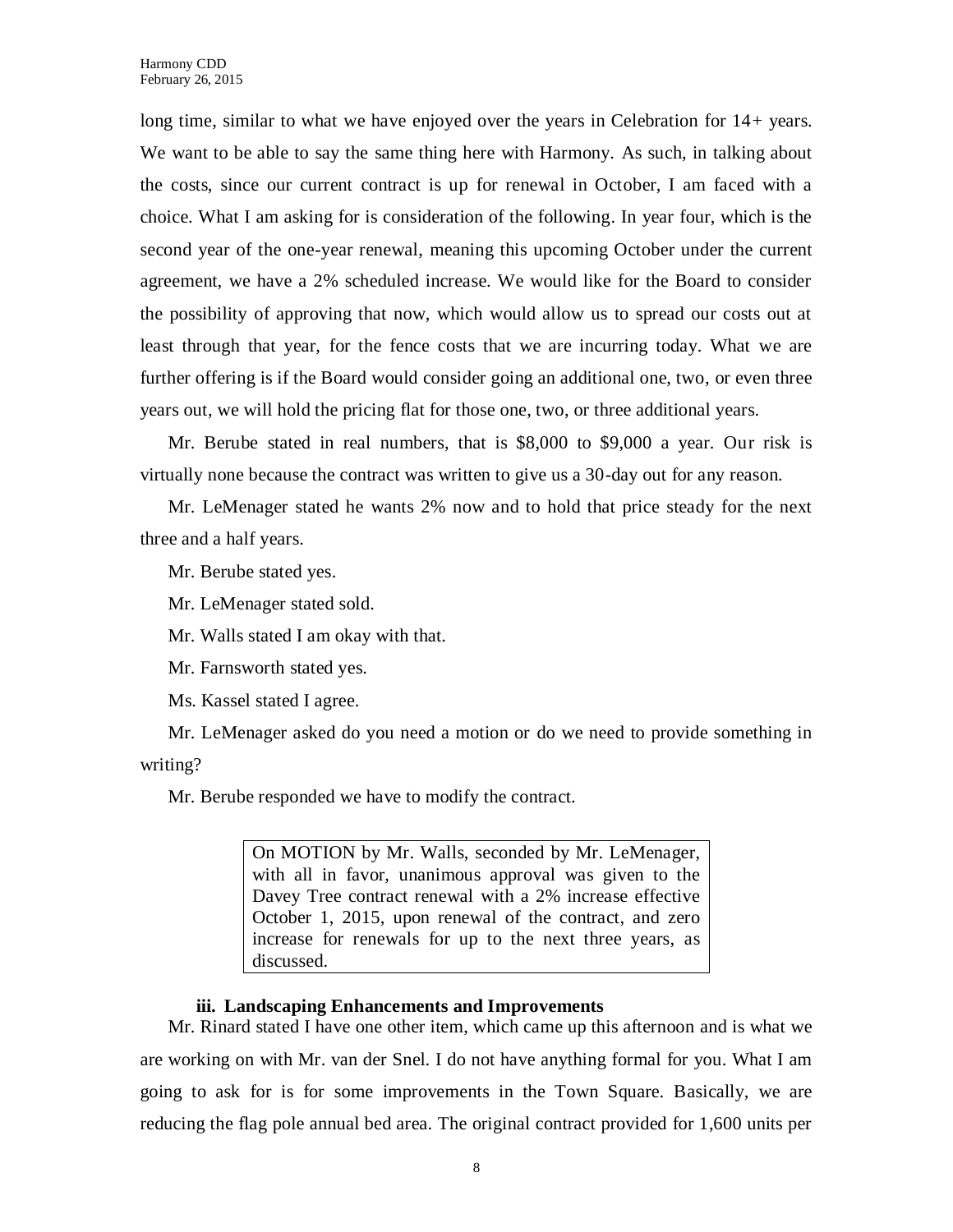rotation. Shortly after starting in 2012, the bedding area around the flag pole as well as the tree rings underneath the crepe myrtles and the walk to the flag pole were added in. The additional annuals, which are roughly 600 to 800 units per rotation, were an additional cost. At this point in time, we decided to eliminate the annuals at the crepe myrtles right now. We are considering some ideas as far as perennials, but we are not ready to move in that direction yet. We want to eliminate the annual bed around the flag pole with the combination of some gold mound, fronted with some dwarf crown of thorns. The dwarf crown of thorns will provide some flowers and color to the area, as well as the coloration coming off the gold mound itself. Originally, as we searched for suppliers, most of them are located in the south and was going to take some time. We wanted to get things in place for the Dark Sky festival this weekend. We tabled it because of logistics; however, we found a local supplier this afternoon and are ready to move on it tomorrow if you want to do it. I just do not have all of the numbers finalized. I estimate that it will not cost more than \$1,500. I am putting this out for your consideration. I will put the numbers together prior to moving forward.

Mr. Berube stated I went over and looked at the area today because I was confused when Mr. van der Snel asked me about it today and told me that they wanted to do it ahead of the Dark Sky festival. My immediate response was that the Dark Sky festival is in the dark.

Mr. LeMenager stated good point.

Mr. Berube stated as much as they are ready to proceed tomorrow, that is nice, but I do not see it as being a deciding factor. However, Town Square has always been a struggle because we put annuals in there and the deer eat them. There are 15 different kinds of flowering plant materials; some work and some do not. The area that is currently under consideration is the arch area right under the three flag poles, which is all brown mulch, the area directly to the left, and the area directly to the right, where there were other things in there that were all removed and are now mulch beds. There will be a stepped effect with the gold mound in back and dwarf crown of thorns in front to give a layered effect to that archway.

Ms. Kassel stated I have a problem having crown of thorns in a public place, as it is a prickly plant with a lot of thorns.

Mr. Berube stated a lot of roses are there already.

9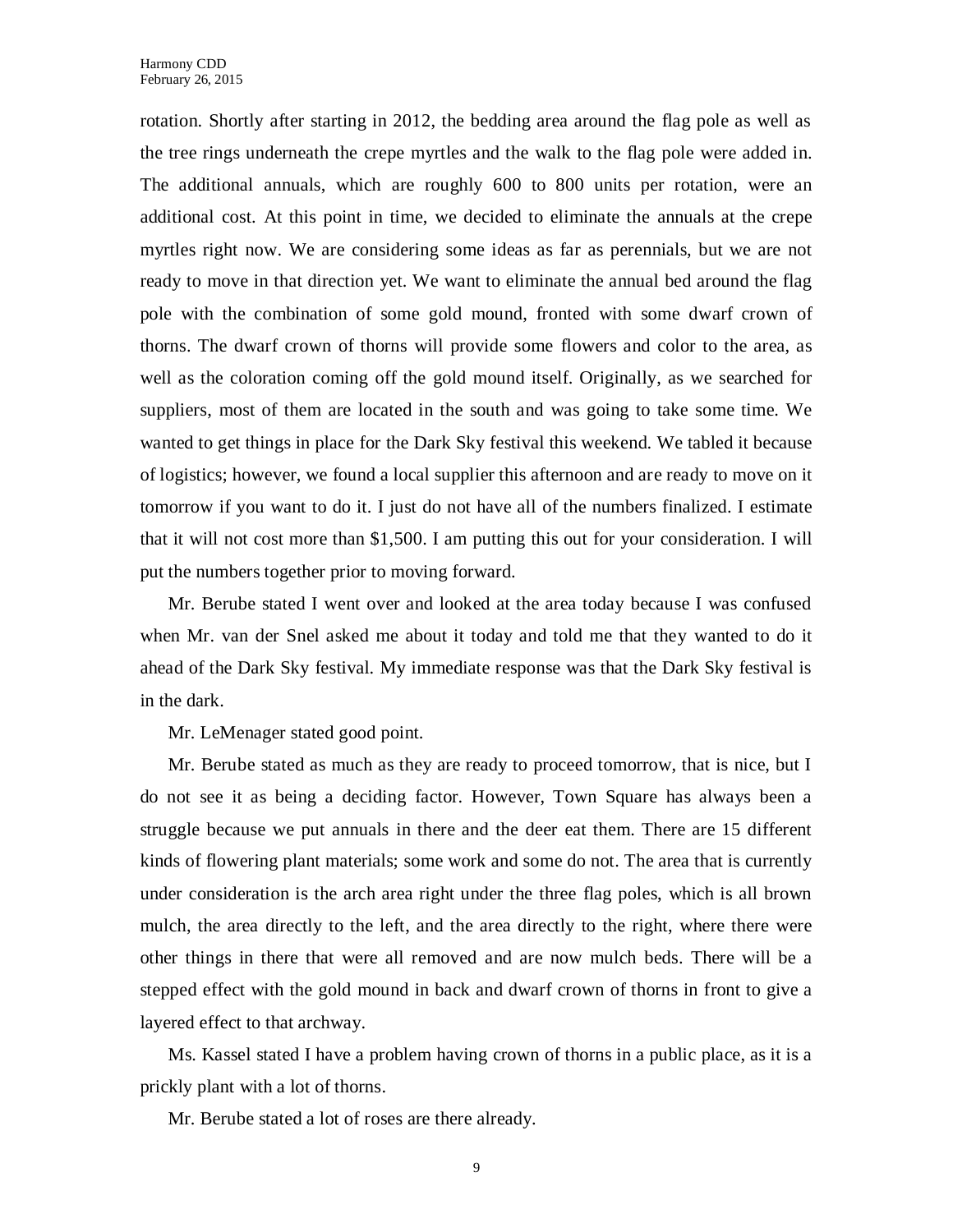Ms. Kassel stated the second problem is that we are paying to have a redo in a place where we already paying to have annuals.

Mr. Rinard stated the annuals are additional items. Those were not the original beds. They were added in. Mr. Todd Haskett added those in afterwards, so you are incurring an additional cost. By doing this, you actually end up saving and recovering that cost. If the cost was \$1,500, which it will be less than that amount, you will recover that in two rotations.

Mr. Berube stated it depends on how many they replace. For the last couple of years, we have been paying twice a year for these added annuals. I believe it is about \$2,400 to \$2,500 per year in total.

Mr. Walls stated I think it makes sense to get rid of them there. I always walk down there when I am there for an event. It is disappointing because people step on them and kids run through there and they get eaten.

Ms. Kassel stated that is some of the reasons why I do not want the crown of thorns.

Mr. Walls stated I am not in any hurry to do anything tonight. I would like to see a proposal, and then we will decide. I agree with getting rid of the annuals. They just do not work.

Mr. Berube stated I understand the problem with the roses, but they are pretty when they are bloomed and trimmed up. The reality is, when you look at the roses throughout Town Square, they are not being maintained at all. There are dead buds; they are scraggly. It is a mess. Apparently the good news about the roses is that the deer do not eat them because they have thorns. The bad news is that they go through their growth cycle and no one is in there clipping them.

Ms. Kassel stated that is not true. The deer eat the leaves off the roses.

Mr. Berube stated that may be. Whatever the case, as we redo Town Square and other areas, seeing we have hungry deer, I think we need to put in things that will not waste our money because the deer will eat them.

Mr. Rinard stated to be honest with you, I have not found anything that is truly deer resistant. When they are hungry, they will eat. The hawthorn on the east entryway is a constant food source. As it starts to refoliate, the deer are in there stripping it just as soon as it does. Even burford hollies that have prickly leaves, I have seen those stripped down on a recurring basis. I would be more than happy to formalize a proposal, but I wanted to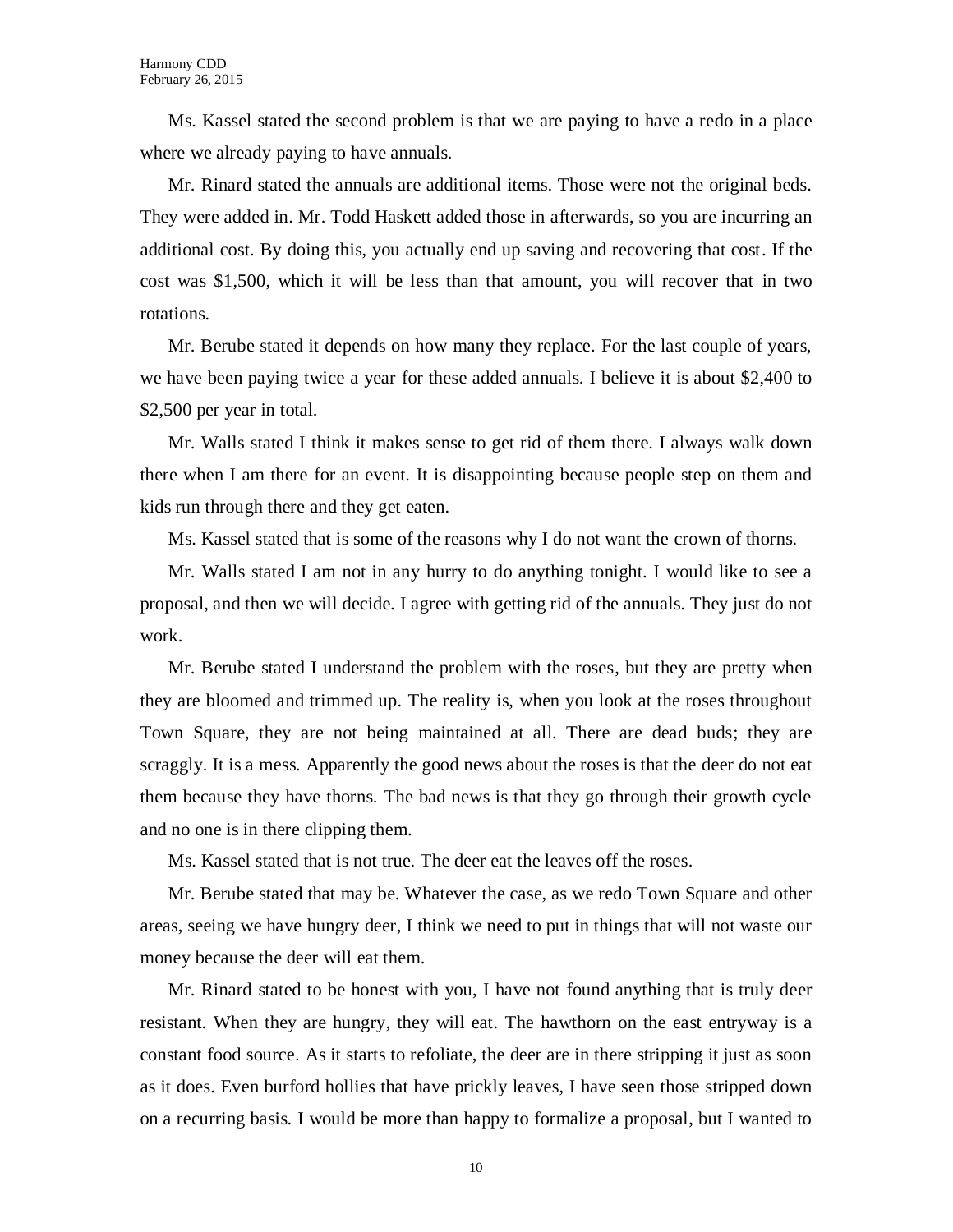throw that out in case there was any desire to move on it. Last month, we provided a proposal to the Board for some work on Cat Brier. I think that started the discussions that ensued. In retrospect and looking at the meeting minutes and the comments made, I am thinking that we did not define that scope very well. The purpose was for transplanting needs that we evaluated from our walkthrough with Mr. van der Snel. We have sensed from conversations that we should pull that off the table. As Mr. Berube mentioned, in our meeting, we talked about staffing at six workers plus Mr. Rukkila. We currently have eight employees plus Mr. Rukkila. One guy is out on medical leave, but he is due back soon. The net number is seven right now plus Mr. Rukkila, but we are committed to eight plus Mr. Rukkila. We are going to start the transplant work along Cat Brier next week. As we get close to completing that, then we will come back with some plant material for supplements and fillers as a result of our walkthrough. We will see if we can get this finalized.

Mr. Berube stated from looking around Town Square, I think that there are going to be some other areas where we need to eliminate brown patches of mulch and replace it with sod. There will be a number of other improvements to Town Square, which we will handle one at a time. Take a look at the roses, in particular the way they are being maintained. They look unkempt. I realize that roses require hand pruning, but they are there.

Mr. Rinard stated I will take a look and address it.

Mr. Berube stated the roses would be very nice if they were pruned.

Ms. Kassel asked is anything happening with the Cat Brier refurbishment?

Mr. Rinard responded that is what I was referring to. This next stage would be taking some of those grasses, spreading them out, and doing some fill work. After that, we will go into some of the areas where supplemental plants, fillers, and new plants would occur. We took an afternoon and walked it and discussed ideas for that. The next step is to take what we have, consolidate it, spread it to wherever it makes the best use of what we do have, and then look at the fillers and supplements that are needed on the back side of that.

Ms. Kassel stated there are two new trees by the dog park in beds that use to have perennials. Now that is just dirt. There is not even mulch. What is the plan for this area?

Mr. Rinard responded I will look into it.

Mr. van der Snel stated to keep them watered, Mr. Rukkila made a barrier around it.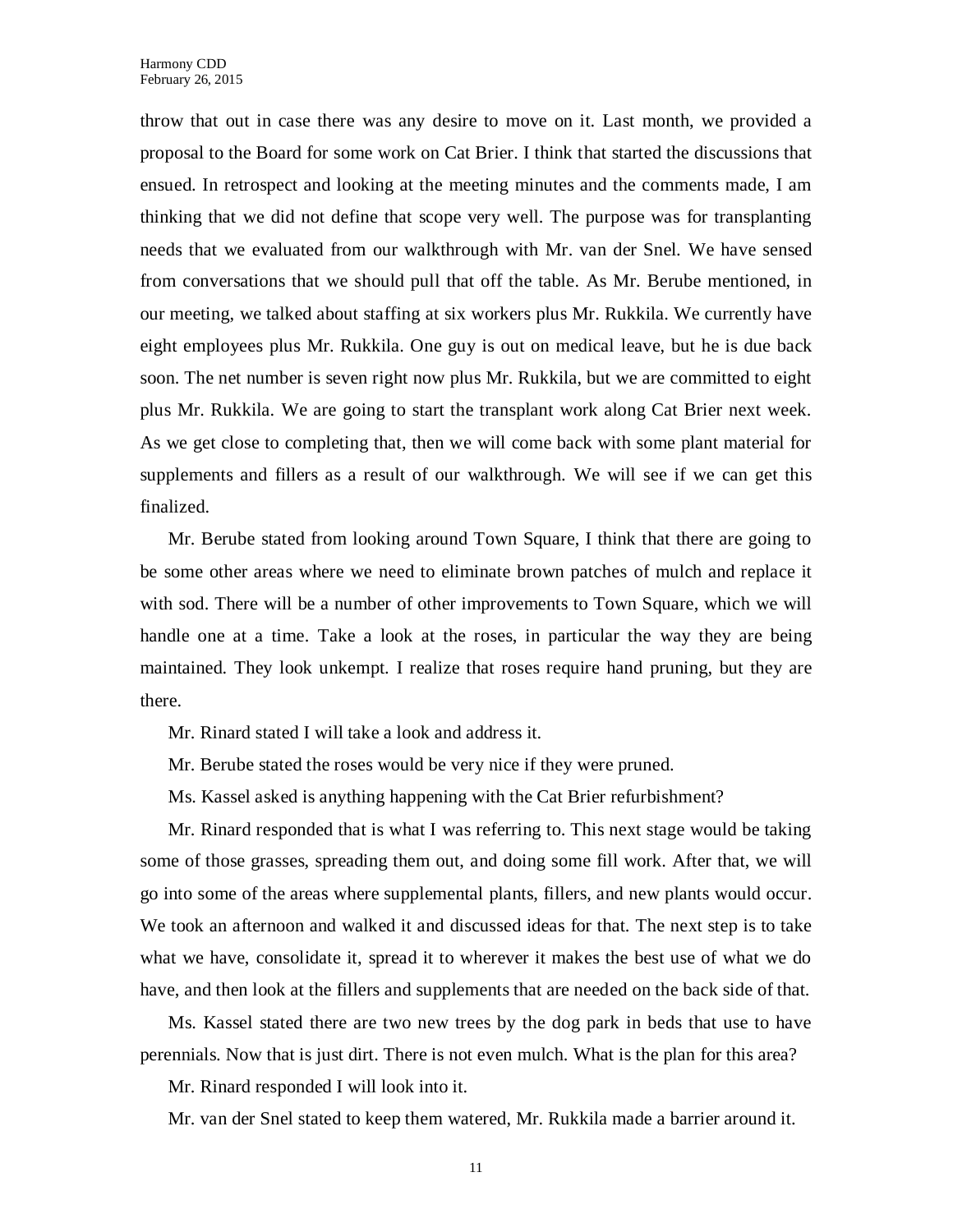Ms. Kassel stated you mean a little berm.

Mr. van der Snel stated yes. Once that is complete, the water will stay in. After that, we will mulch it.

Mr. Rinard stated that is for establishment purposes. I would have to take a look at it. I do not know if there is sufficient room around the root ball area to put in some plantings.

Mr. Berube stated I think the problem is that the berm got trampled by kids. It did not look like a berm anymore. It looks like a sand pit that kids have been playing in. I saw it, too, and then realized that was a new tree where there used to be a berm.

Ms. Kassel stated I understand why the berms are there, but I wanted to know the plans going forward.

Mr. Berube stated all of those transplanted trees have berms around them. They are still being watered manually and will continue to be manually watered for another couple of weeks. Once they are established, the berms will go and they will be mulched like the rest of the trees.

A Resident stated I live on Buttonbush Loop, and they cleaned out the conservation area across the street from me. It looks great. I suggest installing a doggie pot station around the loop.

Ms. Kassel stated there is one in the park.

The Resident responded yes. I live right on the circle. There is a lot of dog activity across the street, and some people do not pick up after their dogs.

Ms. Kassel asked is there also one in Teardrop Park?

The Resident stated yes.

A Resident stated no one knows where it is.

Ms. Kassel stated there is one right behind the loop and one in front of the loop.

A Resident stated I understand that, but I see people not picking up after their dog. I do not know what we can do.

Mr. Berube asked do you want one prominently in front of the conservation area at the loop?

The Resident responded yes. It may encourage people to pick up after their pets.

Mr. Berube stated we can do that, not a problem.

Mr. Walls stated we can relocate one that is not being used a lot.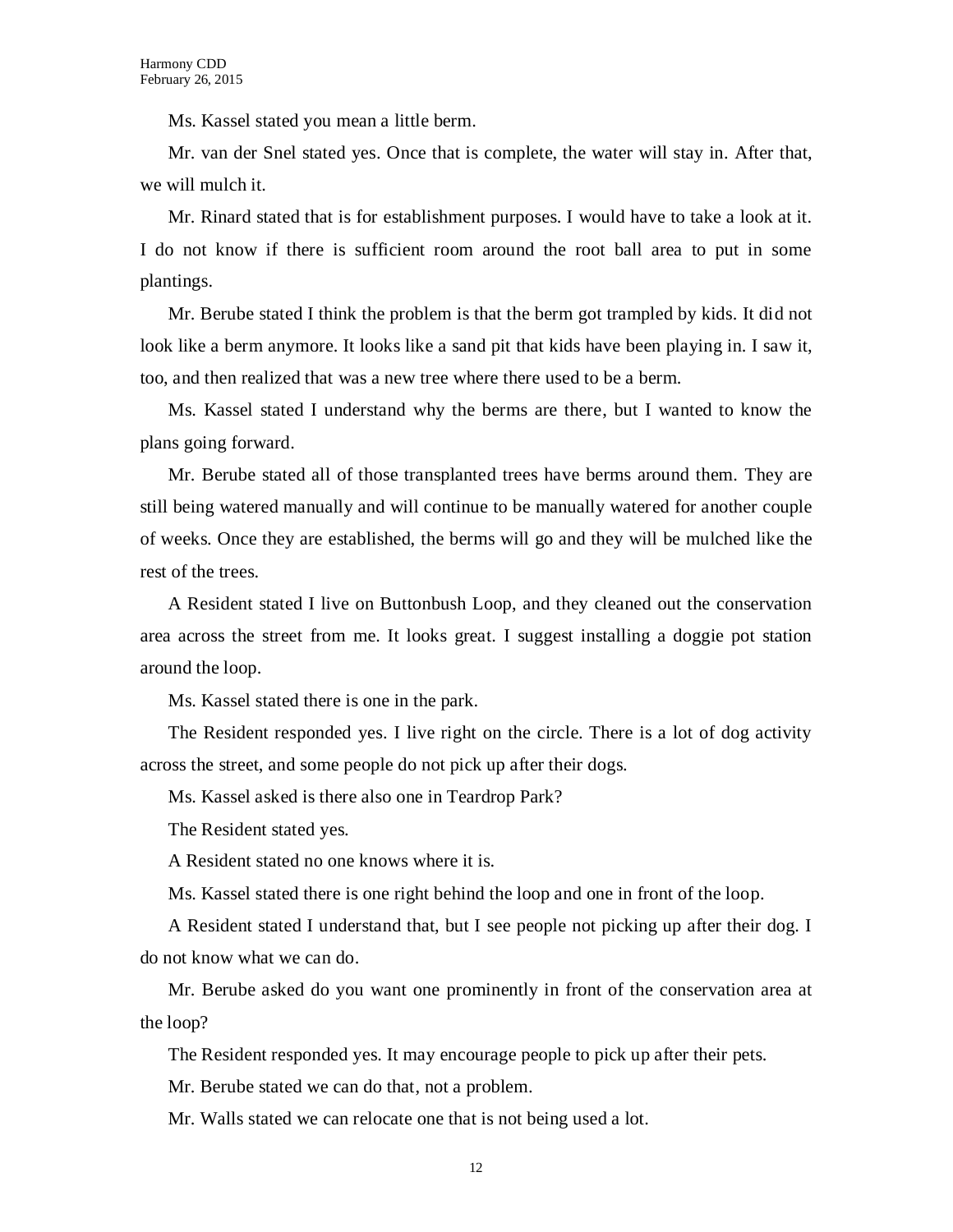Mr. Berube stated our guys are out there all the time, and they know what the usage is. We can either pull one and move it if it is not used much, or we can add one.

Mr. van der Snel stated they are all used, but we have one we can put there.

### **iv. Facility Agreement**

Mr. Rinard stated we are prepared to execute the agreement for the facilities.

Mr. Holt stated we spoke to Mr. Rinard, and there is one change regarding the insurance requirement that we will have to discuss this with the developer's attorney. I do not think it will be an issue, but we just want to make sure.

Mr. Berube stated we can do it electronically and swap the signature pages. We will work it out.

Mr. Rinard stated the fence is gone.

Mr. Berube stated we noticed that. I looked at it today and it looks good.

### **FIFTH ORDER OF BUSINESS Developer's Report**

Mr. Glantz stated we are still tracking to complete the dirt work in parcel F—Cherry Hill—and parcel H-2—Hawthorne—by the end of April with full completion by sometime in May. As far as the timing of the next development, we are going to be commencing construction on parcel O in May. We will be moving the construction work from the two parcels on the west side to parcel O and then to parcel I on the east side. Everything we are reporting now is a repeat of what I reported at the last meeting. We are on schedule for all of these items. I will be taking a vote of my Board members over the next couple of days regarding the storage area, and once it passes, we are going to start that process. We talked about that at the last meeting. We received over 20 inquiries at this point from people who want to lease space, and every day we receive another one or two. We are moving forward in that direction. Construction is ongoing in Rosewood. Construction will start on the model homes any day, if it has not started already, by Richmond American Homes. The next community will have two models going up.

Ms. Kassel asked are the two models going in Hawthorne?

Mr. Glantz responded yes. Lennar is building a model. They started construction this week on the homes on the section of lots that are closest to U.S. Hwy 192. They will be building them fairly quickly. Richmond American Homes will be starting construction on their model home on the pond any day.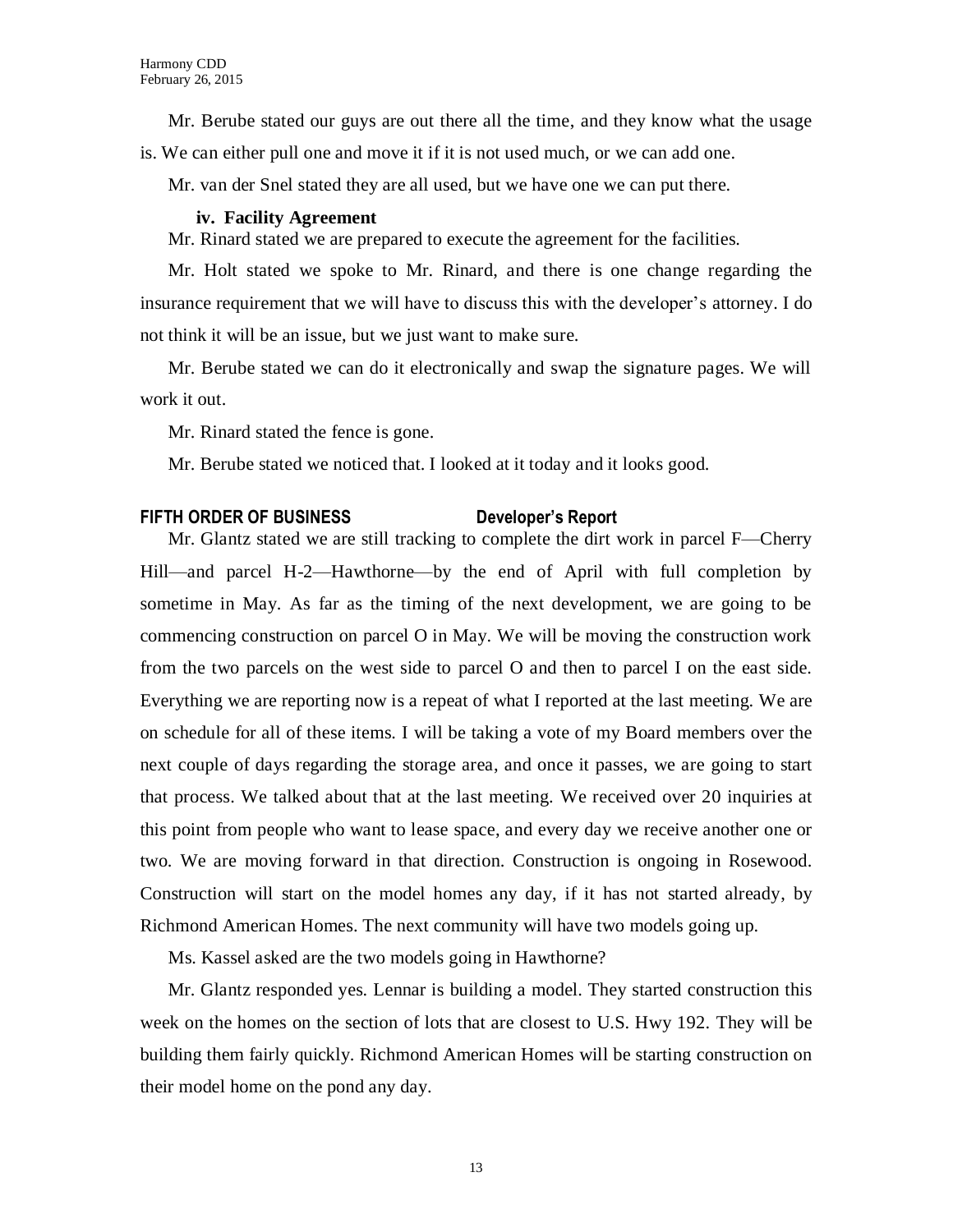Mr. Berube stated you and I had a conversation about signs in CDD easements today. I saw your response, and I appreciated the quick response. This Board has a fairly stringent sign policy of no signs on CDD property. I do not want to run afoul of any developer agreements that you may be making with builders. I think you are clear about our wishes on that. Do you agree or do you think you need an agreement for builders to put up signs in CDD easements? Give us some guidance as to what your thoughts are.

Mr. Glantz responded we have a fairly strict policy with the builders. When I received your text earlier today, I forwarded it to Ms. Amber Sambuca, who went out in the field and asked for your phone number because she noticed no Lennar flags. Once we locate what they are, we will have them removed from CDD property. As you know, Lennar randomly installed a sign on CDD property on Five Oaks, and we promptly asked them to remove the sign, which they did. I think we are in step with what the Board wants. We are trying to get a cohesive set of signs within the community. Obviously inside of the parcels in front of the model homes, it will be a different story. But we want the major roadways in the community to be neat and clean and professional.

Mr. Berube asked did Ms. Sambuca find no flags in the area that I mentioned?

Mr. Glantz responded I forwarded your text message to her, and she will follow up with you tomorrow. If it is something that is inappropriate, we will have the builder remove it.

Mr. Berube stated that is fine. Thank you.

Mr. Glantz stated I believe we are in lock step on the signage program. We do not want to have this community look like a used car lot. We want it to look professional.

Mr. Berube stated those are the right words. I see smiles on faces.

# **SIXTH ORDER OF BUSINESS Staff Reports**

### **A. Engineer**

Mr. Boyd stated Mr. Berube asked me to update the maintenance map, which I have done and I am distributing to the Board. This reflects the neighborhood that was recently completed, H-1, as well as the two new neighborhoods under construction. It is not ready to be implemented at this point. On the old map, we had areas in orange and yellow. The areas in orange were kept highly maintained versus the areas in yellow were CDD areas that were not mowed as frequently because you did not have a landscape program in place. That is the color differential. That is for the Board's use and review.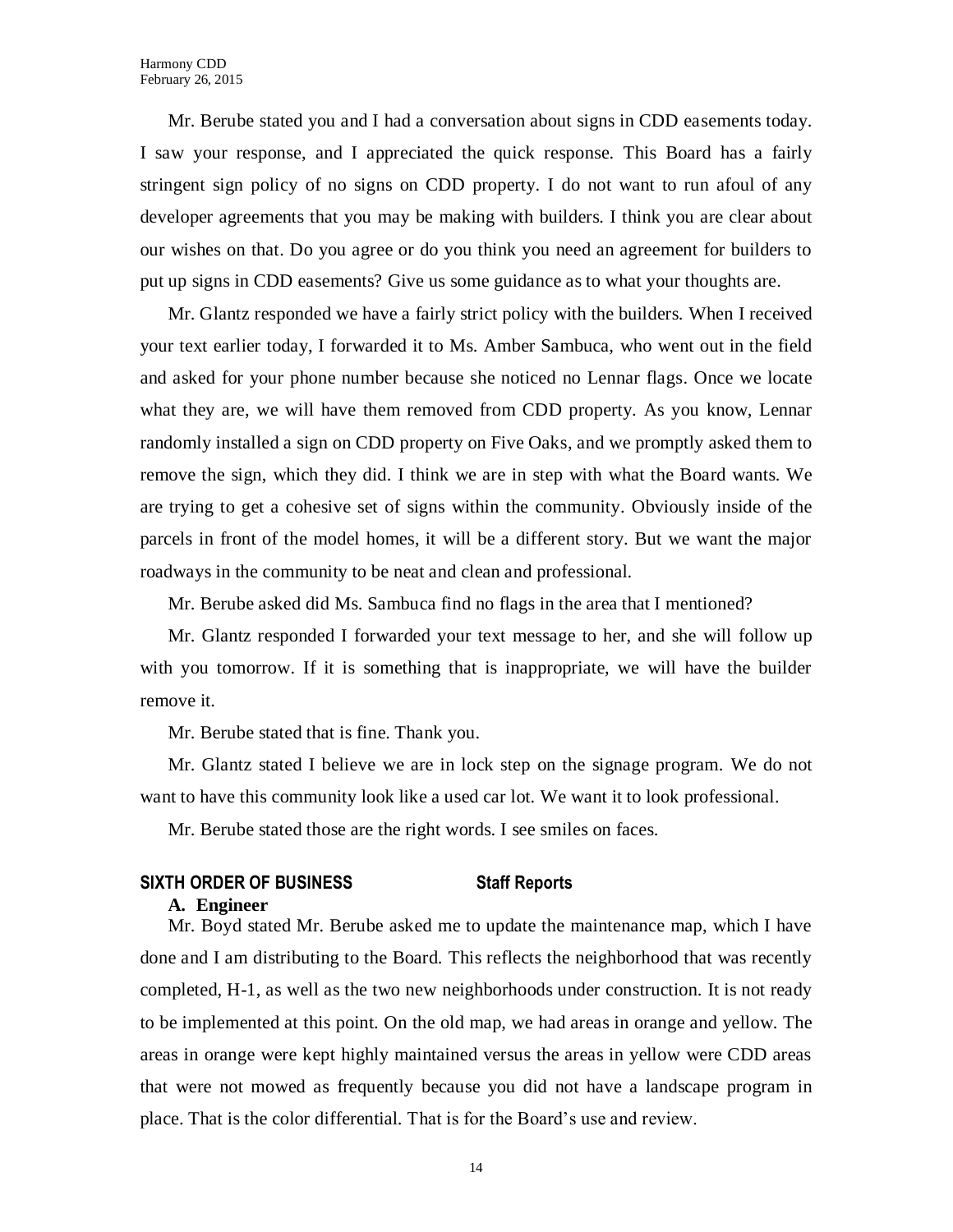Mr. Berube asked is it safe to presume that areas marked as "community parks" and "open spaces" are CDD property?

Mr. Boyd responded those are CDD lands, as well as the areas in yellow.

Mr. Berube asked are undeveloped open spaces also CDD lands?

Mr. Boyd responded the yellow and orange areas are CDD lands.

Ms. Kassel asked Billy's Trail is CDD property?

Mr. Boyd responded I am not sure if it is platted in the CDD yet. I do not think it was. It was designated as common space. It is not technically owned by the CDD yet. When that area is developed and platted, the exact configuration will be determined. I guess it is in yellow because it is a common space. At the same time, we extended that common space up to Billy's Trail.

Mr. Berube stated conservation areas are not owned by the CDD.

Mr. Boyd stated correct; they are developer land. A conservation easement has been dedicated over them.

Mr. Berube stated they are permanently like that.

Mr. Boyd stated yes.

Ms. Kassel asked in one of the DRI amendments, did #4 change from the Birchwood DRI to the Harmony DRI?

Mr. Boyd responded yes. It was just a name change.

Ms. Kassel stated there is a habitat management plan for these conservation lands and a conservation trust. What is the conservation trust? Will the CDD have any part of that? Should it or should it not? What is the plan for ownership of that land and those preserved areas? They are currently owned by the developer, but there is an easement. What is the plan?

Mr. Boyd responded I cannot answer that question. I have to go back and reread the DRI because I am not involved in the management aspect. That is something we need to ask the developer.

Mr. Berube stated the developer gives you orders, and you manipulate them so it all works.

Mr. Boyd stated anything that is transitioning to operational, I am not involved in. We were involved in the preparation of that DRI document back in 2001 and 2002, but we have not worked with it since.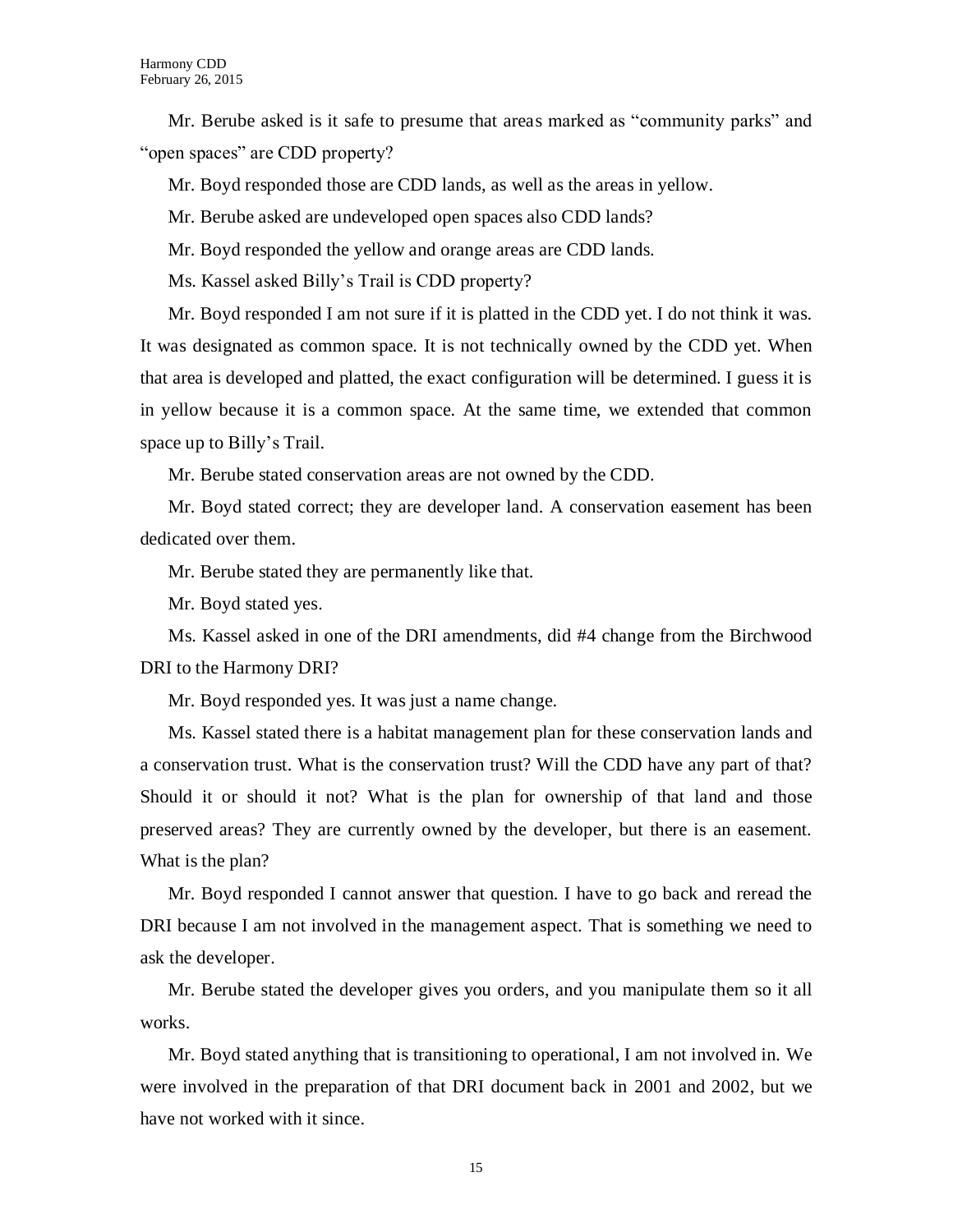Ms. Kassel asked did that call for a conservation trust?

Mr. Boyd responded I do not recall a conservation trust. If there is reference to a conservation trust, I would have to go back and reread the document to see what it was talking about.

Ms. Kassel stated the 2004 amendment does refer to the conservation trust.

Mr. Berube asked can you make one or two larger copies of this map?

Mr. Boyd responded I brought a couple of large copies with me.

Mr. Berube stated the reason I asked for this map is because the plans have changed a lot in the last several months. Secondly, the developer has asked Mr. van der Snel and me to accompany him and some of his folks to a meeting to address edges. There are many places where CDD lands abut developer lands. In the past, developer staff mowed areas that were overgrown, and those folks are gone. Now, the developer does not want to do anything that they do not have to do or encroach onto our property, and we do not want to do anything that we do not have to do or encroach onto their property. We are going to have this meeting soon to settle all of these boundary edge areas. Without having a current map, we have no way of knowing who owns what. I do not remember who owns what under the 998 acres, and I do not think anyone does. That is why I asked Mr. Boyd to put this map together for us. We should have this type of information anyway.

Mr. Boyd stated another thing to consider is, as Lakeshore Park has been extended and is being built out, think about changing the maintenance that you put into it, as opposed to it being mowed like a pasture where people were not going. It is an area that people will start frequenting. You do not have to, but it is something to think about.

Mr. Berube stated it is something for the Board to think about between now and next month. In the last several weeks, Davey Tree had several of the CDD ponds clear cut down to the water's edge because it had been a long time since it was done. That is supposed to be done a couple of times a year. The question becomes if we want to have the clear cutting to the water's edge done a couple of times a year and leaving a rough effect. Davey Tree might be willing to trade off cutting all the way to the water's edge on their weekly rotation when they cut. It is not an add-on for them to keep it clear cut all the way to the water's edge.

Ms. Kassel stated you and I both attended a presentation on this some years ago. The purpose for having growth at the pond edge is to catch pollution, litter, and anything that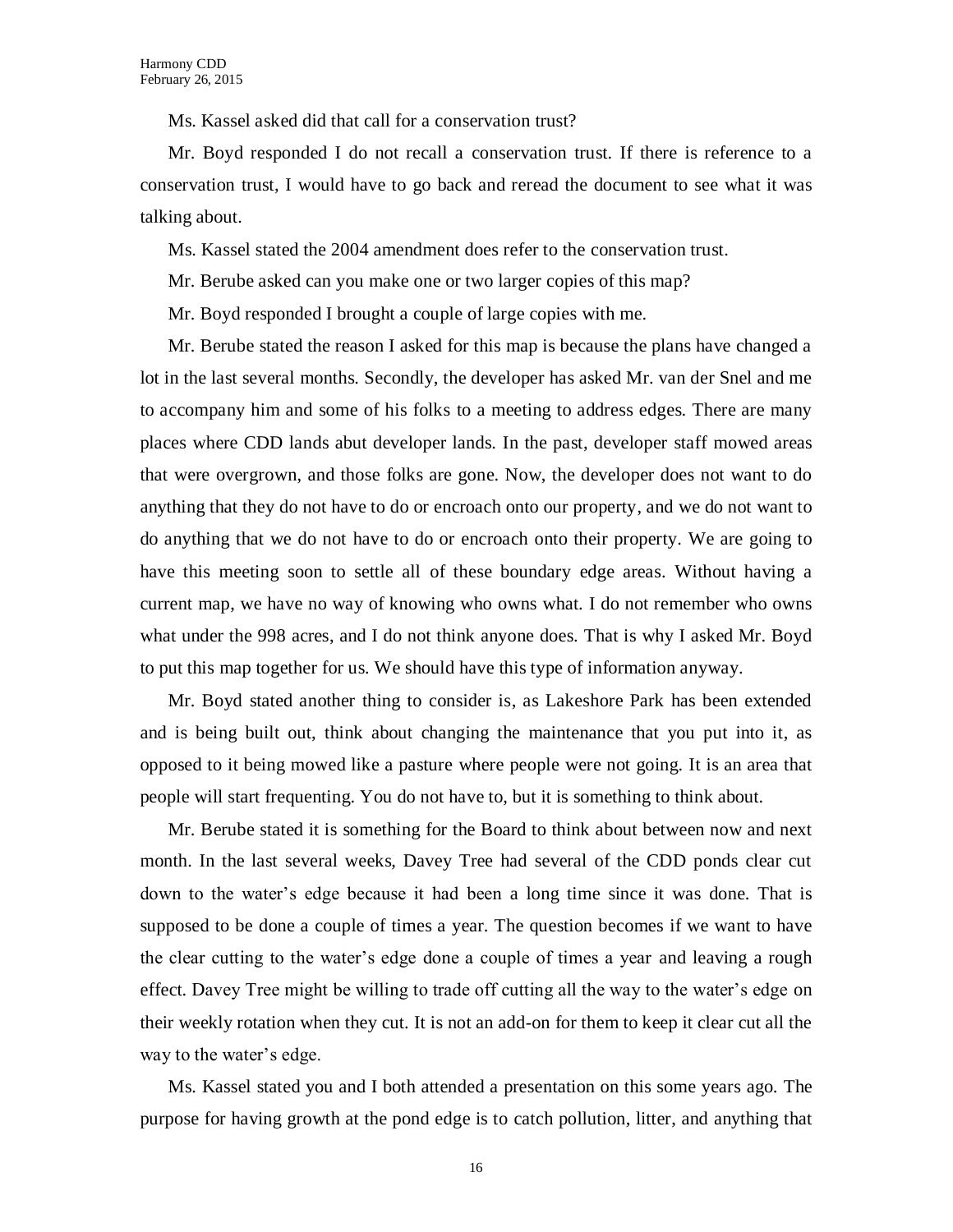might end up in the ponds, to keep the ponds cleaner. There was a reason that we were only cutting twice a year around those ponds, and I feel it is the appropriate thing to do.

Mr. Berube stated I understand and I agree with you. We have always been told that the ecological benefit of having it that way is important. But the reality is, after they cut, the litter is still there. Plastic bottles, paper, and plastic bags are left there and a good mound of weeds. When the rain comes, it washes all of that into the pond anyway. The positive effect is outweighed by the negative effect. I am not sure. If the Board wants to keep it on a twice-a-year clear-cut schedule, that is fine. It is something to think about. I noticed what happened after the clear cutting.

Ms. Kassel stated if it is clear cut all the time, there would be more litter in the ponds.

Mr. Berube stated maybe.

Mr. Walls stated I am okay with the current schedule. I do not think it looks bad. I think it looks nice having a buffer area around the pond. Maybe we should organize some pond-cleaning events from time to time.

Ms. Kassel stated I thought that someone was responsible for keeping the ponds free of debris.

Mr. Berube stated in theory, the District staff does that. The problem is that it got so far out of control last time. There was a lot of litter buried in the weeds that you did not notice. Once they cut it and you took a look, you saw it. It was a mess. If we keep it to twice a year rather than waiting more than a year like we did this last time, it probably will be minimized. The question is how you want it to look and what you want to do about the ecology. Some like it clear cut all the way and some do not. The key is that we have Davey Tree advised that we want to adhere to the contract at least twice a year. That should minimize the trash buildup and should make the pond visible. We can also ask District staff to go around the ponds on the four wheelers and pick up trash. They have done that a couple of times. The last time, it was so tall that you could not see the trash. We will leave the clear cutting as it is.

Mr. LeMenager stated you have Long Pond identified in yellow, which is undeveloped open space. Clearly the part of Long Pond between Schoolhouse and the pond itself has gotten developed. There are a lot of benches, trees, plants, and flowers. I am not sure that I would identify that as undeveloped space.

Mr. Boyd stated it is still a draft, so we will note that.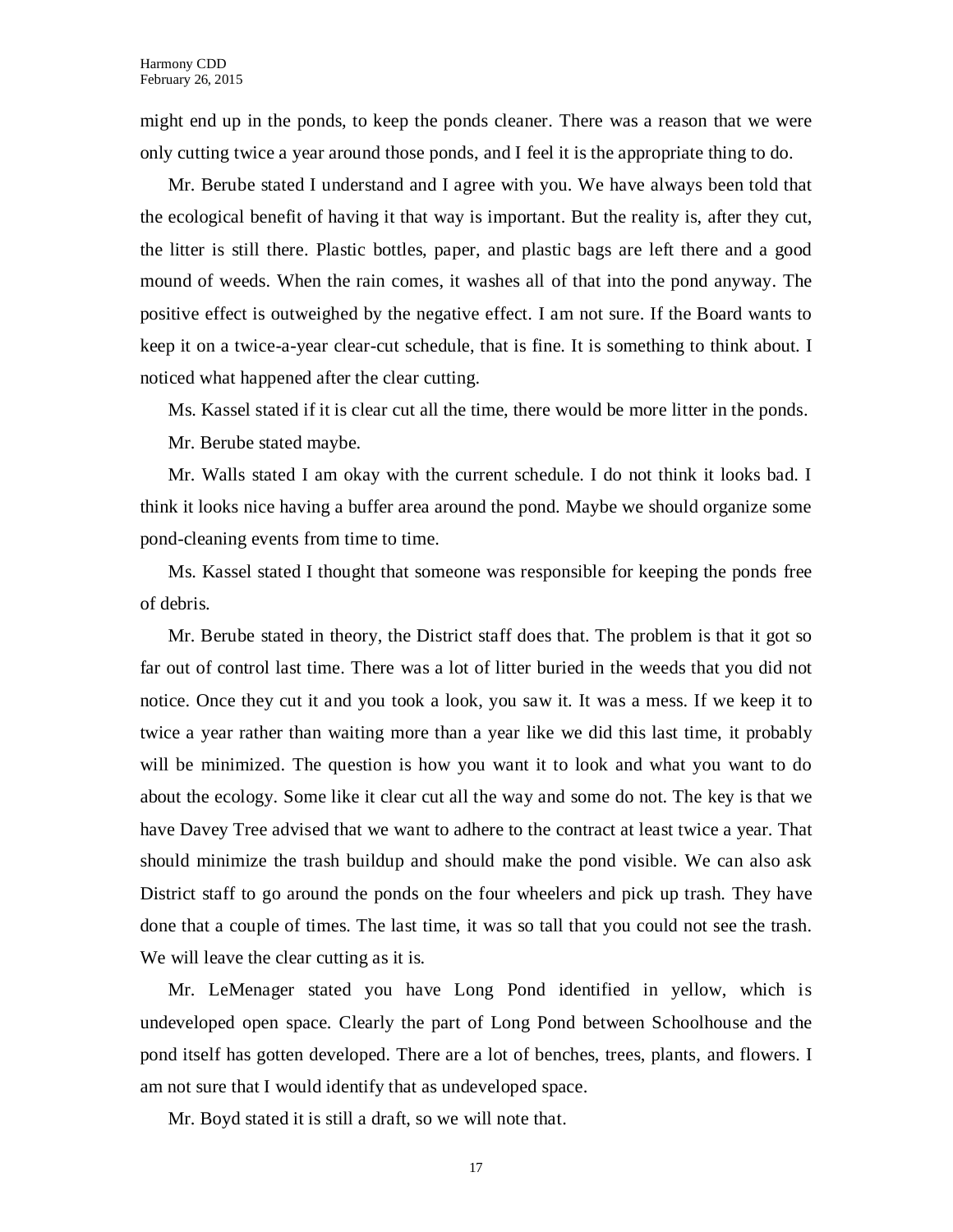Ms. Kassel asked when will we see neighborhoods O, I, J, K, and L?

Mr. Boyd responded I do not want to put them on there until the final plans are approved because they will continue to change. For neighborhoods O and I, as we get into April, the plans will probably be firm enough to put on the map.

Mr. Berube asked is the source material for this Google Maps or some other satellite map?

Mr. Boyd responded the source is basically our AutoCAD drawing base of the property. It is the same work as the plans that we prepare. Those are the same edges that you are seeing.

Mr. Berube stated I have seen your work with Google Maps on some of our contracts in the past. Would it be terribly expensive to get a Google Maps overlay?

Mr. Boyd responded no, we can do that. I actually thought about doing one for this exhibit, but it was not working well with the colors.

Mr. Berube stated when the next neighborhood comes online, which would be O, that turnover would have a revised map. If you can do that with Google Maps, give it a shot.

Mr. Boyd stated sure.

Ms. Kassel stated there is strange animal-looking black thing near the end of Five Oaks Circle.

Mr. Boyd stated that is part of the lift station. The source is our CAD information. A layer got turned on that should have been turned off. I have one other item. I have a form that needs the Chairman's signature for the SFWMD. It is the form that officially tells SFWMD that the CDD is the official maintenance entity.

Mr. Berube stated I received a copy of that email.

### **B. Attorney**

Mr. Holt stated last month, the Board approved the contract with Aquasol Controllers, doing business as Poolsure. They came back and had a concern about the professional liability insurance requirement. We researched the industry standard, and it is not normal for this type of contract, so we revised it and sent it to Mr. Berube for signature. At the last meeting, Mr. Tim Qualls talked about sending another letter to Mr. Michael Heaphy for the fence relocation. I believe that the \$700 was paid.

Ms. Kassel stated yes. I have an email exchange with Mr. Heaphy. He was very offended. I told him that the CDD was also offended and I listed the reasons why. I asked him to please pay the bill so we can move on, and he did.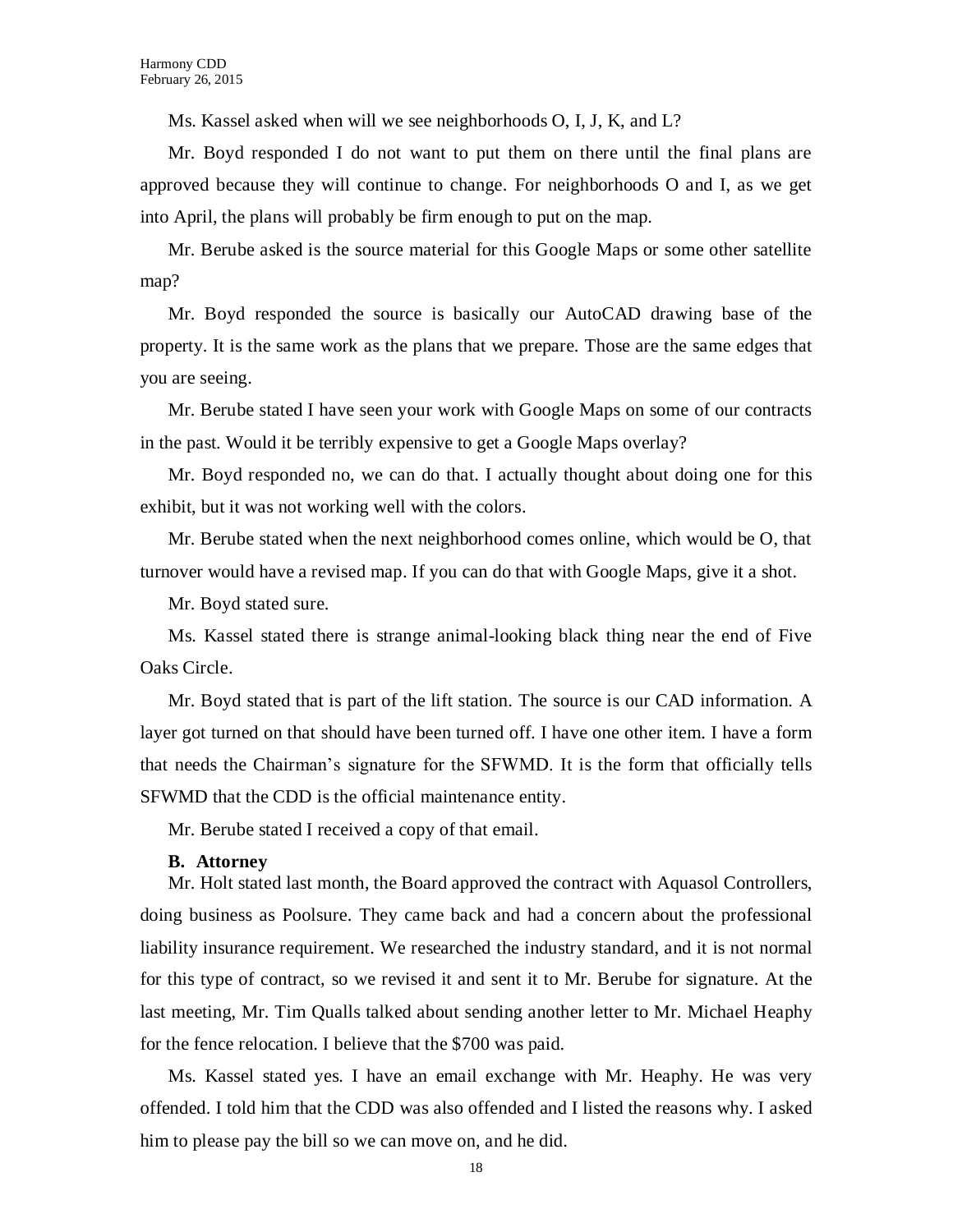Mr. Holt stated I am glad everything worked out. There was a rule workshop last night. Mr. Qualls called into the meeting, but I have not been able to speak with him yet. If anyone has any questions or anything that I need to look into, please let me know and I will write it down and get back to you as soon as possible.

Ms. Carole Greenwald stated we need to address the three-day right of recession. It is in the documents.

Mr. Berube stated the outcome is that we gave Mr. Qualls marching orders last night to research the legality of where we stand with that. That will be addressed at our next meeting that covers rules, which more than likely will be next month's meeting.

Ms. Greenwald stated as a realtor, I am not concerned because it does not apply to us in selling resales. But from the standpoint of what the documents say, I think it is either something that we have to address or put in a notice to change it. I do not think that we should be cavalier in saying that we do not need to worry about it. I do not think it is a CDD responsibility. I believe that it is Starwood's responsibility.

Mr. Berube stated it is in our rules.

Ms. Greenwald stated my point is that Starwood amended the rules.

Mr. Berube stated I understand. Did you think that we were taking this lightly last night?

Ms. Greenwald responded no, I did not, but when Mr. Holt asked if there was anything else, I want to remind him that yes, there is.

Mr. Berube stated Ms. Greenwald is referring to the three-day right of recession in the rules package. Mr. Qualls expounded on that last night. He was going to do more legal research on the right of recession to see if we *can* do it or if we *must* do it. That is the key. If we can do it, I think we are probably going to let it go away, but if we must do it, then we have to address it.

Mr. LeMenager stated to be honest, I cannot see that there is any conceivable legal basis for this body to have that in its rules because we are a public body and yet we are trying to put in a rule about a contract between private parties on private land. It goes back to the comments that I was making last night. We know that you never tell people what they should do or not to do, but we do imagine that there were times in 2000 when you were falling off of your chair laughing silently.

Mr. Farnsworth stated I do not think there is any federal law that requires that.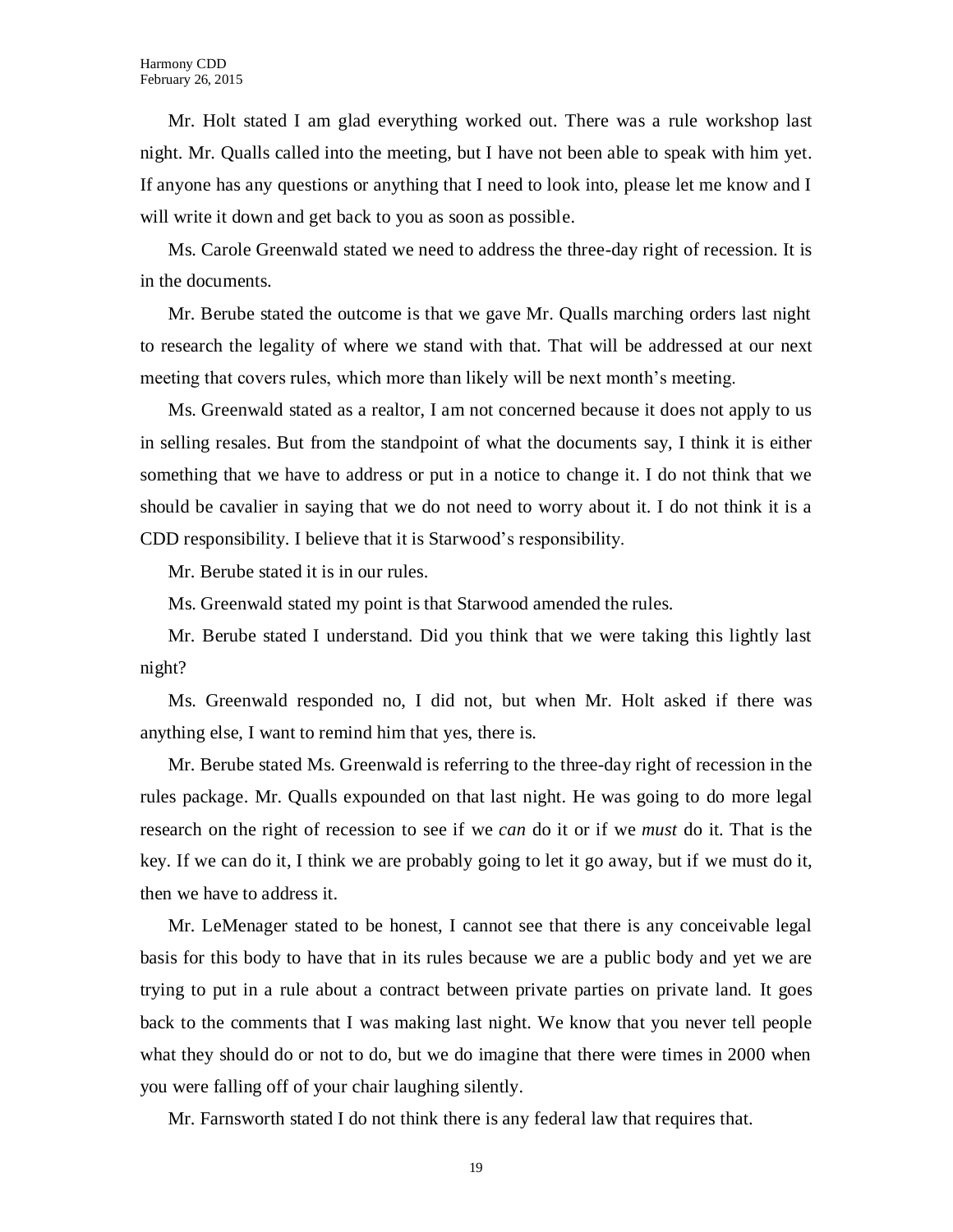Mr. Moyer stated I think what Mr. Qualls will report to you is that it was a commitment that was made to the County Commission as part of the establishment process for the District. I think that is what you will find. I do recall that there was that type of discussion with the County Commission.

Ms. Greenwald stated that is exactly what I was told, too.

Mr. Berube stated along those same lines, there are a bunch of rules about public financing disclosures. I think at least once a year, Mr. Moyer has some sort of resolution or something that addresses our requirements about public financing disclosures.

Mr. Moyer stated what the law provides is that we will prepare a disclosure and make it available to the developer, which was done. The developer's obligation is to continually pass on that disclosure that your property is within a CDD. In the public records, the recorded document is a notice of establishment of the District that goes through the same types of things. On our website, there is a question and answer on the assessments. There is also a disclosure on our website. I think we are covered. It is now more a developer obligation than it is a CDD obligation.

Mr. Berube stated I know that you addressed it, not often, but it is some routine piece of paperwork. I guess you are updating whatever it says on the website, but I know we have addressed it. I just want to make sure that we are complying with all of the rules.

Mr. Moyer stated yes, you are.

Mr. Holt stated the last item is the sublicense agreement. I spoke with Mr. Rinard, and after speaking with Mr. Bob Evans, we will make any appropriate changes and have it executed.

Mr. Berube stated we will have one for you with Aquasol. We have the executed and notarized version. I thought I had to sign it, but Mr. Moyer needs to sign it. I will send it to Mr. Moyer electronically. It is in process. They are doing the work. It is just a matter of getting the agreement signed and a copy back to them.

### **C. Field Manager**

### **i. Dock and Maintenance Activities Report**

The monthly dock and maintenance activities report is contained in the agenda package and is available for public review in the District Office during normal business hours.

Mr. van der Snel stated I would like to discuss the sailboat incident. On page 2 of my report it says that parts are ordered. Parts are not ordered yet. It is still up for discussion.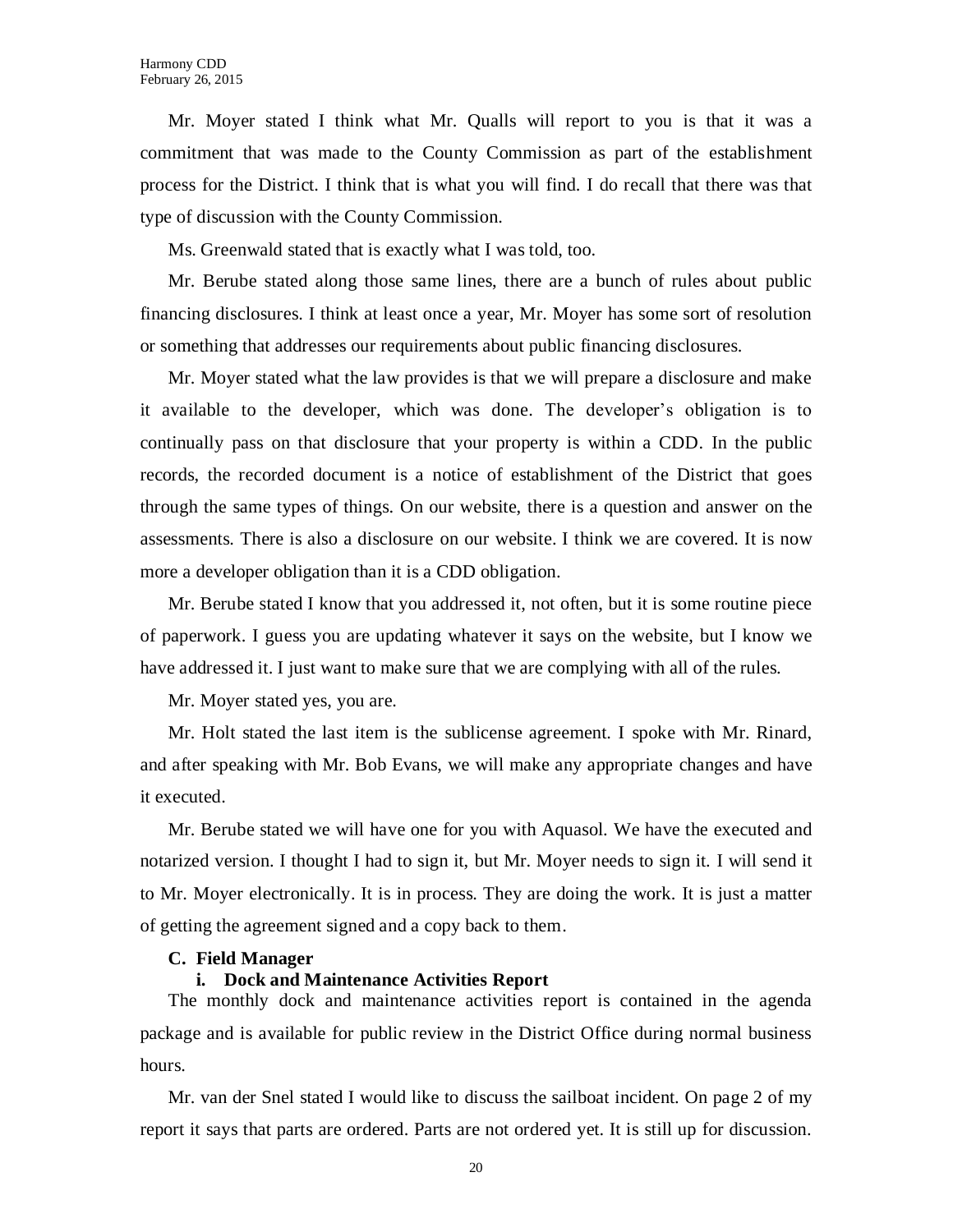We finished the bathroom project today. It is all done. There is going to be an anti-slip seal on the tile so we do not have any slipping accidents. Slip warning stickers were placed on the doors. They were not there before, and we put them on now. All doors are painted. It is looking good.

Mr. Berube stated the restrooms look brand new. I believe there is going to be some touch-up paint.

Mr. van der Snel stated yes. There will be fresh paint on the window frames. It will look a little more diverse.

### **ii. Buck Lake Boat Use Report**

The monthly boat report is contained in the agenda package and is available for public review in the District Office during normal business hours.

Mr. Berube stated we commented on the sailboat last month. The question becomes what we do about the sailboat. It sits there and absorbs money every year for minor replacements and refurbishments. The sailboat does not get used much, from looking at the boat activity report. There was an incident about three weeks ago where Mr. Edward Kuykendall had it out, and the wind changed and rolled the sailboat over. Luckily, he was not hurt and amazingly he was able to keep his cell phone out of the water and call for assistance. He made it to the top of the sailboat with his cell phone. The rescue boat came to get him and towed the sailboat back. The problem was with the mast, sail, and various rigging. When a boat goes upside down in the water and you drag it back, it is not good for any of those things, and we have damages to that boat of \$1,650. With the labor, the cost will be about \$2,000. The question becomes if we invest this money in the sailboat and let it sit there and suck up the sun and deteriorate for another five, eight, or ten years and not get used very much, or do we not invest the money and auction it off as disposable property that will probably bring \$400 or \$500. What would it be worth if we purchased a new sail and everything? Maybe \$2,000 or \$3,000; I do not know. There are a couple of questions to be wrestled with. Do we charge Mr. Kuykendall for the damages to the boat?

Mr. LeMenager responded I do not think so. Accidents happen. It was an act of God.

Mr. Berube asked if accidents happen, why do we have a deposit on the boat?

Mr. LeMenager responded for malicious damage.

Ms. Kassel stated I disagree.

Mr. LeMenager stated that is why we are debating.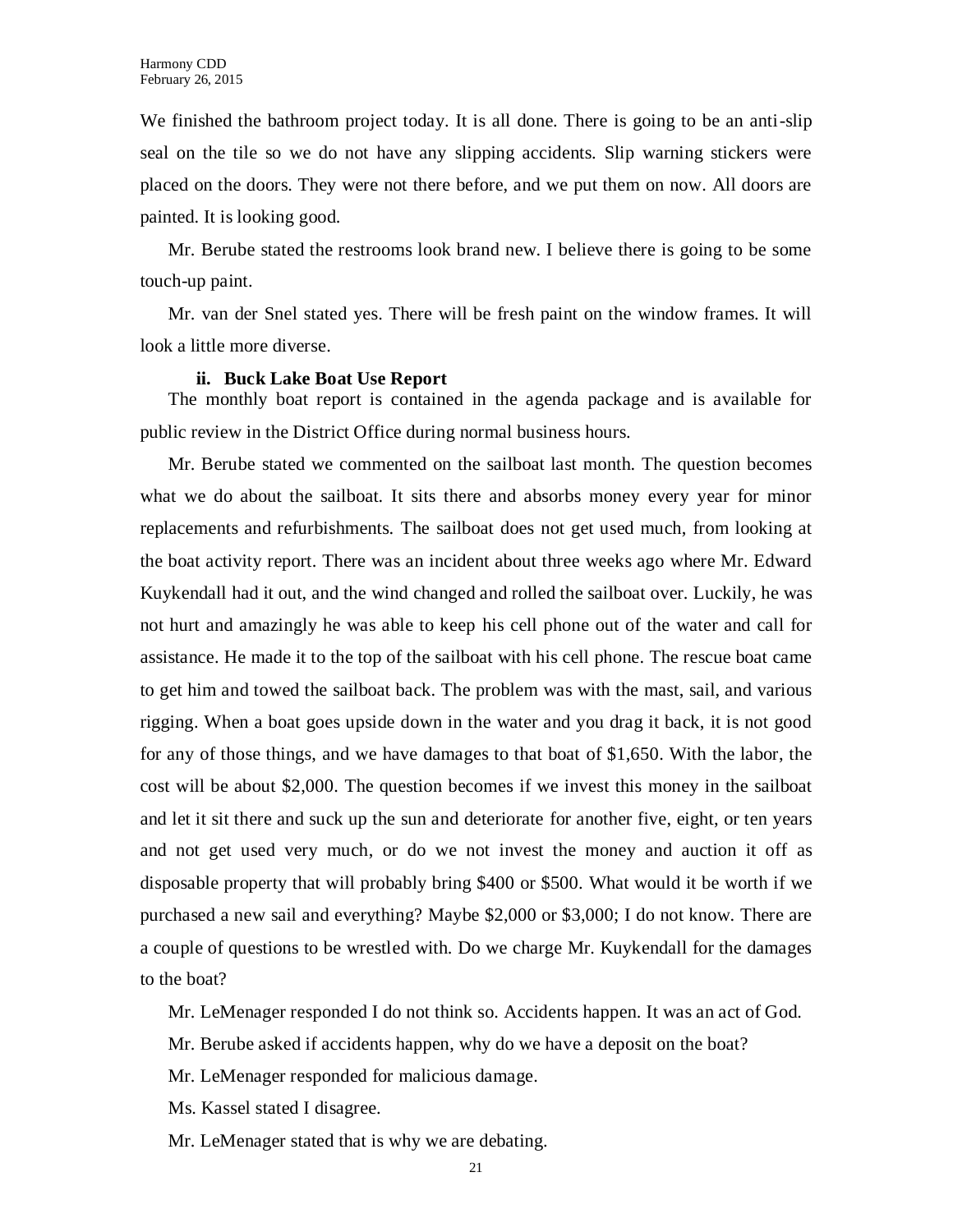Mr. Berube asked if we repair the boat and then sell it, can we recover the cost of repairing the boat? I think we can.

Mr. Walls stated I do not think it is worth taking that risk because you have no idea how much money you are going to get.

Mr. Berube stated you are right.

Mr. Walls stated given the small amount of usage on that boat, it does not make sense to me.

Mr. LeMenager stated the money might be better spent on the pontoon boats. We can maybe figure out how to recharge them faster or purchase another pontoon.

Ms. Greenwald stated I agree with Mr. LeMenager. How many times a year does someone take the sailboat out?

Mr. Berube responded no one with the exception of Mr. Kuykendall.

Ms. Greenwald stated that is what I am thinking.

Mr. LeMenager stated he is the first person who liked to sail.

Mr. van der Snel stated he took it out three times.

Ms. Greenwald stated it is not a high-demand item.

Mr. Walls stated it is not a sailboat lake, either.

Ms. Greenwald stated I suggest putting it up for auction.

Mr. Berube stated the problem with the sailboat is you need to have wind. We keep people off the lake when it is windy. I was amazed that he found enough wind to roll the sailboat over. The first decision is that we are not going to repair the sailboat.

Mr. LeMenager stated no, we are not.

Mr. Berube asked do we want to put it up for disposal?

Mr. LeMenager responded yes.

Mr. Walls stated I suggest scrapping it.

Mr. Berube stated scrap it or sell it.

Mr. LeMenager stated someone may want it to fix it up.

Mr. Berube stated we will put the bid out like we did last time, and chances are that guy from Missouri will come out, put up a low amount of money, and take the boat away. The boat will be set up for auction disposal. The next issue is what we want to do as far as charging Mr. Kuykendall for damages.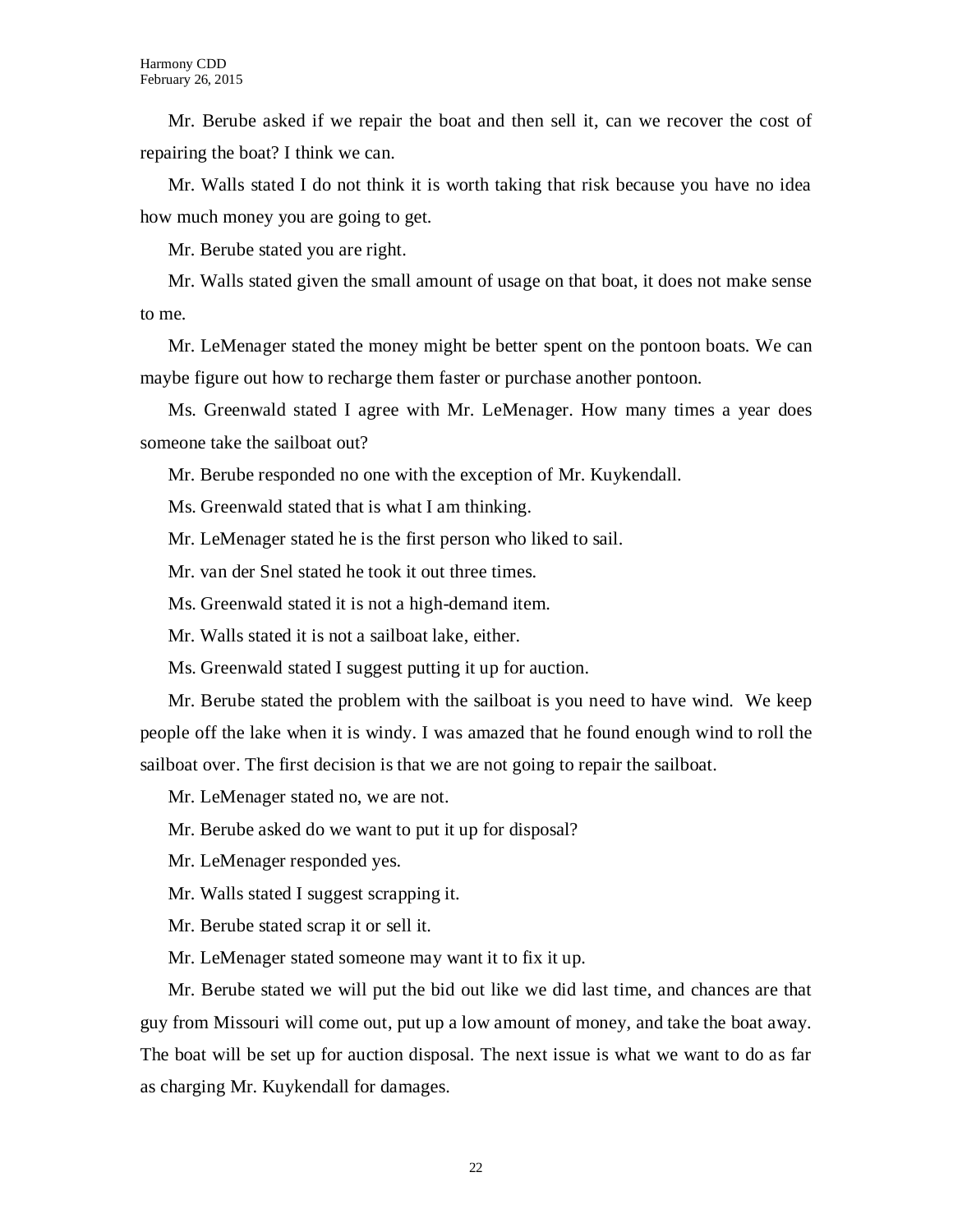Mr. Walls stated I am not in favor of going after him. I think he did us a favor by us getting rid of it.

Mr. LeMenager stated it was not malicious damage. He knows how to sail. At the end of the day, it is not a great lake for sailing in. He got caught in some wind that knocked the boat over, and he did his best to try to rectify the situation. It sounds to me like some of the damage came from towing it in.

Mr. Berube stated part of it is when the mast goes into the water, and the rest happens as you tow it in and it scrapes the bottom.

Mr. Farnsworth stated I am neutral. I like the concept of the sailboat being available, but if it is going to become costly, then we need to get rid of it.

Mr. Berube stated the question is if we charge damages to Mr. Kuykendall who rented it.

Mr. Farnsworth stated I am not saying no.

Mr. Moyer asked what about if you give him the option? If he likes to sail, tell him to fix the sailboat; otherwise, we are going to auction it.

Mr. LeMenager stated what a wonderful suggestion.

Ms. Kassel stated other Board members have had a lot of concerns about setting precedence, for example, with Mr. Heaphy and his fence. Here we have a significant amount of damage to the boat as a CDD asset. If we let that go, then anybody else can say that someone ruined a CDD asset and did not have to pay, so why should I have to pay.

Mr. Berube stated here is the problem as I see it. The boat had a sail on it, and we last replaced that sail about five or six ago. There was time on the boat. What we are asking at this point would be for Mr. Kuykendall to restore the components that got damaged to brand-new condition, when they were not new. They had some time on them.

Ms. Kassel stated we could ask him to pay for the value of the boat at the time he took it out.

Mr. Berube stated he put down a \$250 deposit, and he thought that he was limited in damages to \$250. In thinking the entire thing through, I think a decent compromise would be to assess him \$250 and be done with the boat so we have no further problems with this boat.

Mr. Walls stated I am fine with that.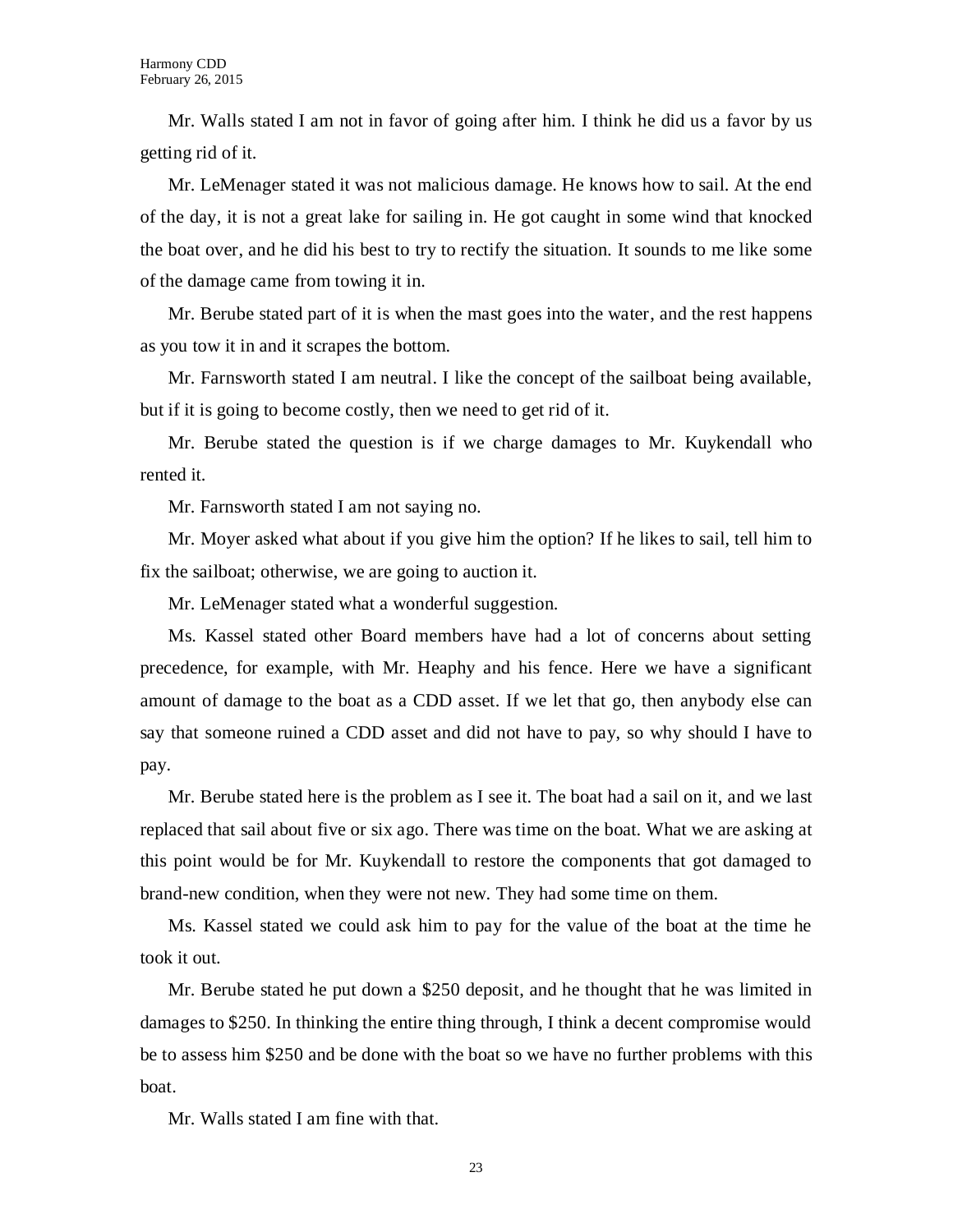Ms. Greenwald stated Mr. Mike Hubbard seems to be very knowledgeable with regard to sailing. In fact, he taught the course on sailing that particular boat. Would it not be a good idea to ask Mr. Hubbard if the incident was due simply to weather or possibly pilot error?

Mr. Berube stated it is always going to be a little bit of pilot error, but we have an explanation from Mr. Kuykendall. He was in the process of turning around, and the wind had gone dead. Suddenly, a gust came along during the process of turning the boat around. He was on the low side of the boat, and it turned over. That is exactly what happened. Was it weather related? Yes.

Ms. Kassel stated that is his report of what happened. Ms. Greenwald is suggesting that we ask someone else.

Mr. Berube asked how far do we go with this?

Mr. Walls responded I suggest that we go with Mr. Berube's suggestion of assessing him \$250. I think that is fair. Like you said, the boat was not new or close to being new.

Ms. Kassel stated it was worth a lot more than \$250.

Mr. LeMenager stated yes, but we are going to dispose of it.

Ms. Kassel stated I understand, but it was a CDD asset. What if someone does something to another boat or some other asset?

Mr. Walls responded I do not see that happening with another boat because of how they are set up.

Mr. Farnsworth stated there are many different scenarios that you can imagine where something would happen.

Mr. Walls stated we are going on ten years, and this is the first time something like this has happened.

Ms. Kassel stated we are going to double the number of people in this community in the next couple of years.

Mr. Berube stated we had extensive discussion. Does someone want to make a motion to charge Mr. Kuykendall for damages?

> Mr. Walls made a MOTION to authorize staff to charge Mr. Kuykendall \$250 and put the remnants of the sailboat for sale. There being no second, the motion died.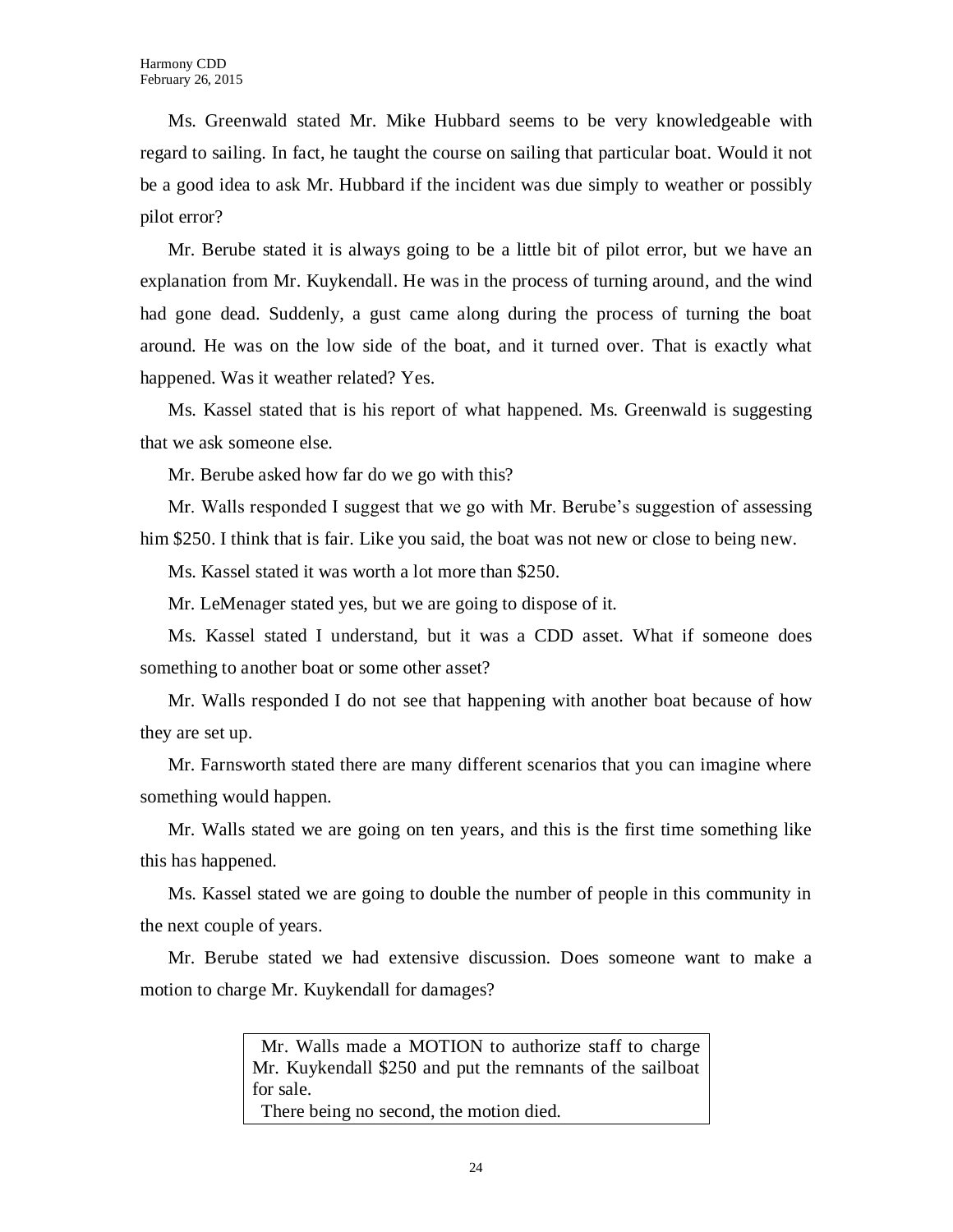Ms. Kassel made a MOTION to obtain an estimate on the value of the sailboat at the time of the incident and request that Mr. Kuykendall reimburse the CDD for that amount, with the proceeds from the sale of the boat to be recompensed to Mr. Kuykendall up to the amount of damages paid.

There being no second, the motion died.

Mr. Farnsworth stated I prefer Ms. Kassel's structure in getting rid of it over Mr. Walls's suggestion.

Mr. Berube stated you are going to spend money to get someone down here to give a value on the boat.

> On MOTION by Mr. LeMenager, seconded by Mr. Walls, with all in favor except Mr. Farnsworth, approval was given to dispose of the sailboat in its current condition.

Mr. LeMenager asked what do we do about Mr. Kuykendall?

Ms. Kassel responded we do a lot of business with Advanced Marine. We could have them take a look at the sailboat and give an opinion of what the value would have been before the accident.

Mr. van der Snel stated the sailboat is disassembled. We removed the mast and all riggings and parts.

Ms. Kassel stated that is fine.

Mr. van der Snel stated the parts are in a pod.

Ms. Kassel stated we do a lot of business with him. Do you think he would be willing

to come and take a look and estimate the value?

Mr. van der Snel responded he will come, but he will charge us \$150.

Mr. LeMenager stated in my opinion, it was an act of God.

On MOTION by Mr. LeMenager, seconded by Mr. Walls, with all in favor except Ms. Kassel and Mr. Farnsworth, approval was given to not seek recompense from Mr. Kuykendall for damages to the sailboat.

Mr. Berube stated the boat will be disposed of, and we will allow Mr. Kuykendall to be off the hook.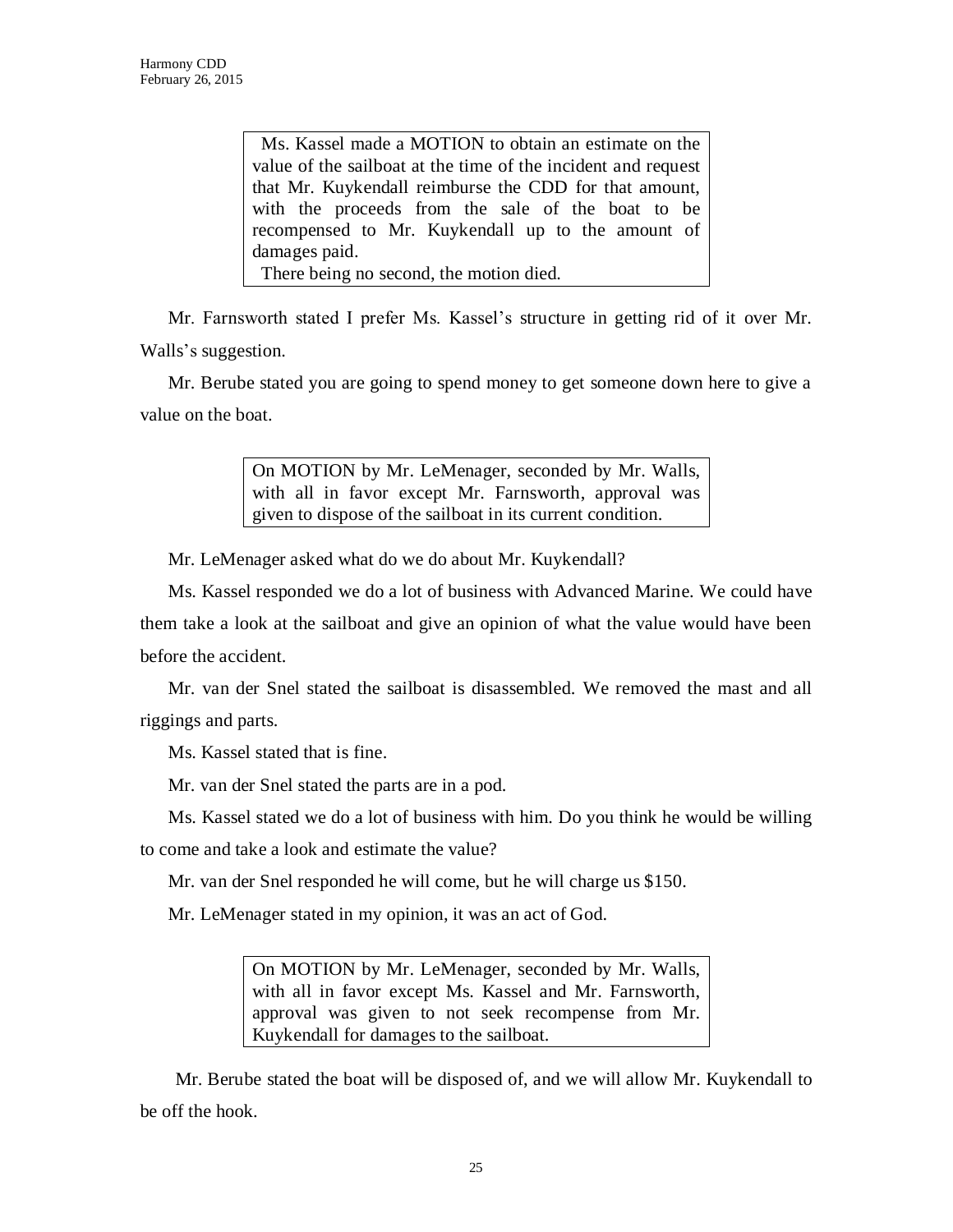Mr. van der Snel stated usually we have a monthly report. At a request from Phil, I included a Facebook report. There are a couple of items that were addressed on Facebook.

Mr. LeMenager stated I thought it was very good.

Mr. van der Snel stated Facebook works for me because I can respond quickly. People message and call me, and we try to solve issues as soon as possible, and we do. The Facebook report says that a resident had a concern about cigarette butts at the dog park. No smoking is allowed in the dog park, and we placed an ash tray outside so people can dispose of their cigarette butts before they come in. That was a good option and resolved that issue.

Mr. LeMenager asked we actually have a power washing schedule? My wife commented that we have a lot of black sidewalks. A lot of sidewalks in the parks are getting nasty looking. Do we have a plan?

Mr. van der Snel responded we do not have a schedule for power washing the sidewalks at this point.

Ms. Kassel stated we used to.

Mr. Berube stated the power washing of sidewalks used to be driven because the manager in charge of field staff worked for the developer. They typically washed the sidewalks that were in prime areas, like the major roadways and Town Square.

Mr. LeMenager stated we have the equipment, and we own it.

Mr. Berube stated yes, we do.

Mr. LeMenager stated maybe it would be a good idea to have a power washing schedule.

Mr. Berube asked once we start that, how do you make a decision about whose sidewalk gets power washed and whose does not?

Mr. Walls stated Mr. LeMenager is talking primarily about the sidewalks in the parks.

Mr. LeMenager stated yes, I am talking about mainly the parks, not the streets. In the small park behind my house, the sidewalk is black.

Mr. Walls stated that needs to happen.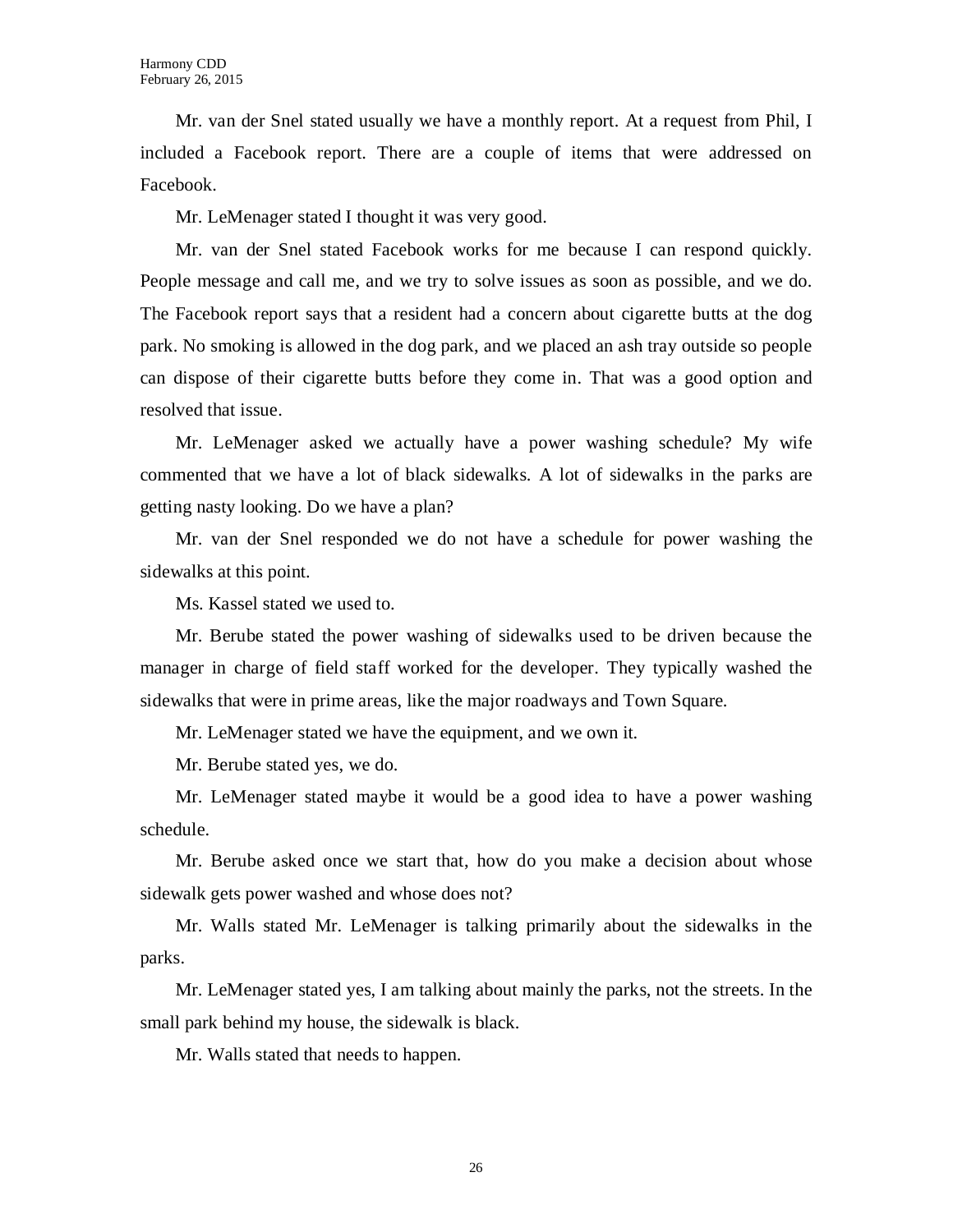Mr. LeMenager stated the streets are a different issue. We spend a lot of time talking about plants and making things look good, but if you walk into a park and the sidewalk is black or moldy, that is a big negative. Please address that.

Mr. van der Snel stated I will definitely make up a schedule because I agree. We are working on grinding the sidewalks, which is ongoing and going well. Once that is done, we can assign a staff member to do power washing.

Ms. Greenwald stated oftentimes I asked about inside streets. I am not talking about Five Oaks, Cat Brier or Schoolhouse. We already established that the grass area between the sidewalks and the curb is CDD property. Who is responsible for pressure washing those sidewalks?

Mr. Berube responded the home owner is responsible for pressure washing the sidewalk in front of his home. The maintenance for lifted or broken sidewalks is the responsibility of the CDD.

Ms. Greenwald asked what about the cleaning of the sidewalks?

Mr. Berube responded the home owner.

Ms. Kassel asked regarding bullet point four in your Facebook report, why would a staff member clean dog waste from a sidewalk in front of someone's house?

Mr. van der Snel responded that was on his own initiative. He saw it. No one asked him to do it. He was concerned about people walking through it, and he cleaned it up.

Ms. Kassel stated I seem to recall the conversation on Facebook where the residents who had the situation complained on Facebook and requested that someone from the CDD address it.

Mr. van der Snel stated that is incorrect. The staff member saw it, and it was a coincidence. He saw it and took it upon himself to clean it up. If he would have been asked to do it, it would have been at his own discretion. I advised him to make the right choice. If I see a full doggie pot bag on the street, I pick it up. I instruct staff members if they see trash to pick it up. That is pretty much what the golden rule is. However, if there is dog waste on the sidewalk and he decides at his own discretion to clean it up, I encourage that. I think that is a very positive thing so no one else steps in it. However, they are not instructed to look on the sidewalks and clean it up. It is their choice.

Ms. Kassel stated or to have residents request we clean up their sidewalk.

Mr. Berube stated that can get out of control quickly.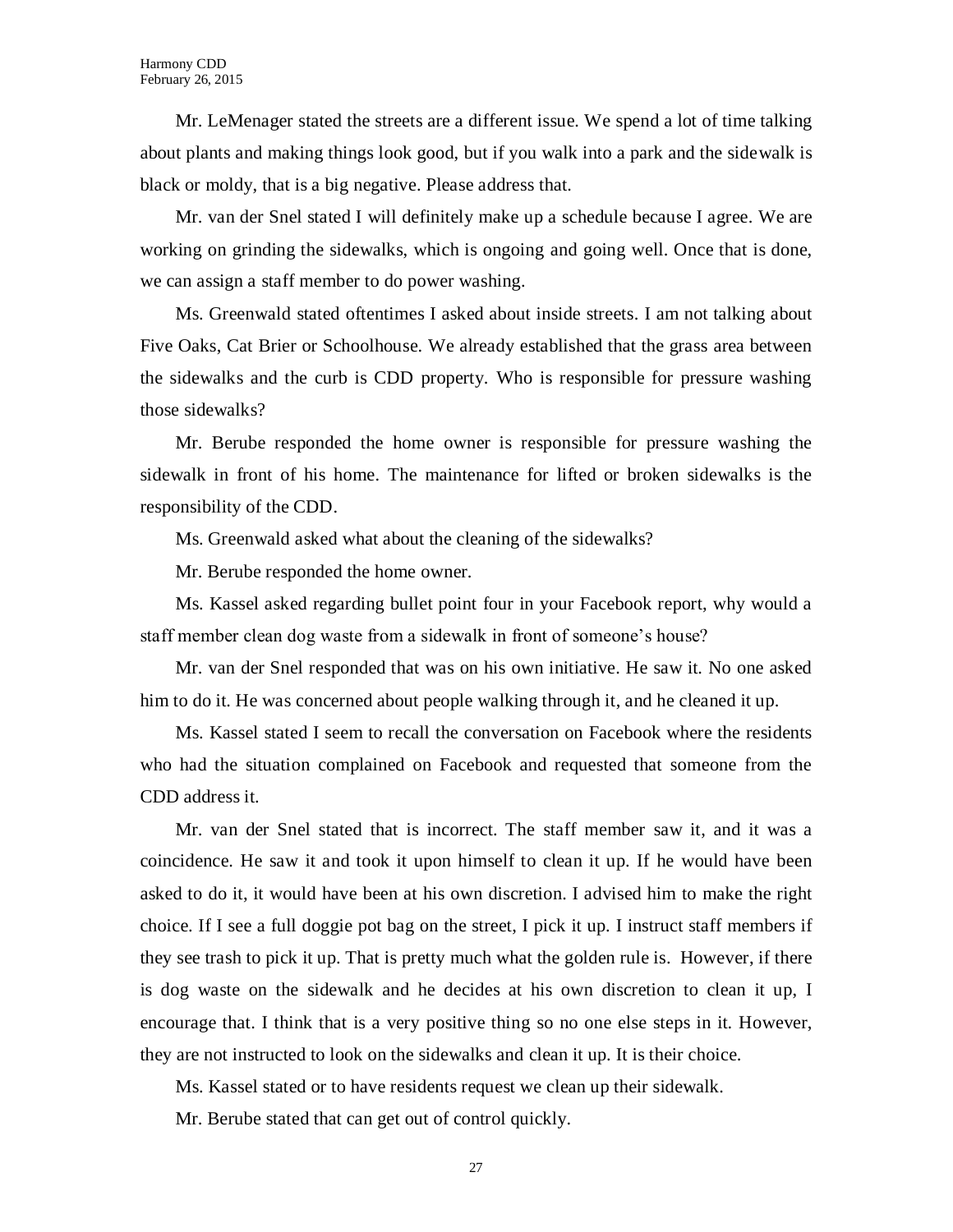Mr. van der Snel stated if it is a demand of a resident, they are instructed to call me.

Mr. LeMenager stated I am not sure if this is a field manager issue or a Supervisor request. We seem to have on our easements on some of the boulevards these five-foot-tall orange-white posts from Century Link. Why are they there?

Mr. Berube responded there are fiber optics under those sidewalks, and those posts are there to remind people to look before digging, such as for irrigation repairs or planting a tree. You are supposed to look 100 feet in either direction before you cut their very expensive fiber optic cable.

Ms. Kassel stated they have an easement.

Mr. LeMenager asked is there anything that we can do about that or ask for smaller posts?

Mr. Holt responded you can ask Century Link to move it.

Mr. LeMenager stated we have had BrightHouse here forever, and they do not have big, ugly posts sticking up. Why does Century Link get a competitive advantage over BrightHouse? They both have lots of expensive wires underground.

Mr. Berube stated I doubt that they are going to make any difference. Are you suggesting that those posts disappear?

Mr. LeMenager responded it is my suggestion that they disappear or we find out what the legal basis is for them putting it there.

Mr. Holt stated it depends on the language in their easement.

Mr. LeMenager asked who would they have gotten the easement from?

Mr. Holt responded I was just informed that they have an easement.

Mr. Moyer stated on those plats, I am sure that they have reserved a utility easement.

Mr. LeMenager stated we spend all of our time making Harmony look nice, and these guys from Century Link think that they can come and put in these posts. We spend all of our time talking about signs and we want the boulevards to look nice, but suddenly we have all of these five-foot poles. Why can it not be a one-foot pole?

Mr. Berube responded if is your wish that they disappear, we can take that under advisement.

Mr. LeMenager stated it is certainly my wish that they disappear.

Mr. Holt stated you can speak with them and see what they would do. Maybe they can put in two-foot poles.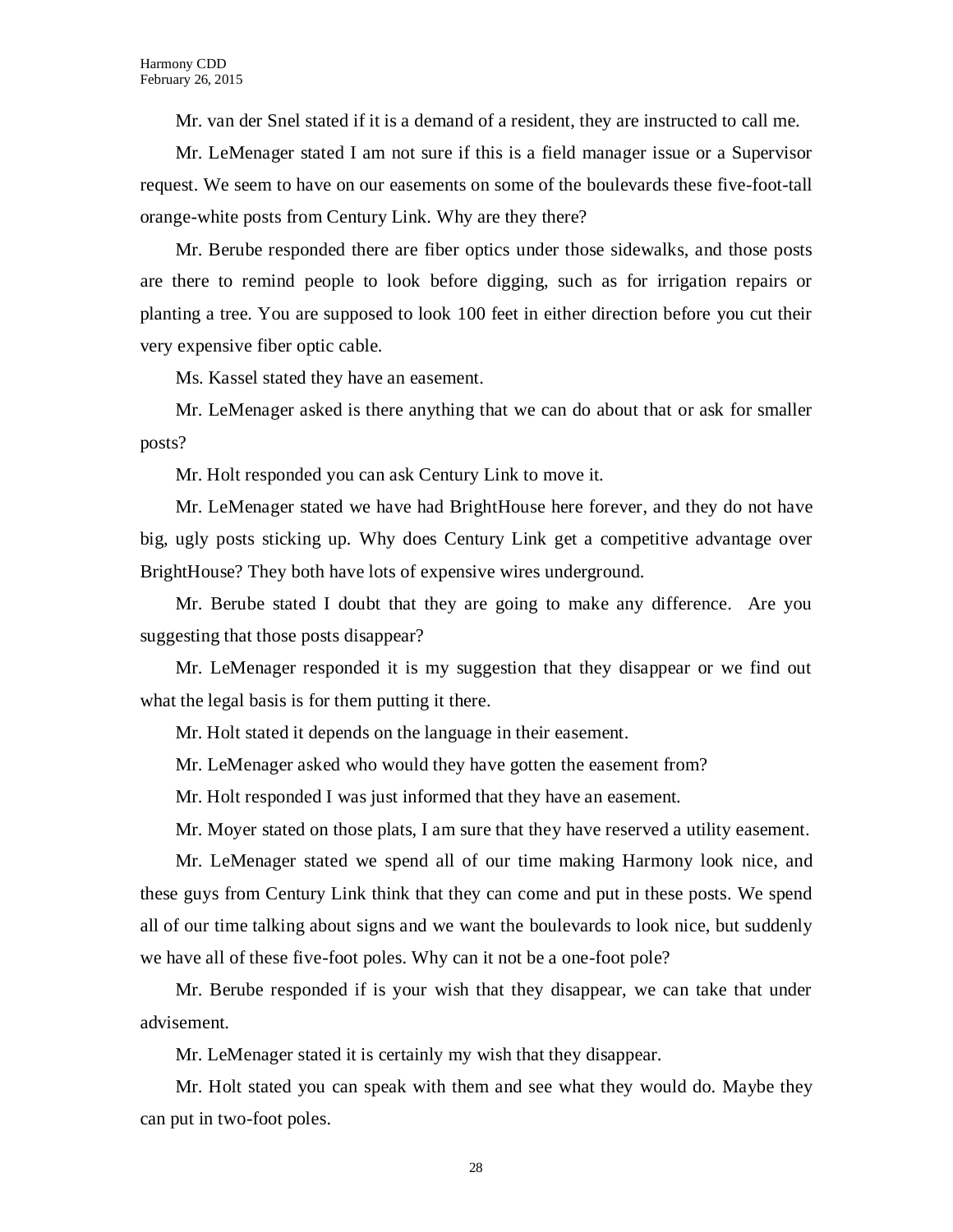Mr. Berube stated I have seen those poles around the last subdivision I lived in, and the same thing happened. They were only about 18 inches high. Whether it is 18 inches or four feet, it is still sticking something out of the ground. Surprisingly, one day they were all gone.

Ms. Kassel stated I believe that there are three poles on Cat Brier. I know one disappeared in front of one particular house.

Mr. Berube stated some are getting pulled out of the ground.

Mr. LeMenager stated we would never suggest to anybody that they go out in front of their house and pull out one of these ugly-looking poles.

Mr. Berube stated we get your idea.

Ms. Kassel stated things happen.

Mr. Berube stated since this is Mr. van der Snel's report, we should discuss the subject of our credit card ability and streamlining access card applications. In the last five months, how many access cards have you issued?

Mr. van der Snel responded I was just looking into that. Since I started in September, I believe that there have been 180.

Mr. Berube stated the access card issuance is going up and up. We have this convoluted system now of people having to get their picture taken and send paperwork over to Ms. Rosemary Tschinkel. She does some processing. We talked about this before, and this is a policy decision. Mr. van der Snel gets all of the emails from Ms. Tschinkel, and he looks at the paperwork to make sure that all of it is in compliance. Then he issues the access card. From talking with Mr. van der Snel, he believes that he can do all of this paperwork locally, saving all of the transactions at Celebration, keeping people from having to email back and forth, and making Ms. Tschinkel do the work. The only question comes down to payment, which we discussed before. There is a new program called Square, which is a payment processing system that works over a smart phone. We do not have to make this decision tonight. Are you in agreement, Mr. van der Snel, that you can handle this?

Mr. van der Snel responded yes.

Mr. Berube stated it takes a lot of time with many convoluted steps. If someone gave him the paperwork, he does not have to go back and forth with Ms. Tschinkel. He can do it all here locally and probably get access cards issued instantly in a lot of cases.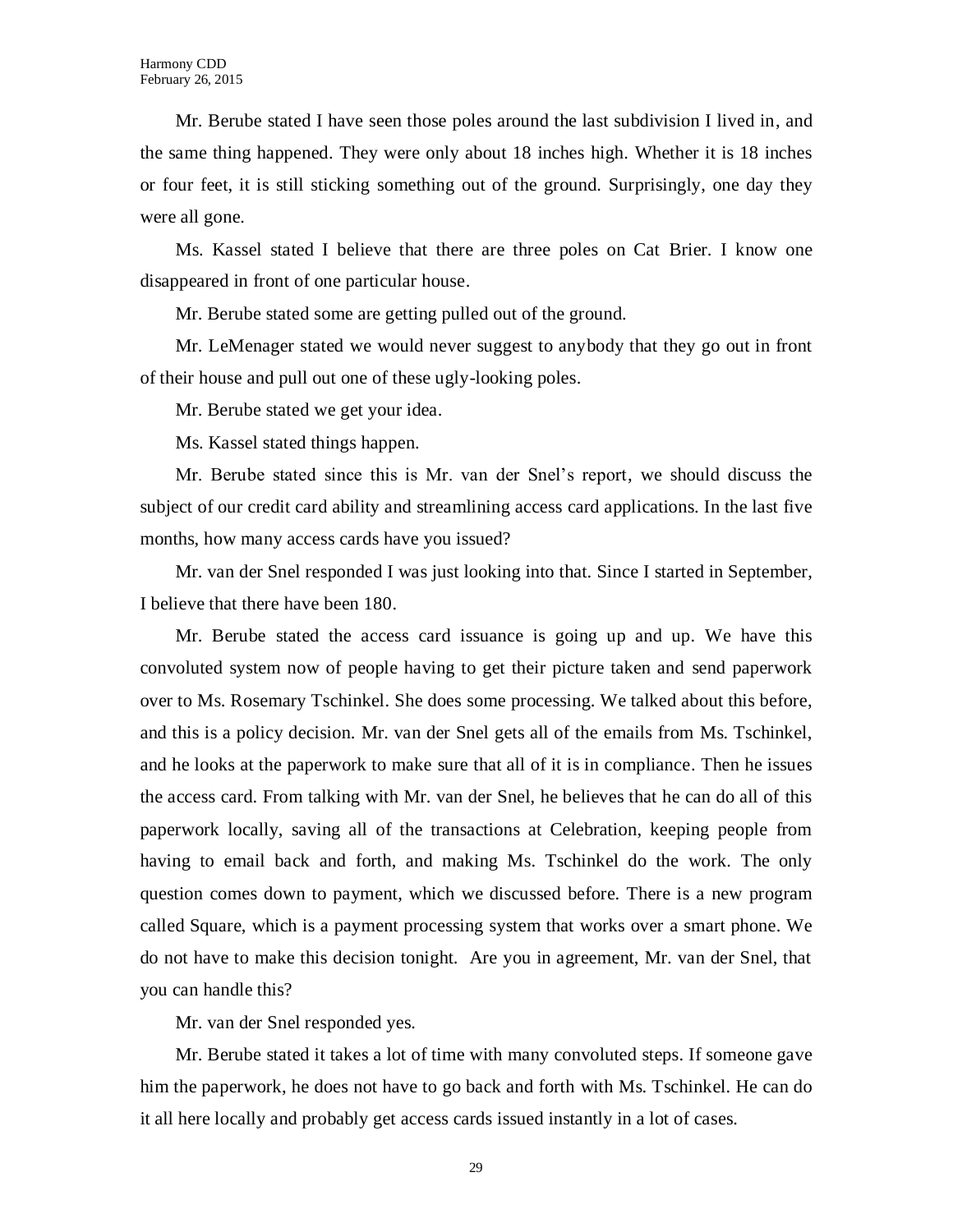Mr. van der Snel stated Ms. Catherine Bordes from the information center has worked with Ms. Tschinkel because people are coming to her and asking questions about the access card.

Mr. LeMenager asked would they have to go over to your office?

Mr. van der Snel responded they could. Ms. Bordes has been working with the CDD and helping us out.

Mr. LeMenager stated I understand, but we also understand how things that the developer gives us for free can disappear at any moment.

Mr. van der Snel stated the office is public.

Mr. LeMenager stated here is a suggestion for you. Why not say you will issue cards every Friday at 3:00 p.m. from your office?

Mr. Berube responded we would need a rule to govern that change

Mr. LeMenager stated you can do something like that and make sure that you are in the office at that time. That would be nice and easy, and then we can finally get away from our dependence on people having to deal with Celebration.

Mr. Berube stated it is a matter of streamlining the process. The problem has gone down a lot lately, largely because he is issuing the cards as soon as the paperwork is done. We can do the payment collection one of two ways. We need access to the CDD checking account through Severn Trent, because with Square, you slide the card, Square takes 2.75% off the top, and then deposits that money into our bank account.

Ms. Kassel asked would we have a separate account for that?

Mr. Moyer responded yes.

Mr. Berube stated we can also offer PayPal payments for people who want to pay by PayPal. We would need a separate account. PayPal can be a direct deposit into the account. Both of them offer the same fees from 2.75% to 4%. We are not talking about a huge amount of money. People have been yelling for a long time. We would like to simplify it. The rate of card issuance is going up. I like the idea of simplification. If the Board is of the mind to do this, we can investigate with Mr. Moyer's office and figure out how to handle the logistics and make it easier.

Mr. LeMenager stated I am in favor of it.

Mr. Farnsworth stated there is some discretionary power that we granted to Mr. Moyer regarding issuance. Does that now transfer to Mr. van der Snel?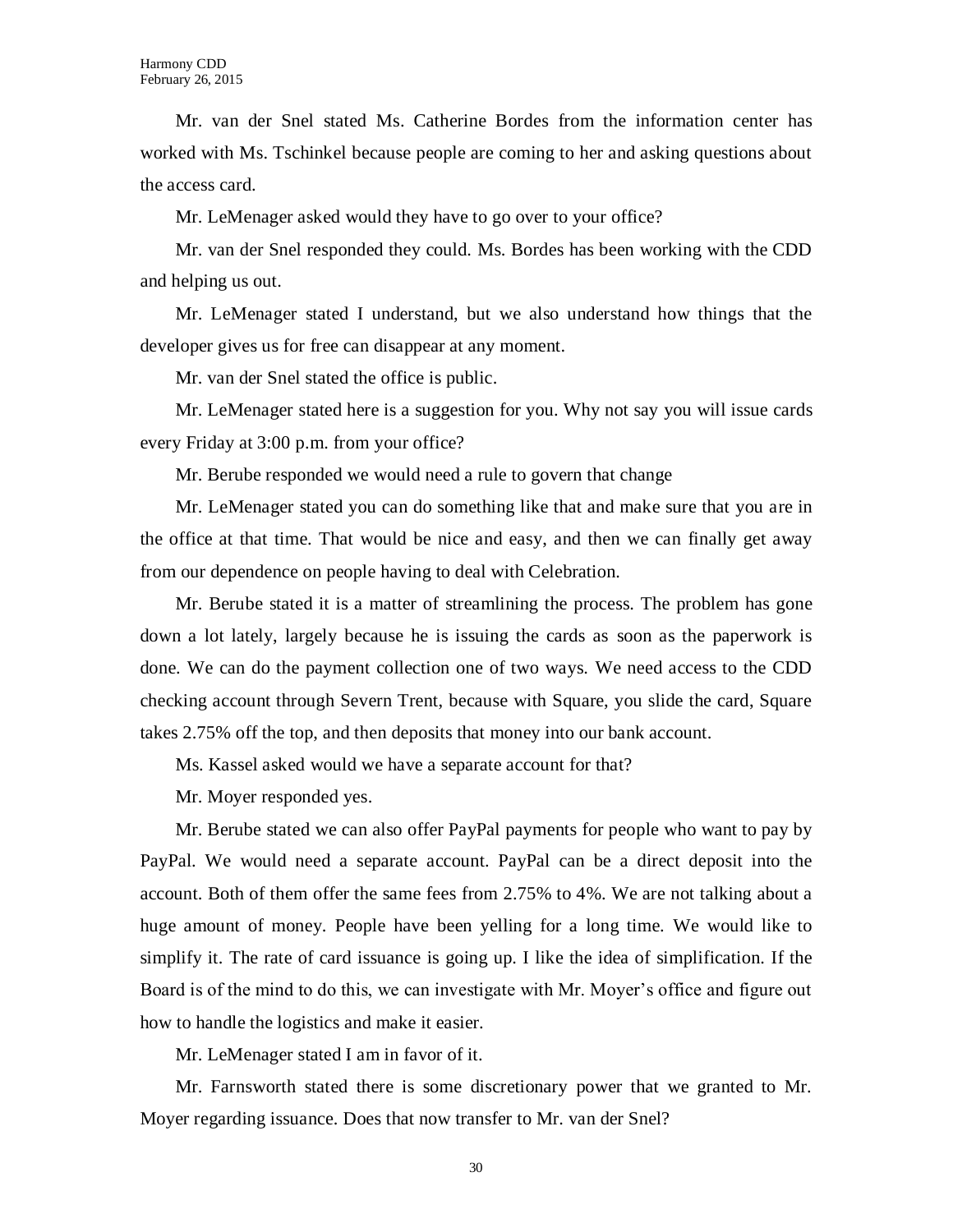Mr. Walls responded Mr. van der Snel is an employee.

Mr. Berube stated Mr. van der Snel works for Mr. Moyer. He does not work for us. Probably 95% of the applications are clean, and there is no question. The other 4% or 5% that would be questioned, Mr. van der Snel would refer back to Mr. Moyer. The discretionary responsibility would still stay with Mr. Moyer. It is just a matter of localizing it and setting up some type of system. The whole field services department is working well and people are not complaining. This is just one more step toward making the process simple for residents.

Mr. Farnsworth stated I just did not want to burden him.

Mr. Berube stated we will look at the entire package and talk to Mr. Moyer and figure out how we can set up this account.

Mr. LeMenager stated that would be a great idea.

Mr. Berube stated we could also do boat deposits the same way locally because people can swipe their Square card for their deposit. When they are done, you can unswipe it and send them a receipt by email.

Mr. Walls stated we are getting rid of boat deposits.

Mr. Berube stated any other access fees can be done locally rather than having to go over to Celebration. That is just an inconvenience to people.

Mr. Moyer stated I agree.

Mr. Berube stated it is 2015 and time to step up. Square is a great deal.

Mr. LeMenager stated it is a great idea.

Mr. Berube stated I would like to discuss the street light payoffs and that entire process. I want to see where this goes because it is going to take months and months to set this in place with OUC. We have to think ahead of this.

Ms. Kassel stated I would rather discuss this under Supervisor requests.

Mr. Walls stated we can also put it on the next agenda.

Mr. LeMenager stated we can discuss it under Supervisor requests.

Mr. Moyer asked did you discuss the boat reservation system last night? There is a little bit conflict, and I do not know if you addressed what happens when you do not have a reservation.

Ms. Kassel stated we discussed it.

Mr. Berube stated the issue was instant availability.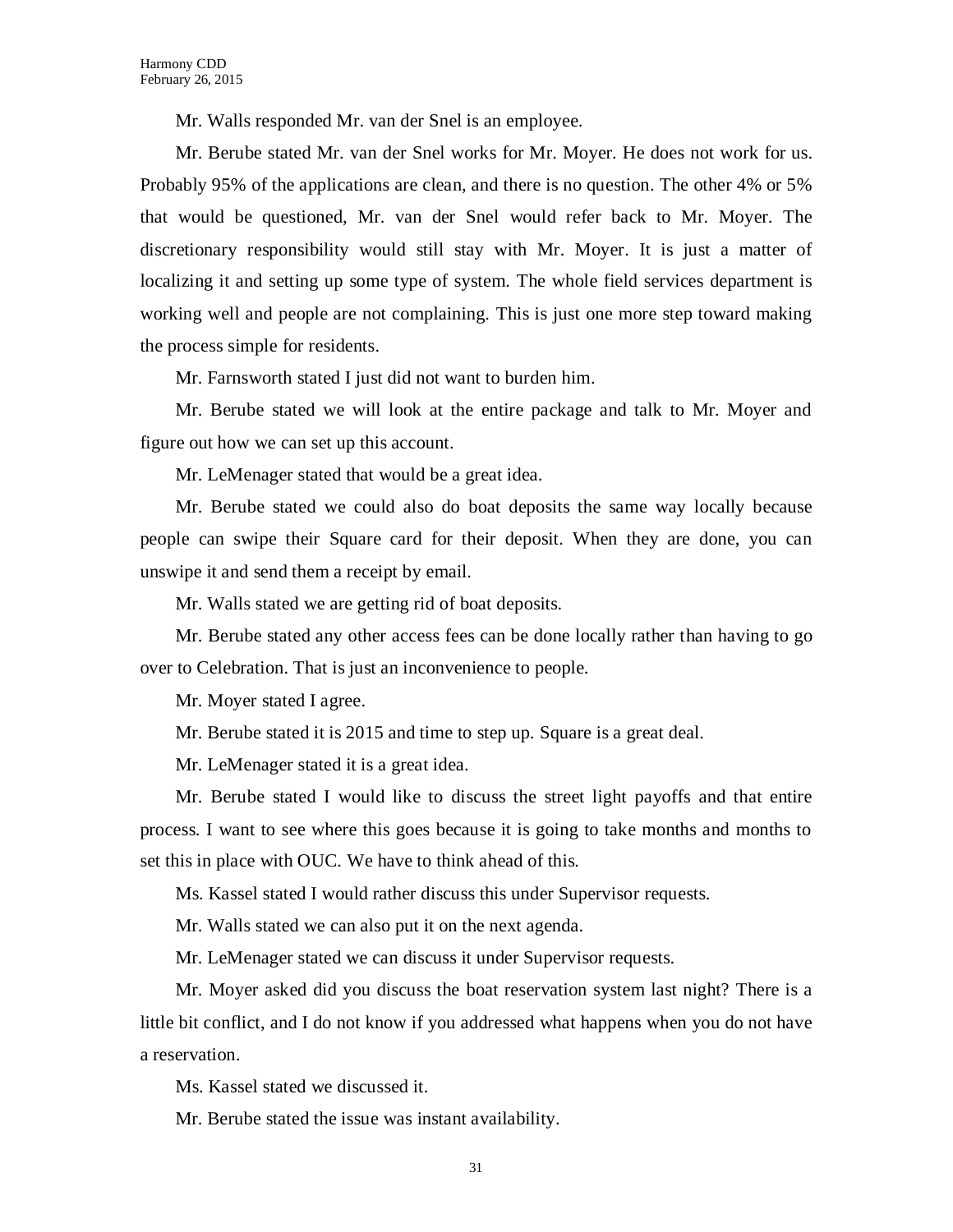Mr. Moyer asked is everyone on board?

Mr. Berube responded yes.

Mr. LeMenager stated we did not change anything because we could not take any action at the workshop last night.

Mr. Moyer stated I understand.

Mr. Berube stated we addressed it. If a boat is available, someone can take it out.

Mr. LeMenager stated we have not addressed it. We talked about it.

Ms. Kassel stated because we are still going through the rule change process, we have to keep the \$250 deposit and 24-hour advanced reservation until we change the rules.

Mr. LeMenager stated the 24-hour advanced reservation is not in the rules.

Mr. Berube stated it is part of the reservation system.

Mr. Moyer stated that is correct. For a long time, we did do that. If a boat was available, we let people do that, which is why I am bringing this forward and asking how you want to handle it. Obviously, it was an issue recently.

Mr. Walls stated for the online reservation system, we used the 24-hour rule. Anything less than 24 hours, the person can call and request a boat. It is at your discretion if it is available, based on other reservations. We need to have a paper form that they sign when they take the boat out so there is a record, and hopefully we still have some available. The limit for the boat is three hours. It used to be four hours. It is hard to go out and fish, given the transport time, and be back within three hours. I think we need to set that back to four hours. I do not think that would negatively impact how many reservations you can make in a day. You can only get so many with the battery charges anyway. Those two changes would be my recommendation.

Mr. Berube stated we already discussed last night the discretionary power for the boats. We gave him that last night.

Mr. LeMenager stated no, we did not take any action last night.

Ms. Kassel stated that is not exactly true. It is a policy.

Mr. Berube stated the 24-hour reservation is not a rule. It was a policy, and we decided to change it last night.

Mr. LeMenager stated we still cannot change policies at a workshop. We can only do so at this meeting.

32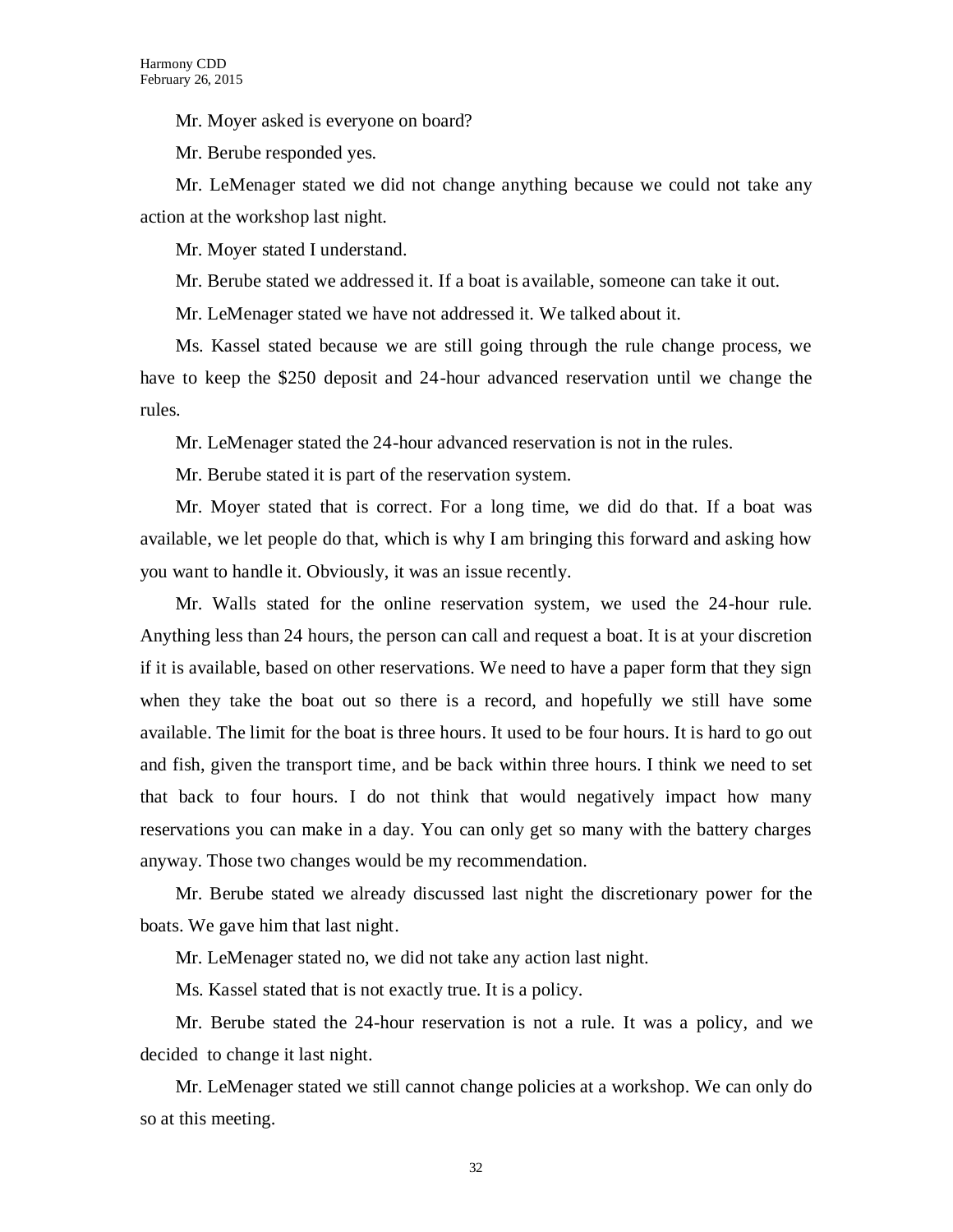Ms. Kassel stated we talked about giving Mr. van der Snel discretion, but maybe there should be some criteria.

Mr. LeMenager asked was this a written policy ?

Mr. Berube responded no, it is only because of the reservation system.

Mr. LeMenager stated the policy is written to the extent that it is some place in the minutes.

Mr. Berube stated no, it became a policy because he did not want to deviate from the reservation system.

Mr. LeMenager stated maybe we should have a written policy.

Mr. Berube stated as a matter of fact, the website says we will try to accommodate you if a boat is available, and that is why this came up. We have no written policy that says you have to stick with the reservation system.

Mr. LeMenager stated no wonder the resident was angry.

Mr. Berube stated he wanted to stay with the policy, which was right. The policy says if you do not make your reservation 24 hours in advance, you are not getting a boat. However, we have conflicting information on the website that says if there is a boat available and we can accommodate you, we will.

Mr. Walls stated I think some of these changes happened, and I do not think any of us talked about it.

Mr. Berube stated of course not.

Mr. Walls stated that is the issue. The three-hour limit was changed, and we never talked about it here. I just want to make sure that when we start messing with these policies, that we have a discussion so everyone is aware.

Mr. Moyer stated I suspect that some of that came about with the reservation system. When we implemented the online reservation system, I think people were making decisions that the Board probably did not even know about.

Mr. Walls stated since the reservation system was implemented, things have changed since then. As far as timing and availability, it evolved on its own.

Mr. LeMenager stated to the residents in the room who are trying to interject, Mr. Berube is not being rude, but the audience actually has no voice in this meeting. He is very polite sometimes, and we try to be very accommodating. The public does not have a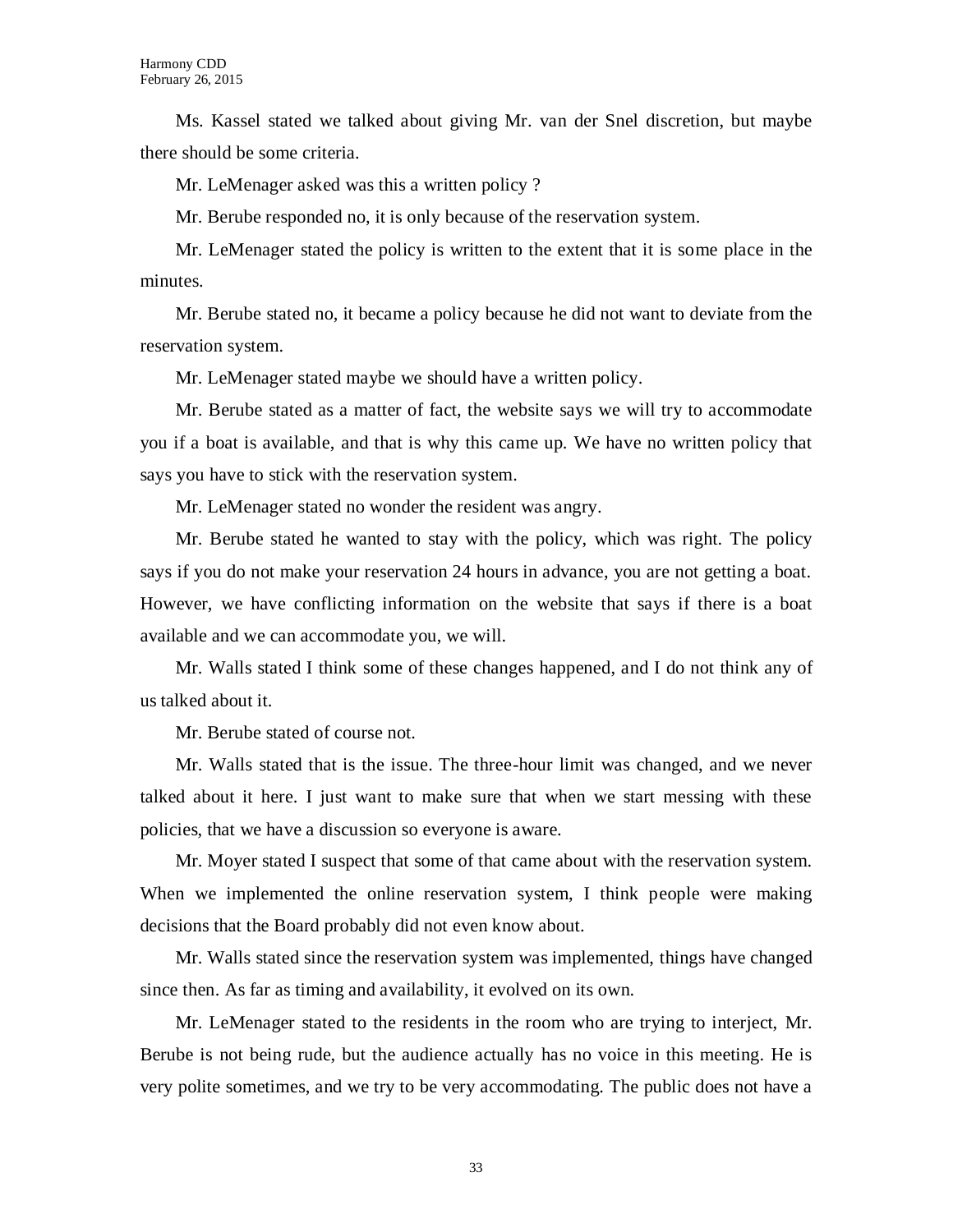voice at a governmental meeting, other than the comment section at the beginning of the meeting.

Mr. Berube stated the thing that changed with the reservation system is that the field staff manager decided to live with the precedent that the reservation system sets, which is if you do not a reservation made 24 hours in advance, you are not going to get a boat. That was not the policy before under previous management because that was within their discretionary ability. If the lake was safe, if the persons were verified as having the deposit on file and taken boat class, if the boat was available and was not going to cause a conflict, they let boats out. What changed was the person making the decisions. In my opinion, he made the right decision because the way he read it, we gave him the reservation system, and the reservation system locks you out if it is less than 24 hours.

Mr. Moyer stated I am not being critical. I just wanted to have the Board address something that was obviously a contentious issue.

Mr. Berube stated I understand. We used to let boats out routinely without a reservation, if all other conditions were met. He decided to stick with the policy and rightly so.

Mr. Moyer stated right.

Mr. Berube stated all we have to do is recognize it. We told Mr. van der Snel clearly last night that he has discretionary authority to let people have a boat, if all other conditions are met.

Mr. LeMenager stated we are telling him tonight.

Mr. Walls stated so Mr. van der Snel has the discretion to have people sign the form and take out a boat within 24 hours.

Mr. Berube stated yes.

Mr. Walls stated the other thing that we talked about last night was the ability for people to make multiple reservations at one time on the system. I think we need to cut that back to having one active reservation on the system at a time. When that reservation is done with, you can make another one. I just want to avoid people stacking reservations for every Saturday or something like that. I am sure that the system has the ability to do that.

Mr. van der Snel stated it puts them on a waiting list. A resident wanted to rent the bass boat for an entire day, and I told him that he could not do that because the batteries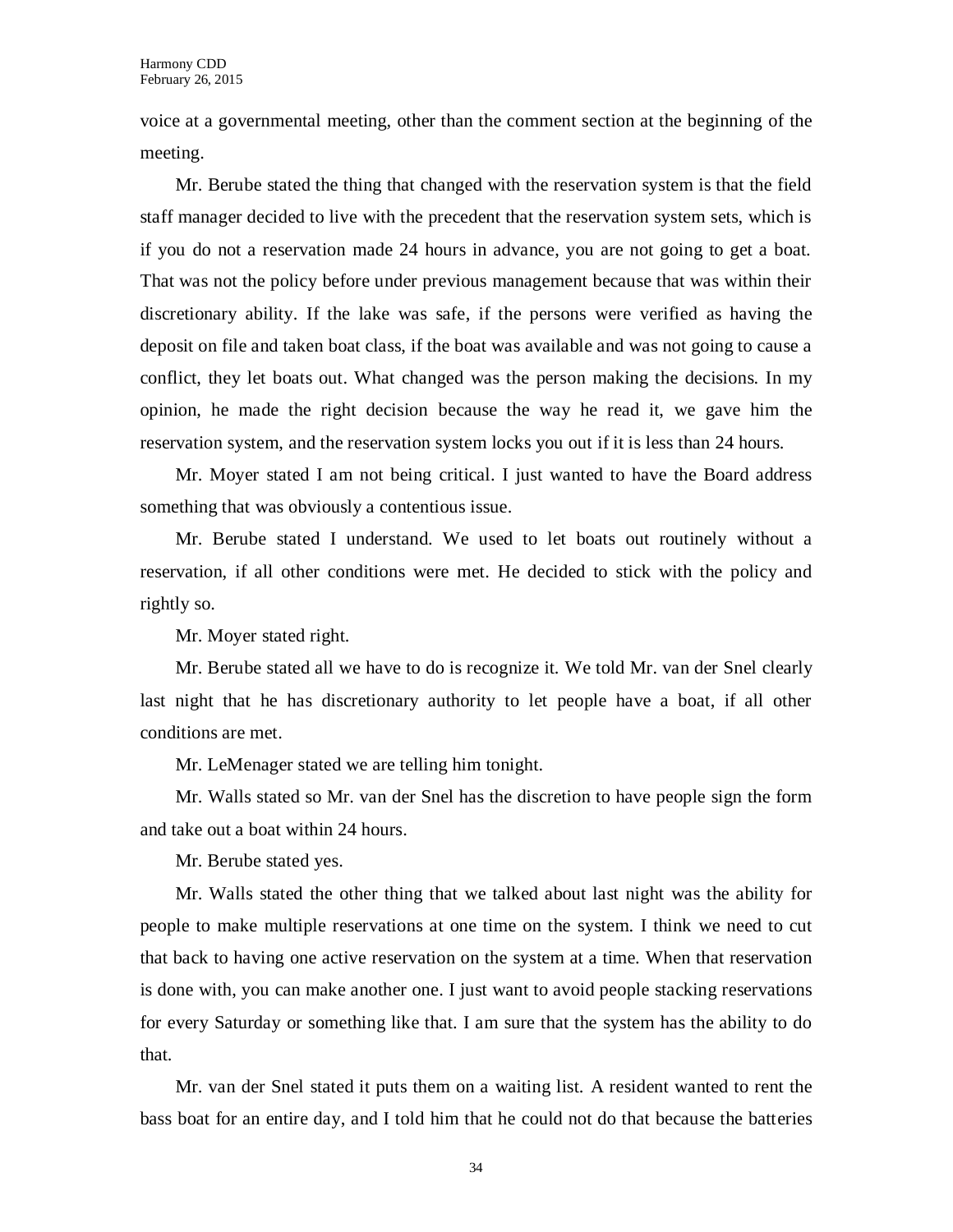will not last that long. We purchased four new batteries and are dividing them among the boats. If you have too little time in between someone taking out the boat for four hours or sometimes longer, and if the next reservation is an hour later, the batteries will be drained. They need at least 2.5 hours to recharge. If the first reservation for the 16-foot pontoon starts at 7:30 a.m. until 11:30 a.m., and the next reservation comes in for 12:30 p.m. or 1:00 p.m., the batteries will not have the three- or four-hour power that they need.

Mr. Farnsworth stated almost all electric hand-powered tools are battery operated. You have one of them and you are using it heavily. You have a spare battery pack on a charger. As soon as that one runs out, you swap it and keep on going. Why do we not have a spare battery pack for the boats?

Mr. LeMenager responded because it would be very big and weigh 100 pounds.

Mr. Berube stated each battery is 60 pounds each easily. Each boat has four batteries, two cables, a couple grounds, and some straps that are mounted in a waterproof plastic box. The change of the four batteries would require significant labor, and it would probably take as long as it would take to charge them. Mr. Walls is saying he does not want to let people have this Saturday, next Saturday, and the Saturday after that. He wants them to have one reservation in the system and be blocked. Can we accomplish that?

Mr. van der Snel stated I will ask Mr. Mark Catanese.

Mr. Walls responded right now, you can have four at one time. We should knock that down to one. We are getting more and more people who are using the boats. It does not stop you from using the boat next Saturday.

Mr. LeMenager stated you are a heavy boat user. Has this impacted you?

Mr. Walls responded if you go right now, the weekends are packed and you cannot get in. We went eight or nine years on the four-hour window. Because of the time it takes to traverse the boat across the lake, three hours is pretty short. You have an hour of driving if you go across the lake.

Mr. LeMenager stated I understand. Maybe the four hours should be seasonal when the boats are open until 8:00 p.m. and the sun is out longer, but not in December, when you have a short day.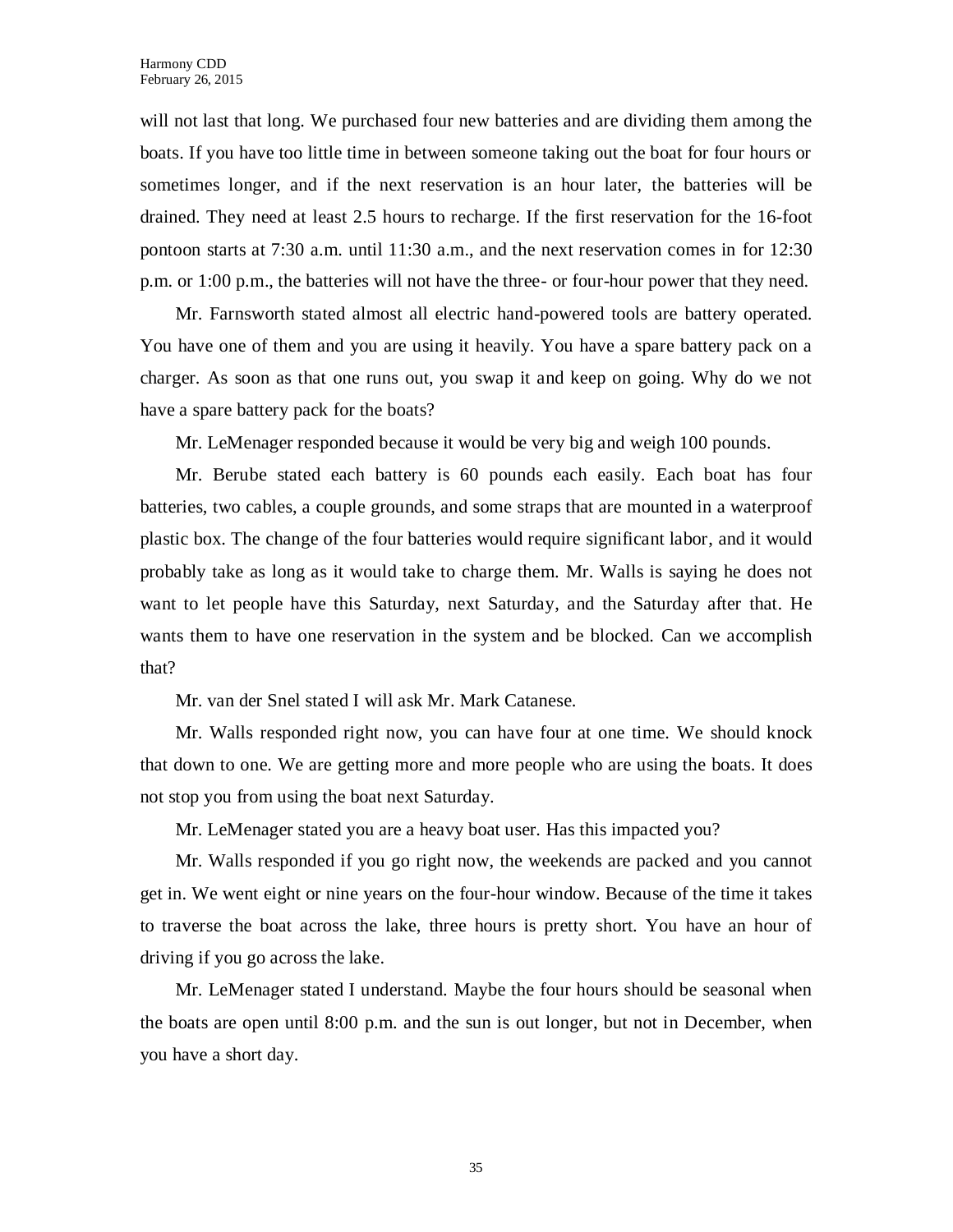Mr. Berube stated let us change it to one reservation at a time and see how that works. If we get a lot of reaction or negative reaction, we can change it to two, three, or four reservations.

Ms. Kassel stated I like two reservations.

Mr. LeMenager stated I do, too.

Mr. Walls asked what is the benefit of allowing two reservations per person?

Mr. LeMenager responded it is four reservations now. We do not want to shock everyone.

> Ms. Kassel made a MOTION to allow two active reservations per person for the boats. Mr. LeMenager seconded the motion.

Mr. Walls stated I do not see where the benefit is to the community as a whole. I am still stacking two reservations. If I want this Saturday and next Saturday, that is precluding other people from being able to use the boat next Saturday. I do not understand that.

Mr. Berube stated it is democracy at work.

Upon VOICE VOTE, with all in favor except Mr. Berube and Mr. Walls, approval was given to allow two active reservations per person for the boats.

# **SEVENTH ORDER OF BUSINESS District Manager's Report A. January 31, 2014, Financial Statements**

Mr. Moyer reviewed the financial statements, which are included in the agenda package and are available for public review in the District Office during normal business hours.

Mr. Moyer stated we have collected 70% of our non-ad valorem assessments through January 31, as compared to 68% last year. The variance does not mean much. On the expenditure side, we are under budget by \$72,370.

Mr. LeMenager stated we have \$2,000,000 worth of street lights to pay for, so always remember that.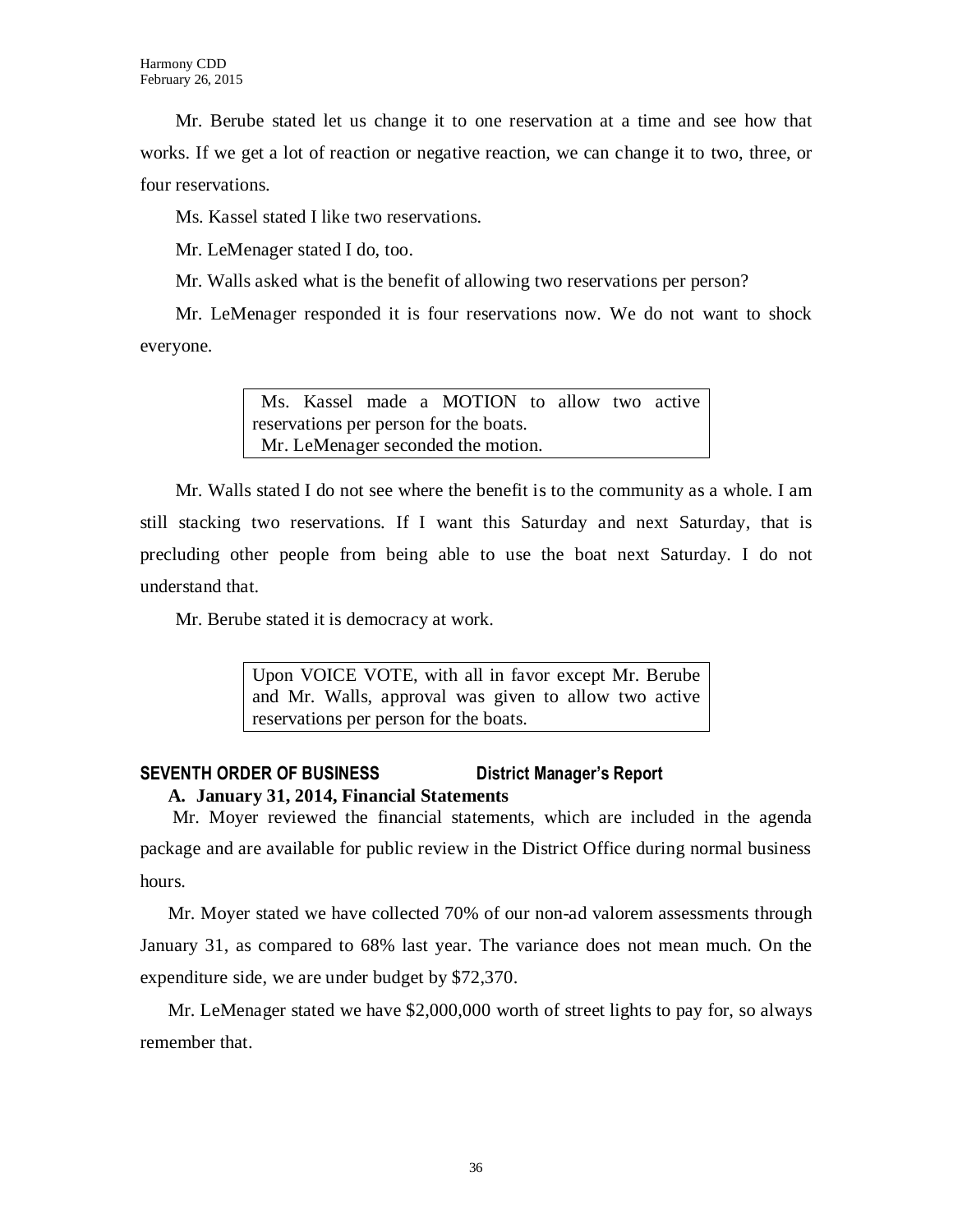### **B. Invoice Approval #178, Check Register, and Debit Invoices**

Mr. Moyer reviewed the invoices and check register, which are included in the agenda package and are available for public review in the District Office during normal business hours, and requested approval.

Ms. Kassel stated these zero-waste dog roll bags are different than the ones Mr. van der Snel and I discussed. We discussed how the newer bags were not as good. You demonstrated that they were not as good. I was wondering if the zero-waste bags are the same or different.

Mr. van der Snel responded I believe that they are different. I tested them again, and out of one roll, ten had no flaws at all. These are \$25 cheaper per box than the other ones and are biodegradable.

Ms. Kassel stated the other ones were biodegradable.

Mr. van der Snel stated I am still ordering them, but I can order the doggie pot ones. Those are \$180 per box, and these are \$153 per box.

Mr. Berube stated to be clear, there was a batch of bags that came with one of the doggie stations. Everyone was in agreement that they were terrible. The seams were broken.

Ms. Kassel stated that was different. These were bags that Mr. van der Snel and I discussed when we did a drive-around and we discussed various things. Frequently, the bags do not rip properly. When you put your hand in them, sometimes there is no seam. There are just problems with them. Some residents have complained. Mr. van der Snel and I talked about these, and I saw these zero-waste bags. I did not know if they were different than the ones that we had discussed or were the same.

Mr. van der Snel stated I think they are the same, but I can purchase the doggie pot ones.

Mr. Berube stated the zero-waste bags are the black ones. The doggie pot ones were dark green. I have a roll of each. I have them in my garage and take them when I take my dog out. I have used half of the roll of the black, zero-waste bags and have not found a problem yet. I agree that there were problems with an earlier batch and some of the ones that came with the new doggie pot stations.

Ms. Kassel stated we have these and will see how they work.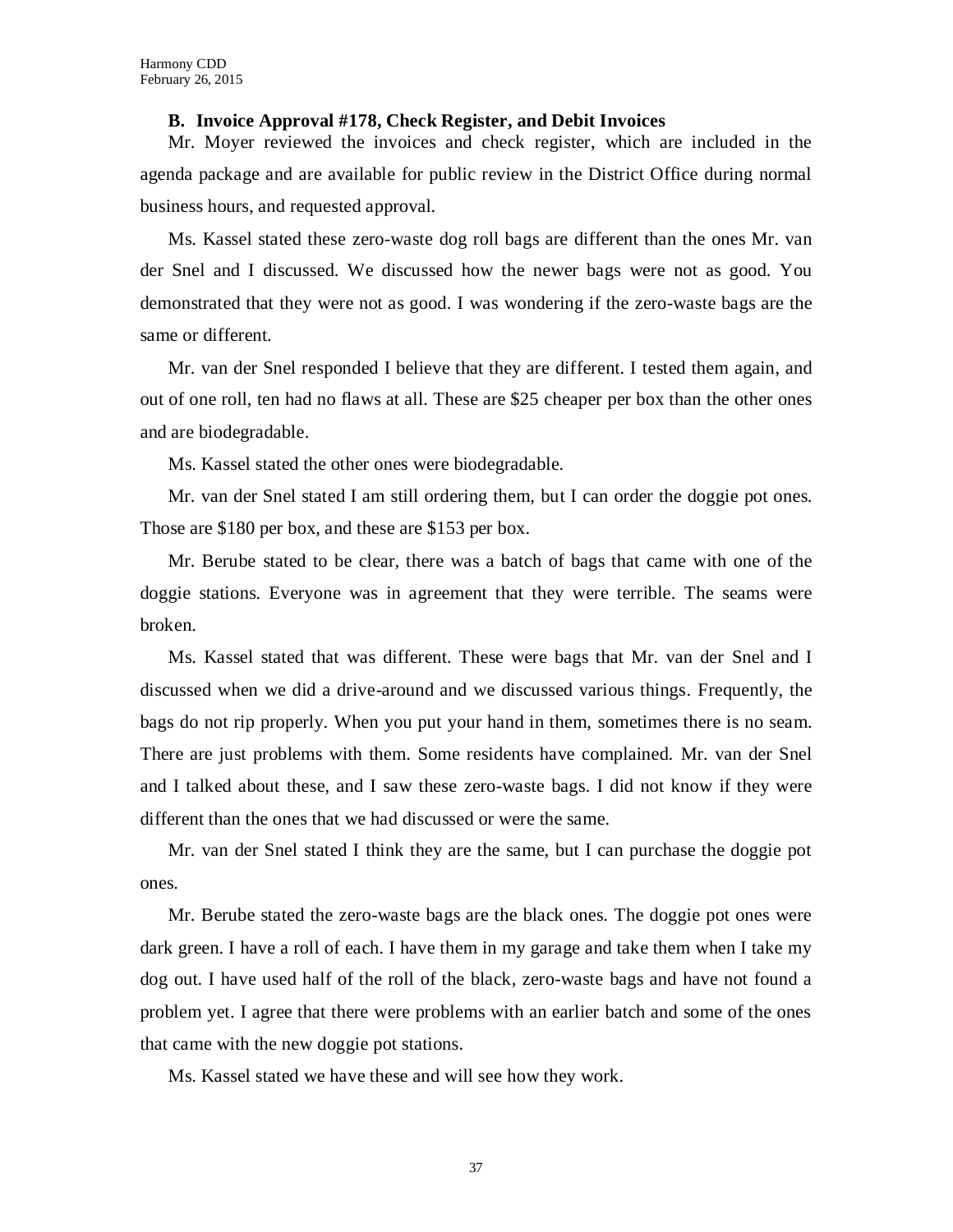Mr. Farnsworth stated the tear off problem continues. The perforation is lousy. You try to tear them, and sometimes the bag will split down the middle. The problem never existed with the blue ones.

Mr. LeMenager stated it sounds like they are cheaper, and more of them get thrown away and not used.

Mr. van der Snel stated they have been no problem for me.

Mr. Berube stated there is a fairly significant cost savings. I do not know if the waste negates that.

Mr. Farnsworth stated I cannot claim that. I just know that they are annoying.

Ms. Kassel stated we can put it out on Facebook to see if anyone wants to comment on them. The other question I have is about the Home Depot receipt for \$2,959.59, another one for \$2,500, and a MasterCard purchase for \$459.59. What was that for?

Mr. van der Snel responded there is a limit on the credit card of \$2,500. This was for the bathrooms. The total bill was originally \$3,450 and I received a \$450 discount for the tiling. Because I had that limit of \$2,500 on the credit card, I used the debit card to pay the remaining amount, which has a limit of \$500.

Mr. LeMenager stated you were maxed out.

Mr. van der Snel stated yes, I was that day.

Ms. Kassel stated there were two bills for Florida Resource Management for about \$5,000 each minus the health insurance. What confuses me is that we have Mr. van der Snel and three other staff members. Why were there two bills?

Mr. Berube responded because you have two pay periods each month. You pay by pay period. It is a two-week period.

Ms. Kassel stated there is a bill from PCD for a final permitting package of site plans. What is that for?

Mr. Berube responded that is the shade structure at Ashley Park that was donated to us by the developer. We had to have architectural drawings, engineering drawings, permitting at the County, and contractor fees.

Ms. Kassel asked why was that not labeled as to what it was? Usually things are marked as to what line item they fall under. This was not.

Mr. Berube stated it was either parks or pools.

Mr. Walls stated it was under pools according to the email in front of the invoice.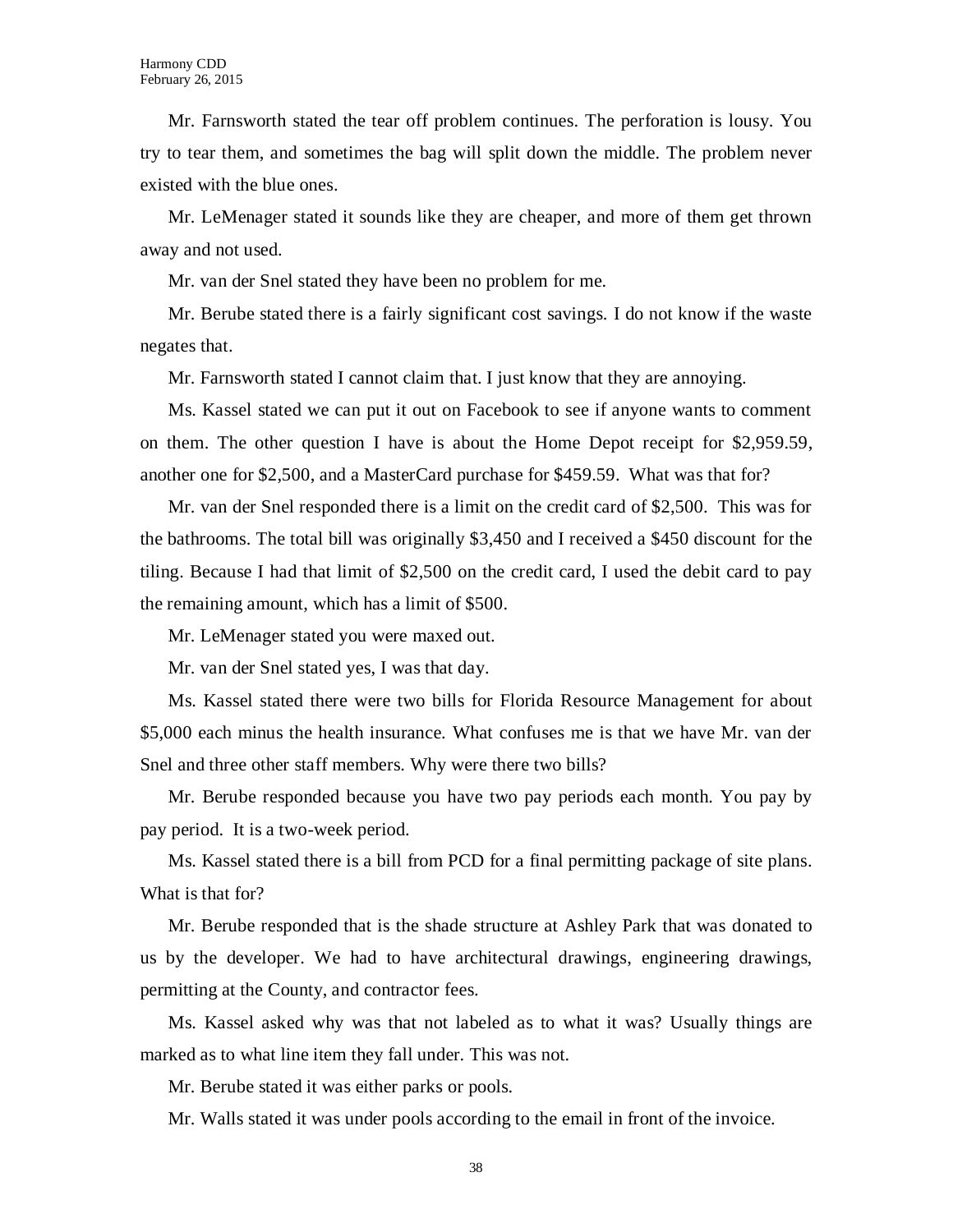Mr. Berube stated PCD is owned by Mr. Juan Moctezuma, who is a resident. He agreed to help us out getting this done. That donated shade structure ended up being a fairly expensive endeavor because the developer did not keep any of the original drawings or documents.

> On MOTION by Mr. Walls, seconded by Ms. Kassel, with all in favor, unanimous approval was given to the invoices and check register, as presented.

# **C. Website Statistics**

The website statistics are contained in the agenda package and are available for public review in the District Office during normal business hours.

# **D. Public Comments/Communication Log**

The complaint log is contained in the agenda package and is available for public review in the District Office during normal business hours.

# **E. Consideration of Resolution 2015-03 Designating a Records Management Liaison Officer**

Mr. Moyer stated there is a resolution that was included in your agenda package on public records retention. The Division of Archives of the State of Florida has an 88-page Statute that tells governments how long they are required to retain certain documents. Some are as short as three years, and some are forever. The recording secretaries and file clerks at Severn Trent brought this forward and asked if they could put it on the agenda. I said that I would do that. I am not an advocate of destroying public records. What that means to the Board is that you probably pay \$40 or \$50 to have your records stored in a storage facility called Iron Mountain because they are not kept onsite. Even for that, I think that it is worthwhile to keep the documents of the District, because as we are all aware, sometimes we have to go back and look at some of it.

Ms. Kassel asked are we talking per month or per year?

Mr. Moyer responded I think it is per month.

Mr. Farnsworth stated now we are at 10 years or more.

Mr. Berube asked where are our records now?

Mr. Moyer responded we comply.

Mr. Berube asked how are we paying them? We have never seen an invoice for this.

Mr. Moyer responded I think the reason that we brought this forward is you are going to start seeing that.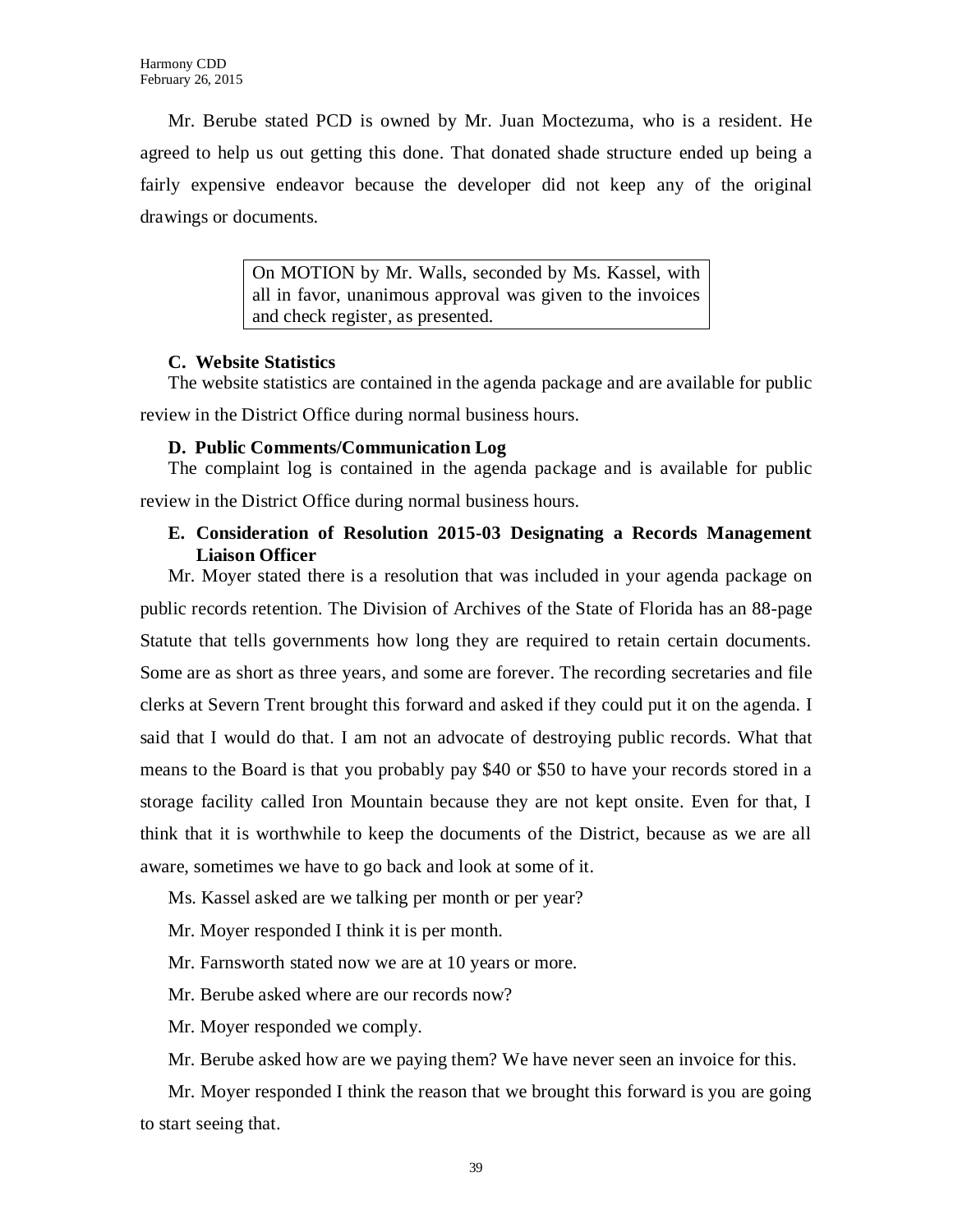Mr. Berube stated Severn Trent is going to break it out of the bill and charge us for it. Mr. Moyer stated that is right.

Mr. LeMenager stated it has been included in the past, and now it will be itemized.

Mr. Moyer stated that is what I suspect.

Mr. Farnsworth asked how much of our records are now being placed into electronic form?

Mr. Moyer responded all of them now.

Mr. Farnsworth stated so we are talking about things that occurred in the past.

Mr. Moyer stated that is right. When this system was built, we had requisitions, which were from the contractor who had a quarter-inch of backup materials. Those are the types of things that are in there. There are bond documents and old resolutions of the Board going back to the year 2000. Anything we are doing now is done electronically.

Mr. Farnsworth stated we are keeping that on a quasi-permanent basis.

Mr. Moyer stated that is right. I think it is a recognition that there are costs that are incurred that need to be properly paid for by the District.

Mr. Farnsworth stated even with the electronic form, there are some costs incurred.

Mr. Moyer stated they have not brought that forward.

Mr. Berube asked where are the electronic records stored?

Mr. Moyer responded in Coral Springs.

Mr. Berube asked on their server?

Mr. Moyer responded yes.

Mr. Berube stated they are asking us to consider this resolution. Mr. Moyer is indicating that at some point, there is going to be a fee for this.

Mr. Moyer stated yes.

Mr. Berube stated at this point, Severn Trent wants us to accept the resolution. By doing that, we agree to a fee that we do not know what it is going to be. It could be \$500.

Mr. Moyer stated no. They provided that to me and the amount is pretty diminimus. I can get that information for you. There is no urgency for the Board to act on this. I would prefer this not even come before the Board.

Mr. Berube stated we agree with the concept. We believe that there is going to be a shifting of costs. I would like to know what they anticipate the cost is going to be.

Mr. Moyer stated I will get that for you.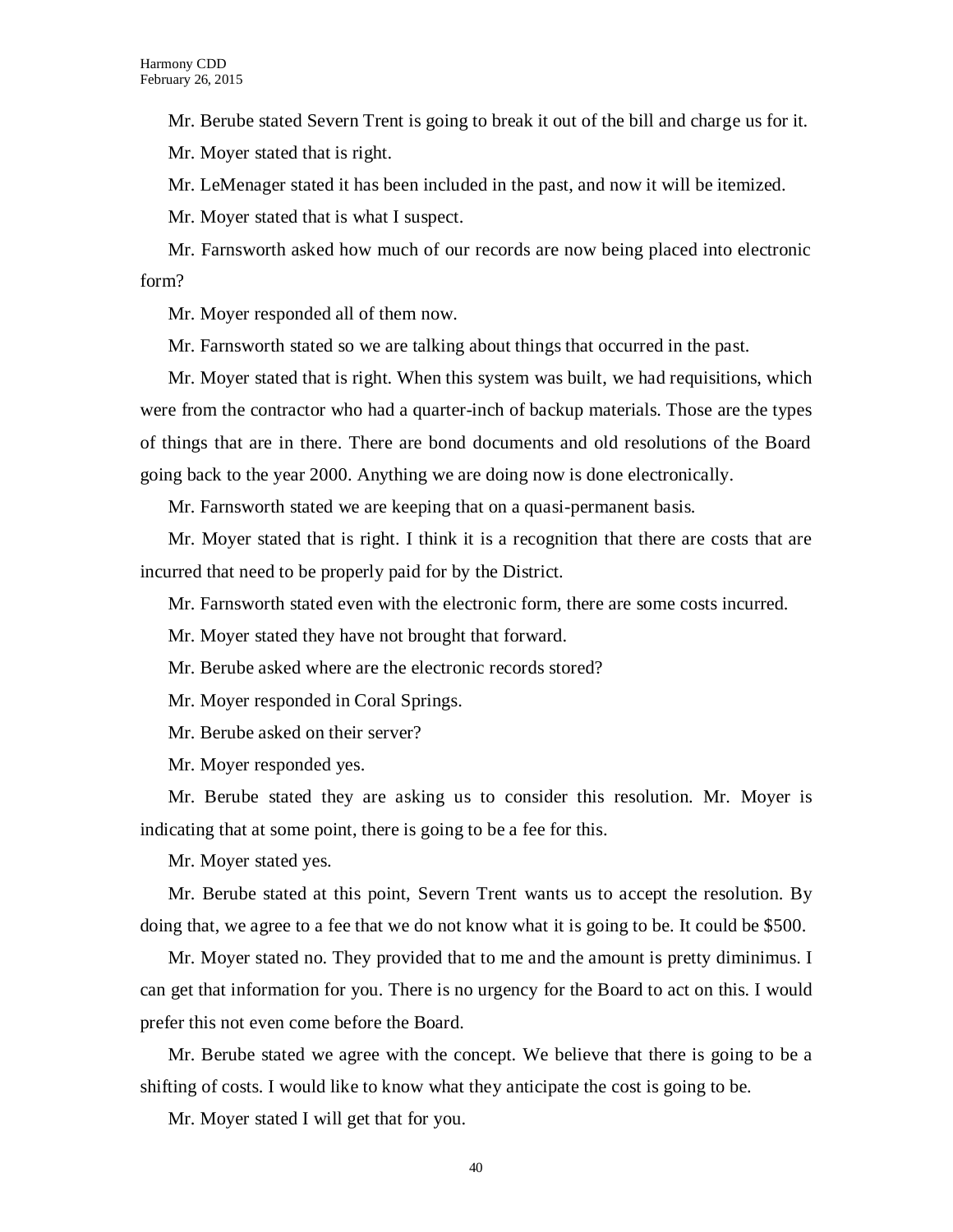Mr. Berube stated when they shift the cost to record storage, they need to remove that from our monthly bill.

Mr. Moyer asked what do you mean?

Mr. Berube stated you say that it is included in the \$4,665 that we are paying every month. If they are going to charge us \$50 for records, take \$50 off the management fee.

Mr. Moyer stated that is fair.

Mr. Berube stated we have not given them an increase in many years. I would just

like to know what we are agreeing to and what they anticipate the costs being.

Mr. Moyer stated there is no hurry to adopt this. I will find out and bring it back to you.

# **F. Consideration of Use Application from the Harmony Community School for the Kindergarten Learn-to-Swim Event at the Swim Club**

Mr. Moyer reviewed the use application from the Harmony Community School for

the kindergarten Learn-to-Swim Event at the Swim Club.

# **G. Consideration of Use Application from the American Cancer Society for a Relay-for-Life Event**

Mr. Moyer reviewed the use application from the American Cancer Society for a relay-for-life event.

> On MOTION by Mr. LeMenager, seconded by Mr. Walls, with all in favor, unanimous approval was given to the use applications, as presented.

# **H. Rules**

Mr. LeMenager stated the agenda package from last night's workshop was supposed to include a full set of the rules. There was some question as to some of the amendments to Chapter 1. Almost everything has wording at the bottom saying exactly when the resolution was adopted.

Mr. Berube stated it was a draft.

Mr. LeMenager stated it was amendment 4 about animals. I am sure that Mr. Qualls is going to get back to you on this, but I wanted to highlight it. We were sitting there discussing it, and Mr. Qualls said that he did not see a reference that the Board had ever actually adopted it. There is some question on the agenda package we received last night as to whether or not those sections of Chapter 1 were actually ever approved by a previous Board.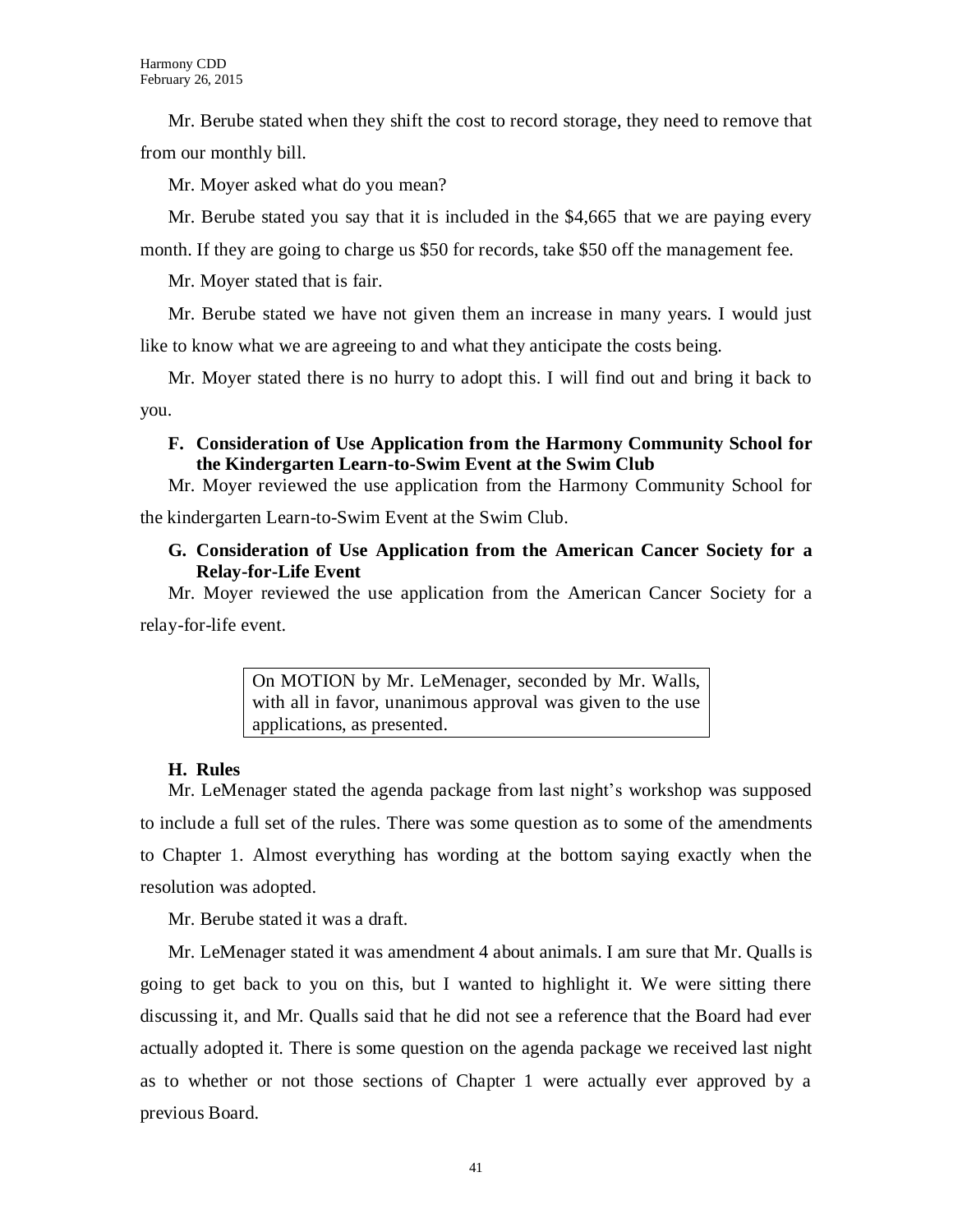Mr. Berube stated the reality is that every single document that we have out there is not signed or counter signed. This particular one was a draft. There were no signature lines at all, and yet we have them out there as our rules.

Mr. Moyer stated I am assuming Chapter 1 is the rules of procedure.

Mr. LeMenager stated yes, but there are several amendments that have taken place over time. Last year, we focused on Chapter 4, and this year we are taking a closer look at Chapter 1 and seeing that there are a lot of items that were not done and deciding if we should keep them. We got into the discussion if this is actually in the rules of procedure. Where did it come from?

Mr. Moyer responded if it dealt with meetings and ethics and things of that nature, then it would have been done when the District was originally established.

Mr. LeMenager stated it is the amendments that came after the fact. We have Chapter 1, which has boilerplate language. At a meeting of this body in 2000, they started adding amendments, and amendments were added fairly regularly. It is unclear whether amendment 4 was actually ever adopted. It is in the package, but there is no reference on the document. In fact, it says "draft."

Mr. Berube stated if you look at the rules package and all the amendments on the website, none of them are signed and yet we have all of them out there as being the force of law.

Mr. LeMenager stated if it is not signed, they have a note indicating when this Board adopted them.

Ms. Kassel stated it is in regard to the HOA and the CDD meeting once a year in reference to companion animal, habitat, and wildlife policies.

Mr. LeMenager stated the question is if amendment 4 was ever adopted.

Mr. Moyer stated we will take a look at it.

### **EIGHTH ORDER OF BUSINESS Supervisor Requests**

Mr. Berube stated last month, there was discussion about the payoff on the street lights. We have set up a sinking fund, which we have already used in the last year or two to balance our budget. The real theory on the street light payoff is, the best value comes from buying out contracts 1 and 2, which require a sum total of \$500,000. If we put the entire \$180,000 from savings on the bond reissue into that sinking fund, it will take us three years to get there. In the meantime, we will continue to pay these high dollars.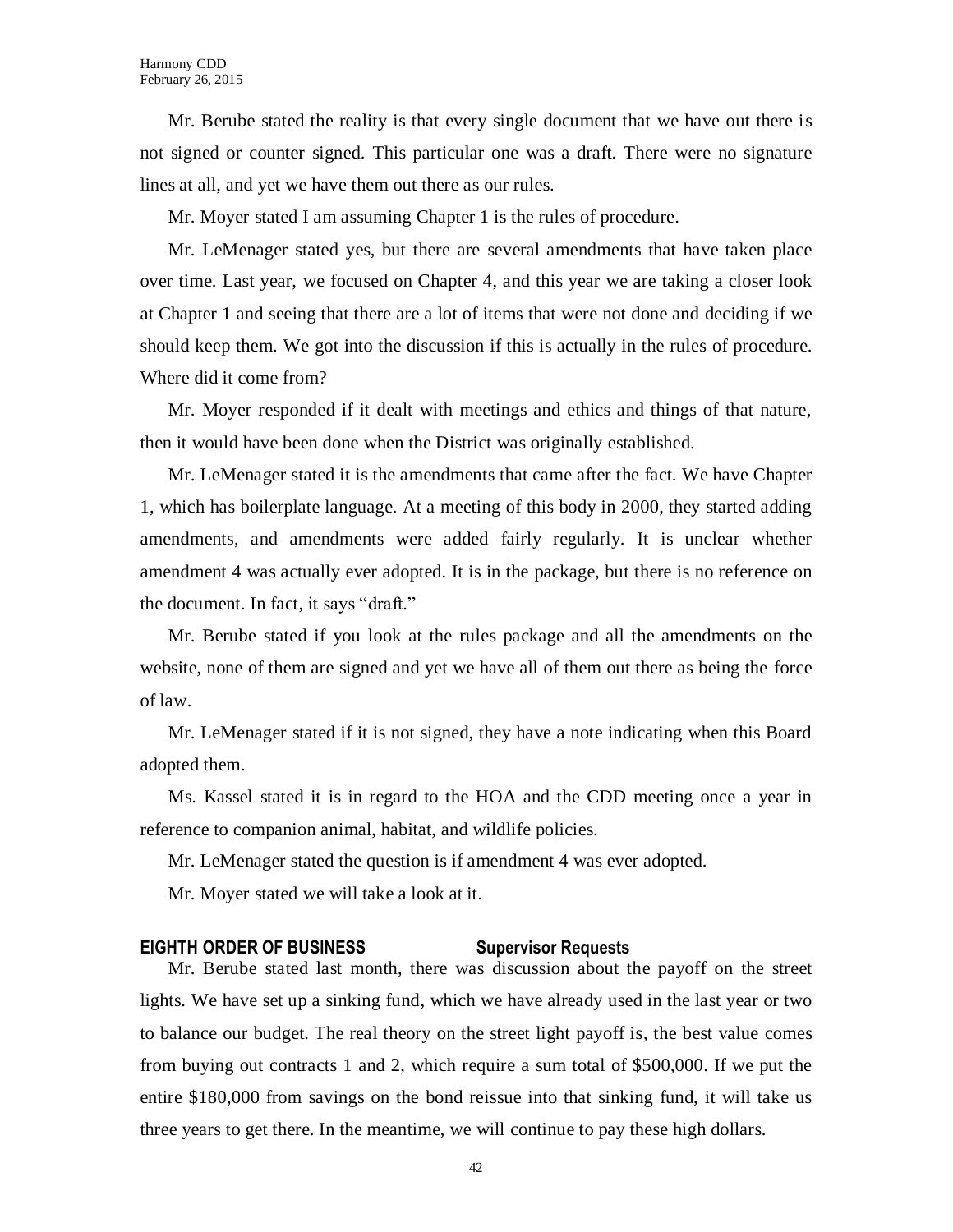Mr. LeMenager stated we have been very prudent and built up over \$1,000,000 in cash. We specifically earmarked items for certain reserves. We have a situation now where we are spending about \$200,000. We either let it sit there and earn .05%, or we pay down the hidden mortgage at 10.5%. The sooner we do it, the sooner we get our paybacks. Mr. Brock Nicholas did a great job. He got us the refinancing, lowered the rate dramatically on the 2000 bonds, and saved us \$175,000. We said that we are not going to lower everybody's operation and maintenance assessment but we are going to try to keep everything level so we can use that money to start paying things down. To me, at that same time, the discussion was also that we have been very prudent and have saved a lot of money for a rainy day.

Mr. Berube stated the rainy day is here.

Mr. LeMenager stated we discovered this. It came as a surprise to all of us. Let us start paying off one or two of those because as soon as you pay it off, our monthly street light bill goes down dramatically.

Mr. Berube stated exactly right. The reason why I brought it up is because Mr. LeMenager mentioned it. I know we talked about it. Then I thought that we just decided to put the \$180,000 in the budget into the sinking fund and wait until we get the money. I brought it back up again tonight because you mentioned it and also this is going to take awhile because the OUC manager has changed. He is going to get on board and work with his people to redo all of those calculations, which is no big deal because they are on spreadsheets. Having dealt with them already, it is going to take them three or four months to do that.

Mr. LeMenager stated we should actually pick one and pay it off. You are right; it could take two or three months until it is finally done. No matter when we make the decision, it is two or three months, and that is two or three months at 10.5% interest.

Mr. Berube stated once we pay it off, our OUC bill drops dramatically every month. You are starting to pay yourself back.

Mr. LeMenager stated correct.

Mr. Berube stated it is a 10.5% or 10.25% gain. That is what I am looking for. I am looking for direction from the Board on which one you want to pay off first and the best one to pay off, which is the first one or two contracts.

Mr. LeMenager stated that was Mr. Nicholas's conclusion back then.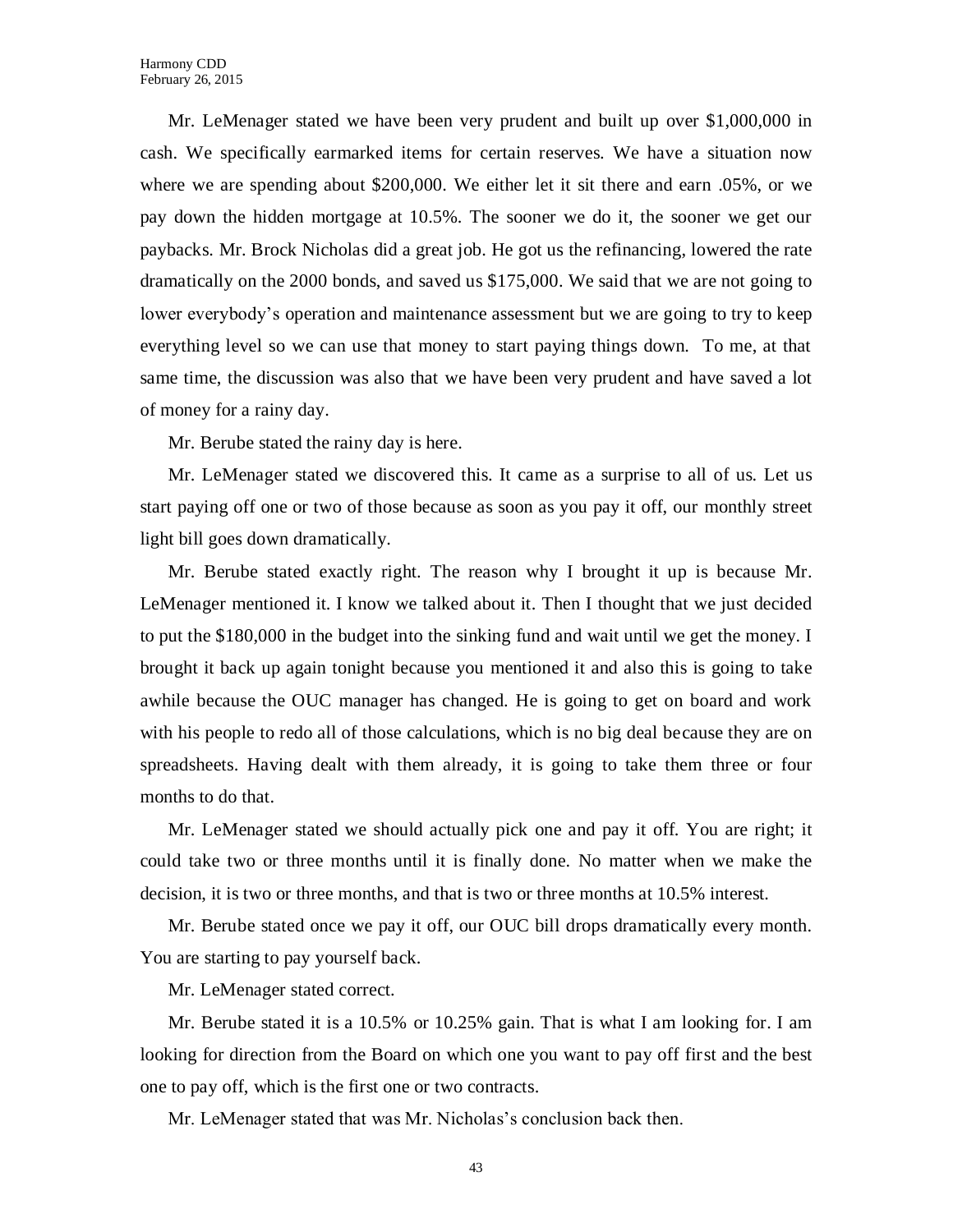Mr. Berube stated that is correct. It is a little less now, but let us say it is \$500,000 to do it; we would have to write a check for \$500,000 and get that done. That is the question to the Board tonight. Are we in agreement to pull money from reserves and make this happen? Mr. Moyer has been involved in this for a long time. Are we thinking the right way?

Mr. Moyer responded again, I think we need to look at the reserves. It is a little confusing when you look at the financials now because we have fiscal year revenues coming in and have expenditures. We are \$72,000 under budget. The balance of that is allocated to future expenditures in this fiscal year. The real numbers are in the opening fund balance in the September budget. That is the actual dollars available for you to play with in that regard. We do need to set aside some funds for operating reserves to carry us through October, November, and early December.

Mr. LeMenager stated yes, but that is understated right now.

Mr. Moyer stated then the rest of it is available.

Ms. Kassel stated between the street light number for reserves and the unassigned, that is about \$358,000. We still need \$130,000 or \$140,000.

Mr. Berube stated we do not have that much.

Mr. LeMenager stated you can take that out of first-quarter operating reserves. Remember, the first quarter is something we set aside so there is a bookmark that says when the developer finally quits paying monthly, we have to remember that this body has to operate for three months with no income.

Ms. Kassel asked what is the monthly expense we are going to save by paying this down?

Mr. Walls responded we need a bigger analysis than what we have to make this kind of decision.

Mr. LeMenager stated we are not making the decision.

Mr. Walls stated it is not even worth talking about until we can get the numbers.

Mr. Berube asked what is the investment charge this month under street lighting?

Ms. Kassel responded for leased street lights, the amount is \$296,000.

Mr. Berube stated that first one takes off 10% or a little more, which saves us \$30,000. It is a rough number because the analysis is wrong.

44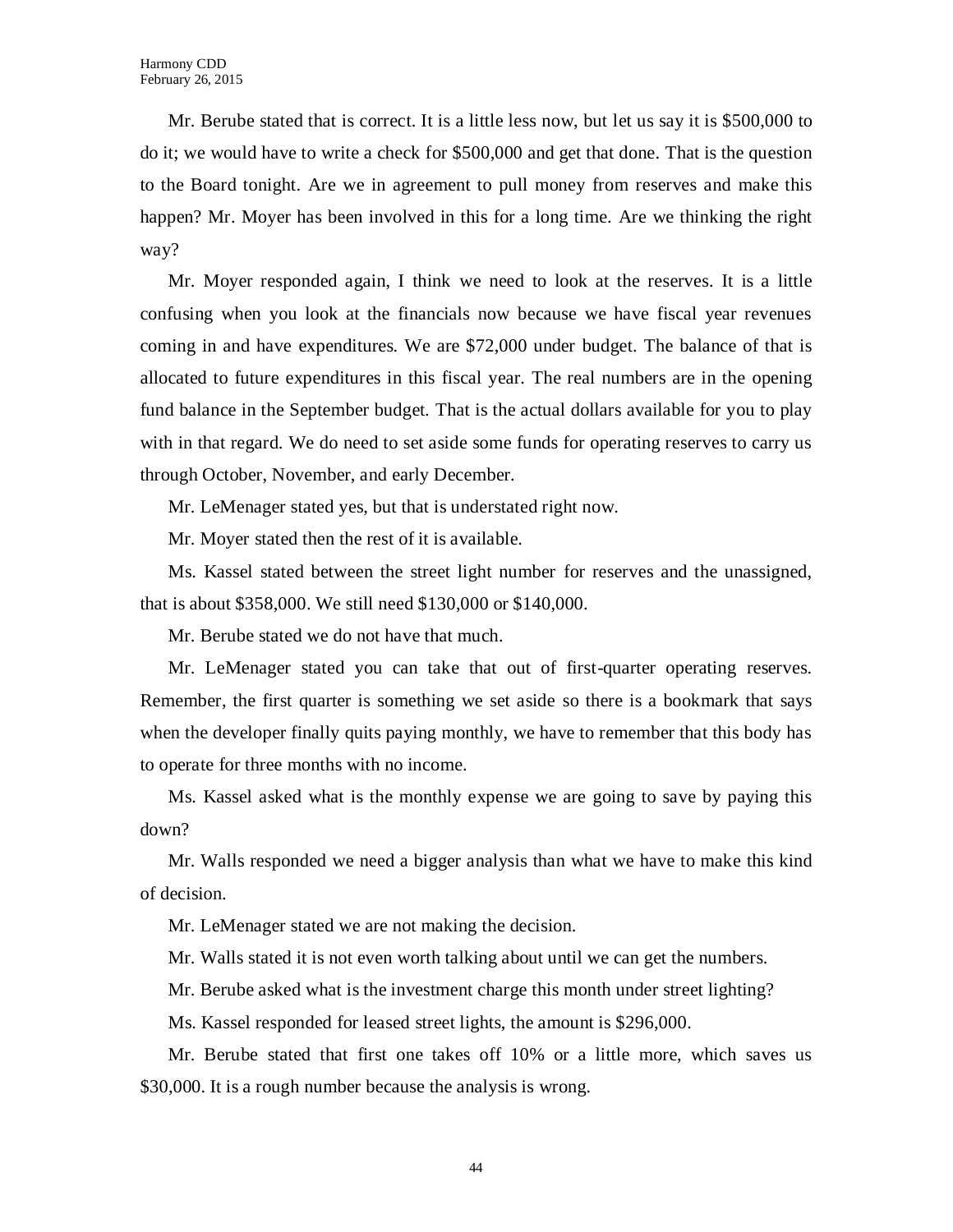Mr. Walls stated it takes off that much because it is bigger. On a percentage basis, with all things being equal and the financing charges being equal, it does not matter. You pay off what you can and save that amount.

Mr. Berube stated we cannot pay off some of them because you have to wait until you get past 10 years.

Mr. Walls stated on the bigger one, you are going to save more.

Mr. LeMenager stated the oldest ones are where you save the most money.

Mr. Berube stated the biggest one is the oldest one, and they go down from there. Once we make that step of paying off the biggest and oldest one, then it becomes easier after the fact because you are paying yourself back. None of the remaining contracts are that big to pay them off. We need to do an analysis, contemplating that we will spend \$500,000 and see if we can do this comfortably.

Mr. Walls stated I do not know that you need to set a number. We just need to know what the outstanding contracts are.

Mr. LeMenager stated we need an update to Mr. Nicholas's spreadsheet.

Mr. Walls stated we need to go back and look at how much we are comfortable spending. I do not want to set a number right now.

Mr. LeMenager stated my point last month was that we need to start doing this. This is not something that we want to wait three years to start doing. Let us do it now. If we pay off \$30,000, we just saved \$2,500 a month.

Mr. Berube stated it is actually more than \$30,000. I am being conservative.

Mr. LeMenager stated that is \$2,500 per month. We are sitting here throughout the course of the meeting talking about things that cost \$18,000 per year or things like that. We have something right here where we can take this action and save \$30,000.

Mr. Berube stated if we get on with this, we save \$1,000,000.

Mr. LeMenager stated that is the idea. The longer we wait, the less we save.

Mr. Berube stated we talked about this for 15 minutes and we put it off for another month.

Mr. Walls stated we do not have the data.

Mr. Berube stated I understand that. I wanted to get the conversation going again.

Mr. LeMenager stated I guess your question is, if we have the data in front of us and it makes sense, is everyone comfortable with it.

45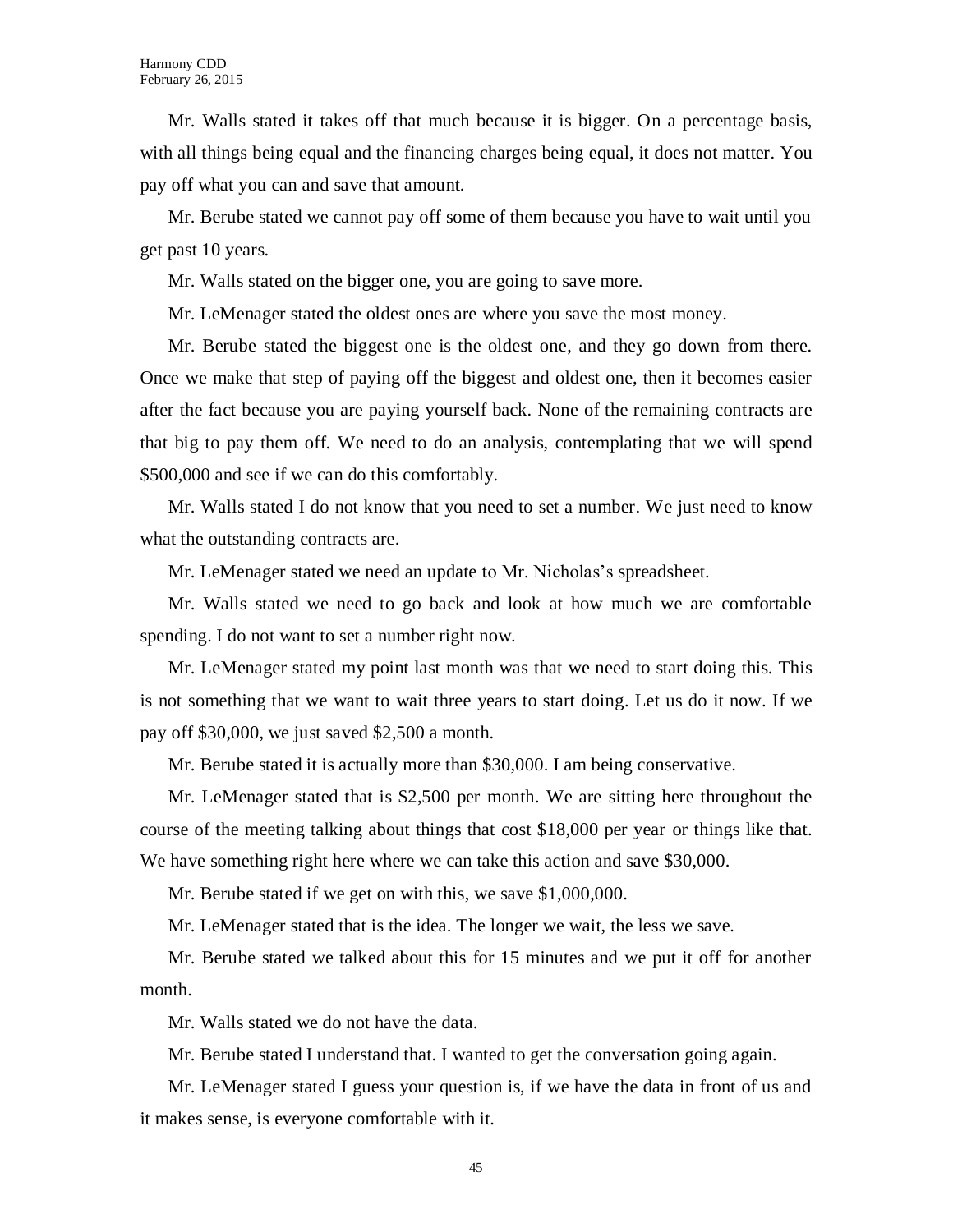Mr. Berube stated more or less, and can we do it financially

Ms. Kassel stated it depends on how much money we are talking about.

Mr. Berube stated that is why I wanted to know if we could spend \$500,000 if we want to. That is still the target.

Mr. Moyer stated I am not in a position to tell you that. I suspect not. My gut feeling at this point would be to say you cannot do that.

Mr. Berube stated okay. That is why we need the analysis.

Mr. Moyer stated we will take a look at it.

Mr. Berube stated when I last looked at it, which was the third quarter of last year, it was not \$500,000. It was about \$460,000. It goes down every single month. Every month we pay, that number comes down. If you ask for an analysis today and you wait until October to do it, the number is going to be lower. The good news is that it is going down. The bad news is that we are paying 10.5% interest to keep it coming down. By the time we make a decision, we will be at the end of the first four or five contracts and we will have overspent \$500,000 because we could not make a decision.

Mr. LeMenager stated it still comes down to the fact that we made the decision to raise the residents' assessments on operations and maintenance so we could pay the street lights down. We owe them to do the duty of actually doing it.

Mr. Berube stated I agree.

Mr. Farnsworth asked when will we be addressing in more complete form the rules that were discussed last night?

Mr. Berube responded next month.

Mr. Farnsworth asked will there be another workshop or will it be during the meeting?

Mr. Berube responded the last time, we discussed it during regular meetings as we continued to clean them up. We can still do that.

Mr. Moyer stated yes.

Mr. Berube stated it would just be an agenda line item.

Mr. Moyer stated yes.

Mr. Walls stated I know Mr. Moyer was going to bring this up for next month, but they worked with us and said we are all set for the meeting next month.

Mr. Moyer stated great. Thank you.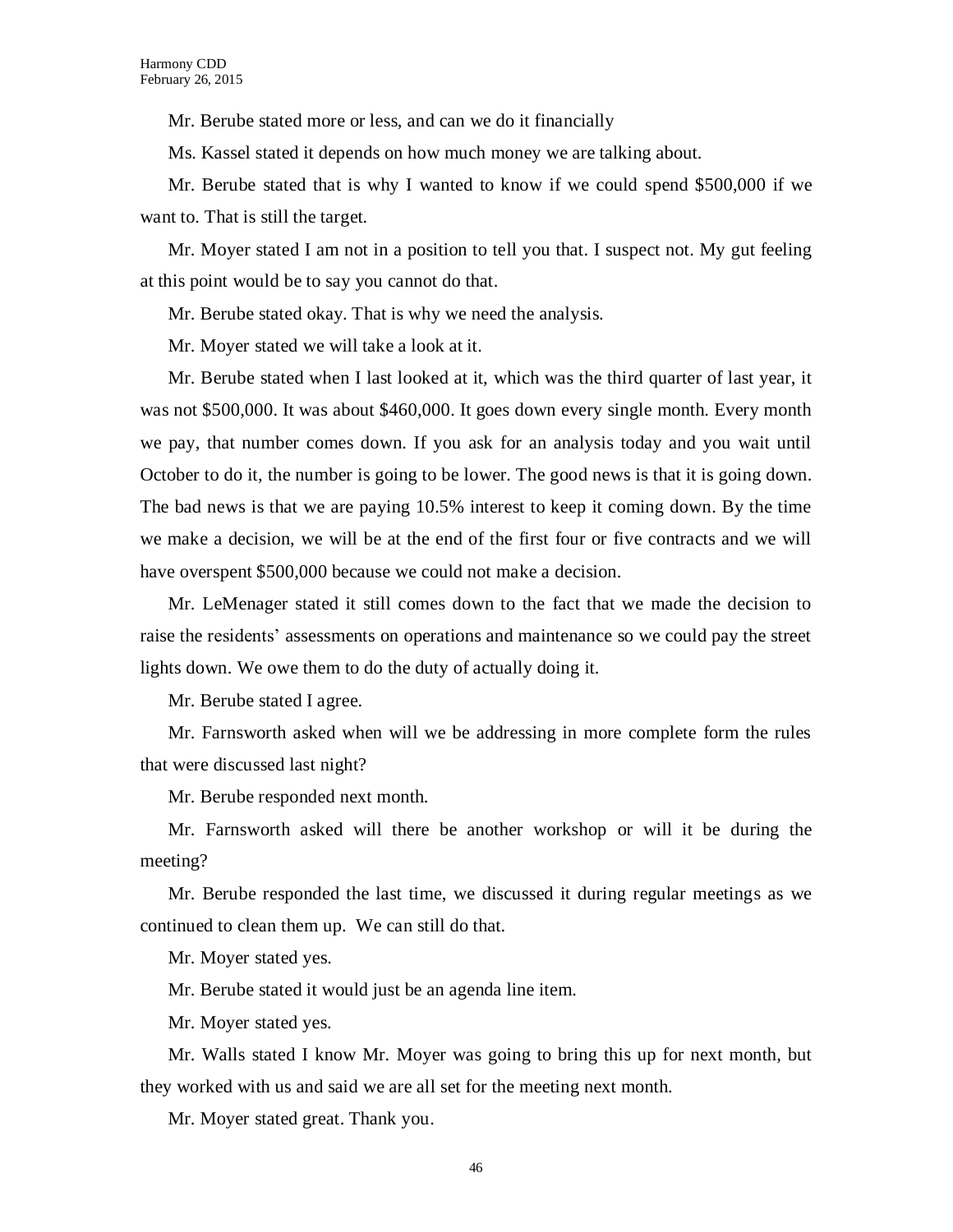Mr. Walls stated at first, the school was unsure if we could meet here next month because it is during spring break, but they said that they worked it out for us. I received some feedback from residents about these meetings and how long they are. I tend to agree with them. I am here for the duration because I chose to do this. There is one way that we can speed these meetings up, and I do not know if other CDDs use a consent agenda.

Mr. Moyer stated yes, there is not usually much on the consent agenda. I can put invoices and some of the reports on a consent agenda.

Mr. Walls stated if you are not familiar with a consent agenda, you can combine several things into one item on the agenda.

Mr. Berube stated the routine items.

Mr. Walls stated it would be incumbent upon us to get questions answered before the meeting. If we cannot get an answer before the meeting, you can always pull it out for discussion. That might help speed things along. We talk a lot about operational issues. I think a lot of these issues can be covered outside of the meeting. It is good that we offer our opinions on some of these items. We get into some serious detail, such as picking up dog waste off the sidewalk. Let us handle that outside of the meeting if we can. That would be my preference. That way, residents do not have to sit here for three hours.

Mr. Berube stated we can also be more difficult or more stringent on audience comments during the meeting.

Ms. Kassel stated that is not what takes so much time.

Mr. Walls stated that is just my opinion.

Mr. Berube stated every minute adds up.

Ms. Kassel stated yes, but those are not the majority of the minutes. A comment was made at last night's rules workshop that was offensive to some of the audience members. It was when we were talking about giving Mr. van der Snel discretion with the boats. It was something to the effect of, if Mr. van der Snel did not like the person, he could just tell the person it was too windy to take a boat out. That was offensive to some people who attended the meeting. It was inappropriate. Even though it was said in jest, it was still inappropriate and offensive to some of the people who attended the meeting. We informally gave Mr. van der Snel the discretion to let people take boats out I guess what I am trying to say is that perhaps we need to have some kind of criteria about fairness and consistency. One thing is the professionalism of the Board. Apparently, there was an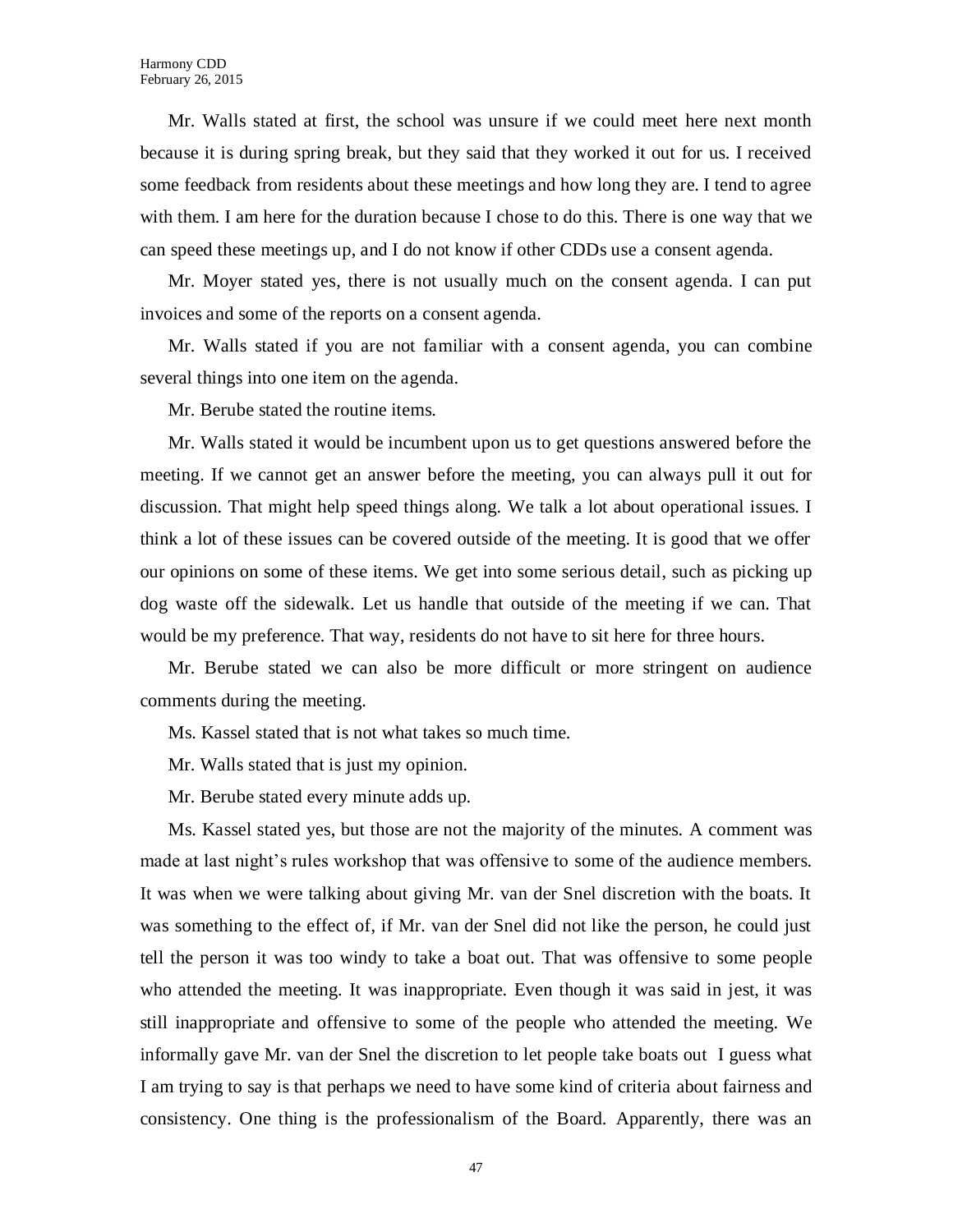altercation. Discord was created with this person who reported to us, and this person looked to the CDD Board. I do not know if anyone else responded. It is this kind of he said/he said situation. We do not really know what happened. It is incumbent upon the CDD to serve the residents. I was not privy to the conversation. I do not know in this particular incident if the resident was irate and not easy to deal with, but it is up to the CDD to be consistent and fair and professional and move beyond what happened. I do not know if you dealt with that.

Mr. Berube stated clearly the concern is targeted at me because I said it, and I will admit to it. No doubt about it. I said it at the time, and it probably was inappropriate. My comment to that is if a resident has a concern with something that I said, then bring it to my attention. I would be more than happy to apologize to them, but to go around in a circle seems equally inappropriate. I receive a lot of emails from people saying they like this or they like that. I respond to every single email. I would be happy to apologize to that person if they come to me directly. I offer my sincere apology. It was intended in jest, but it can be taken the wrong way.

Mr. Farnsworth stated any time you grant someone discretionary authority, there is always the possibility that they are going to abuse it. But if you observe them doing it or if it happens, that is when you address it.

Mr. LeMenager stated I think the thing to remember is, when you are in this meeting, always think to yourself that what you are about to say will be on the permanent public record and should you say it. It does make me stop from time to time.

Mr. Walls stated to Ms. Kassel's point about the boats themselves, I think we need to write down the policies that we said tonight and agreed upon in terms of reservations for the boats. That needs to be out there so everybody is clear on it.

Mr. LeMenager stated yes, so people understand that even though they see a boat, they may not realize that someone has a reservation in three hours and the boat was just brought in, so it is going to take three hours to charge. Otherwise, you are going to get into the situation of a boat being there and the resident wondering why they cannot take it out.

Mr. Walls stated the rules grant the dock master discretion. It is in our rules. He has the final say on whether or not you can take the boat out. We will hear from people if it is being abused. I do not think he would ever do that, but we will hear from people if that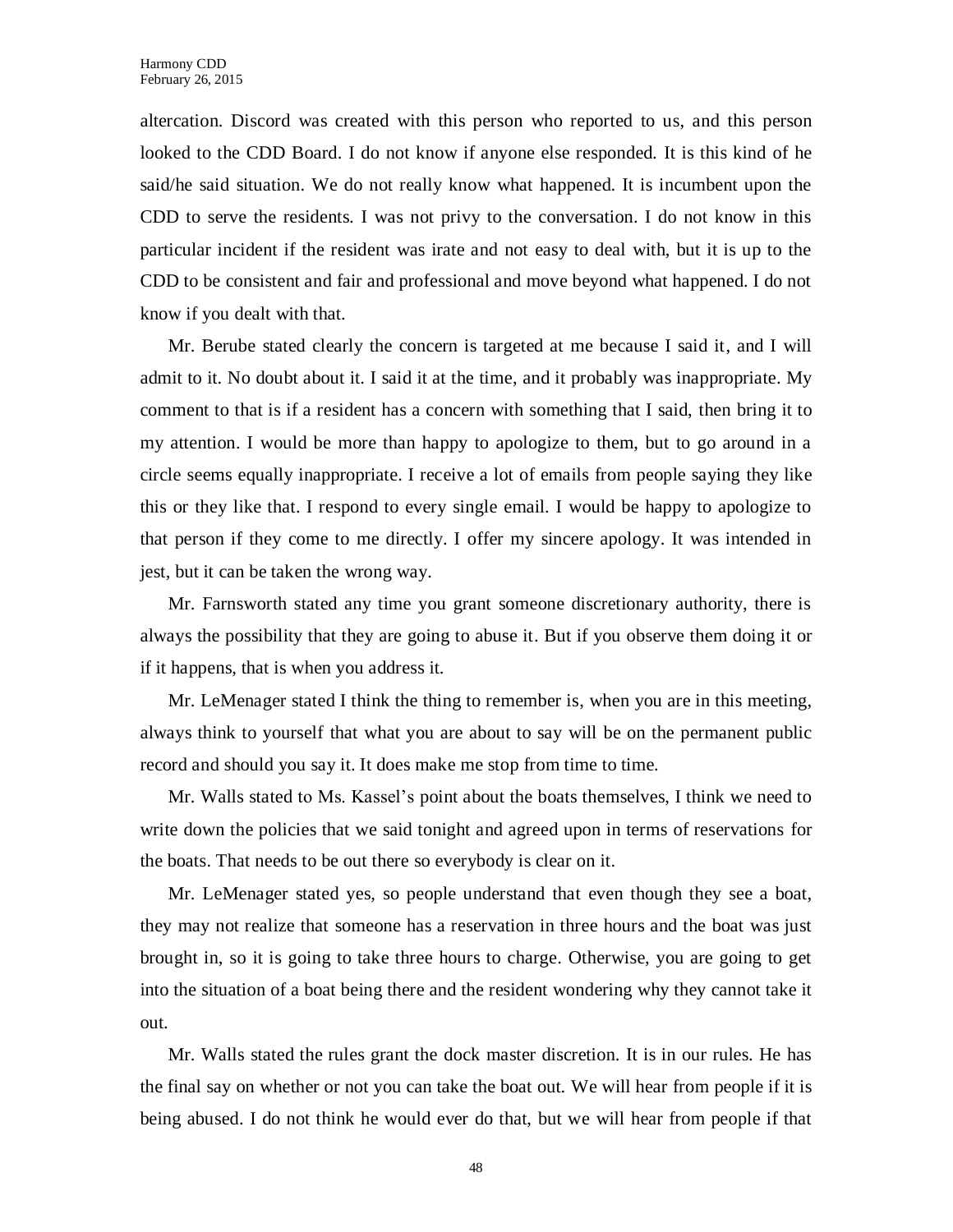happens. That should probably be in the write-up with all of the other policies on the boats that we talked about. The dock master has the authority or discretion to decide if they can take out the boat or not based on conditions, which is specified in the rules. If we can put something like that together and put it on the website, that would be good.

Mr. LeMenager stated I think we should thank the school for allowing us to meet here and perhaps have better coordination for letting us in.

Ms. Kassel asked how are we going to address the fee schedule? Do you want to do it at the next meeting? That is not part of the rules.

Mr. LeMenager responded someone needs to provide a proposal that we can review. We have seen samples. Let us get a couple of proposals on the table so we have something concrete. When we are sitting here trying to develop something from a blank piece of paper, we do not end up with anything good. You have said that you looked at Orange County and you liked the numbers they had and they have this policy. We copied another CDD when we rewrote Chapter 4. If someone has something out there and it seems like it works well, a little more plagiarism probably would not hurt.

Mr. Berube asked Mr. Moyer, can you put an agenda item for the discussion of fees at next month's meeting?

Mr. Moyer responded certainly.

Mr. Berube stated everyone can bring their thoughts. We looked at Fishhawk Ranch last time.

Mr. LeMenager stated we are not the first people to do this, so we do not need to reinvent the rule.

Mr. Berube stated there are a surprising number of CDD websites out there that have all of their items on there. When you go looking for it, you can find it. Many of them have similar rules, but Fishhawk was the best. I do not remember their policy on fees.

Mr. LeMenager stated if you have something from Orange County, provide us with a proposal.